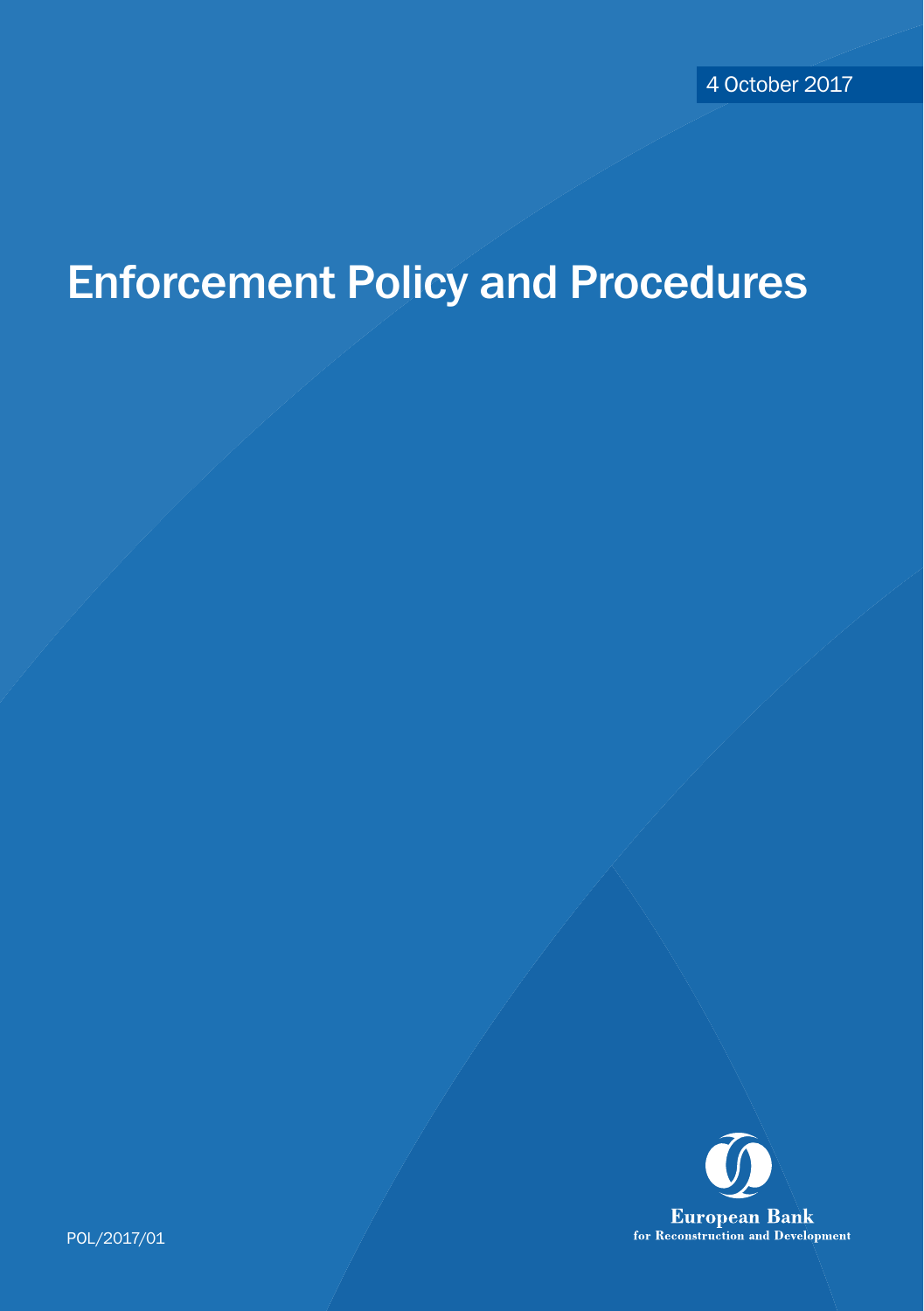# **Contents**

| 2. Reporting of Prohibited Practices and Investigations  10                                |
|--------------------------------------------------------------------------------------------|
|                                                                                            |
|                                                                                            |
|                                                                                            |
|                                                                                            |
| 3.2 Transmittal of a Draft Notice of Prohibited Practice to the Enforcement Commissioner11 |
| 3.3 Transmittal of a Draft Notice of Third Party Finding to the Enforcement Commissioner11 |
| 3.4 Transmittal of a Notice of a Debarment Decision to the Enforcement Commissioner 11     |
|                                                                                            |
|                                                                                            |
|                                                                                            |
|                                                                                            |
|                                                                                            |
|                                                                                            |
|                                                                                            |
|                                                                                            |
|                                                                                            |
| 4.8 Proceedings Subsequent to Issuance of Notice of Prohibited Practice or Notice of Third |
|                                                                                            |
|                                                                                            |
|                                                                                            |
|                                                                                            |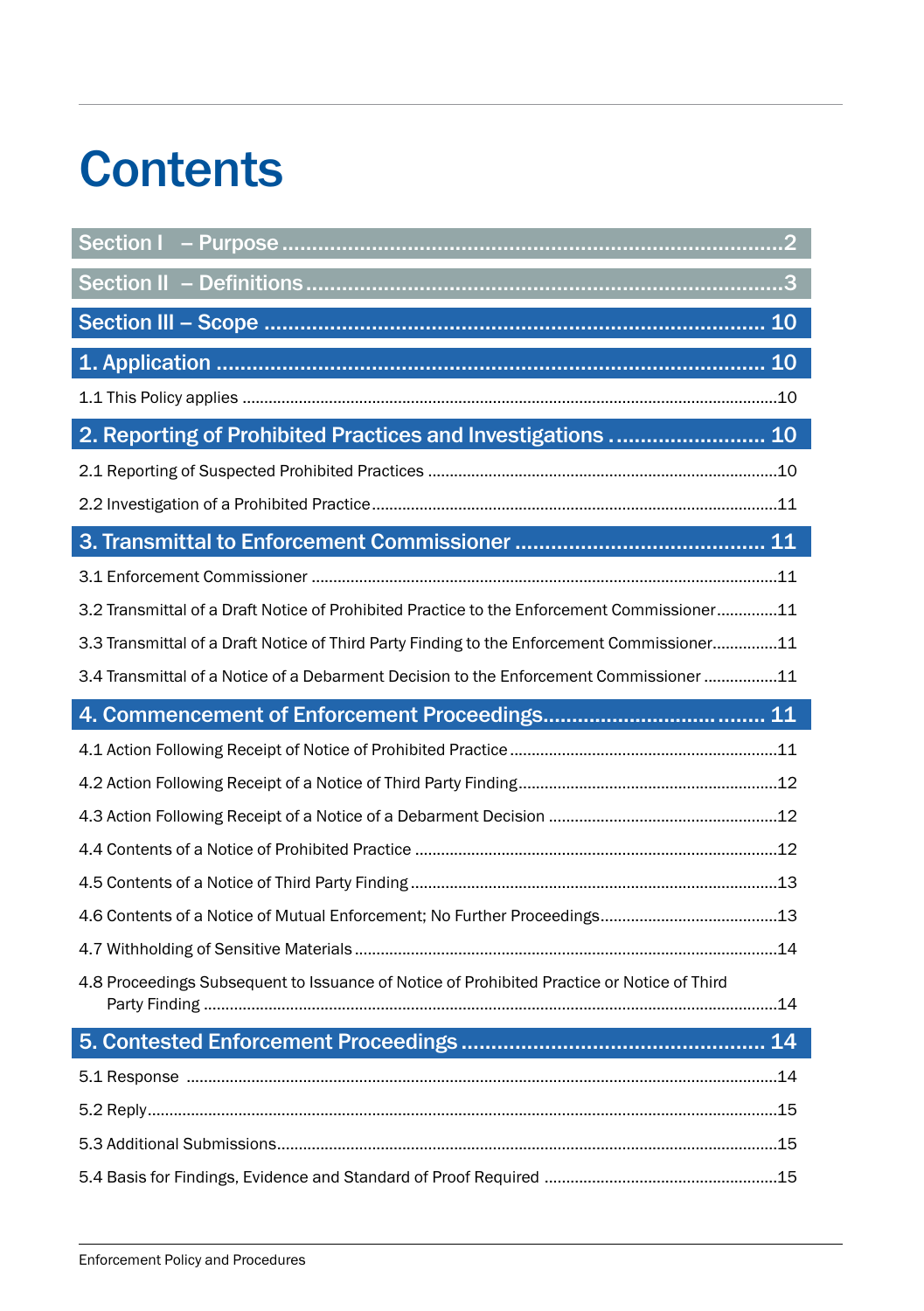| 5.6 Enforcement Commissioner's Decision and Determination on Jurisdiction 16                  |  |
|-----------------------------------------------------------------------------------------------|--|
| 5.7 Distribution of the Enforcement Commissioner's Decision or Notice of Mutual Enforcement17 |  |
| 5.8 Proceedings Subsequent to Issuance of the Enforcement Commissioner's Decision 17          |  |
|                                                                                               |  |
|                                                                                               |  |
|                                                                                               |  |
|                                                                                               |  |
|                                                                                               |  |
|                                                                                               |  |
|                                                                                               |  |
|                                                                                               |  |
|                                                                                               |  |
|                                                                                               |  |
|                                                                                               |  |
| 7.7 Basis for Findings; Evidence; Confidentiality and Standard of Proof Required21            |  |
|                                                                                               |  |
|                                                                                               |  |
|                                                                                               |  |
|                                                                                               |  |
|                                                                                               |  |
|                                                                                               |  |
| 9.3 Contents and Communication of a Suspension Decision; Withholding of Certain Evidence24    |  |
|                                                                                               |  |
|                                                                                               |  |
|                                                                                               |  |
|                                                                                               |  |
|                                                                                               |  |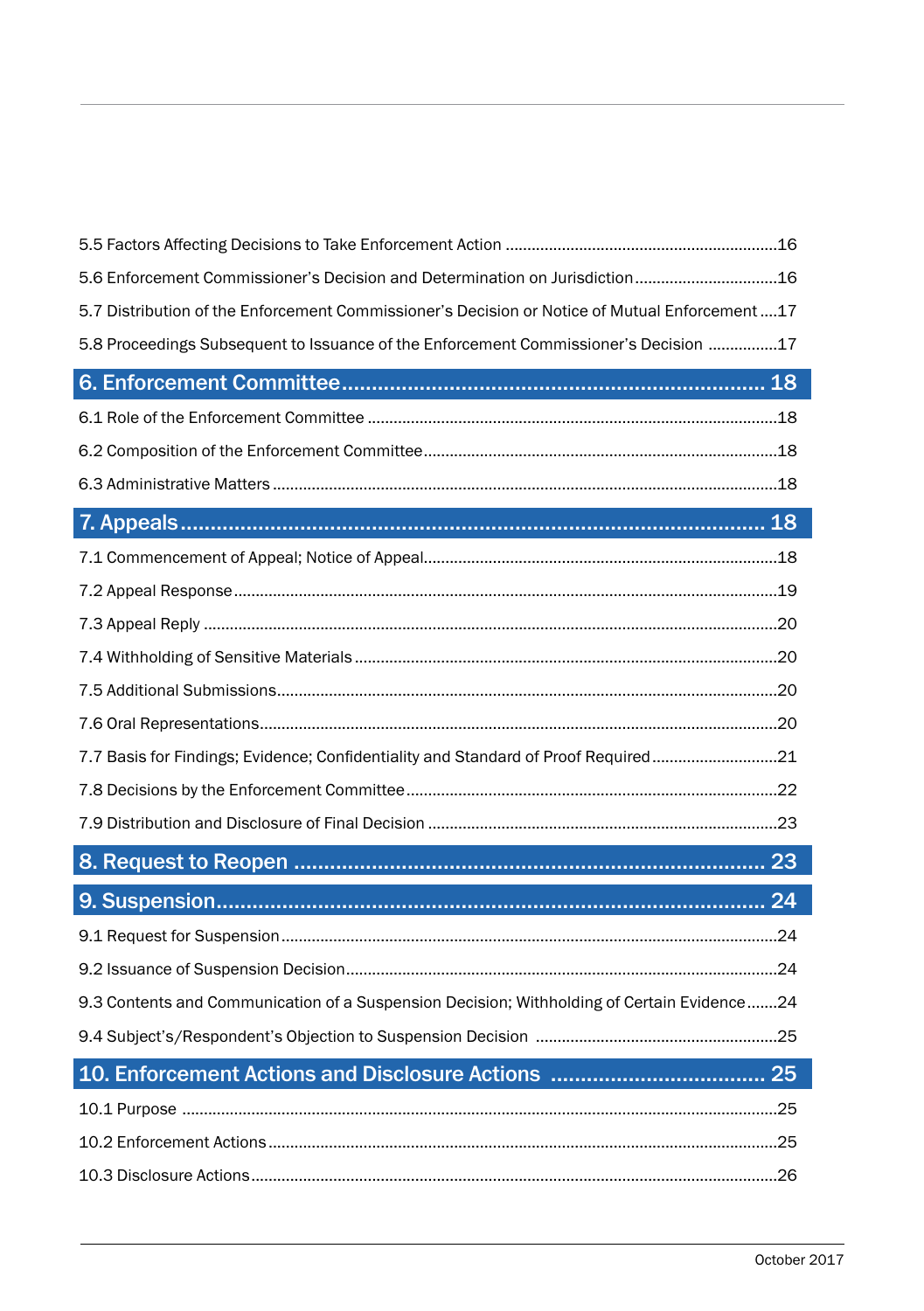| 11.2 Prevention of Circumvention of an Enforcement Action after the Issuance     |
|----------------------------------------------------------------------------------|
| 11.3 Prevention of Circumvention of an Enforcement Action subject to Appeal28    |
| 12. Referral to Governmental Authorities and Disclosure                          |
|                                                                                  |
|                                                                                  |
|                                                                                  |
| 12.3 Reciprocal Sharing of Information with other international organisations 28 |
|                                                                                  |
|                                                                                  |
|                                                                                  |
|                                                                                  |
|                                                                                  |
|                                                                                  |
|                                                                                  |
|                                                                                  |
|                                                                                  |
|                                                                                  |
|                                                                                  |
|                                                                                  |
|                                                                                  |
|                                                                                  |
|                                                                                  |
|                                                                                  |
|                                                                                  |
|                                                                                  |
|                                                                                  |
|                                                                                  |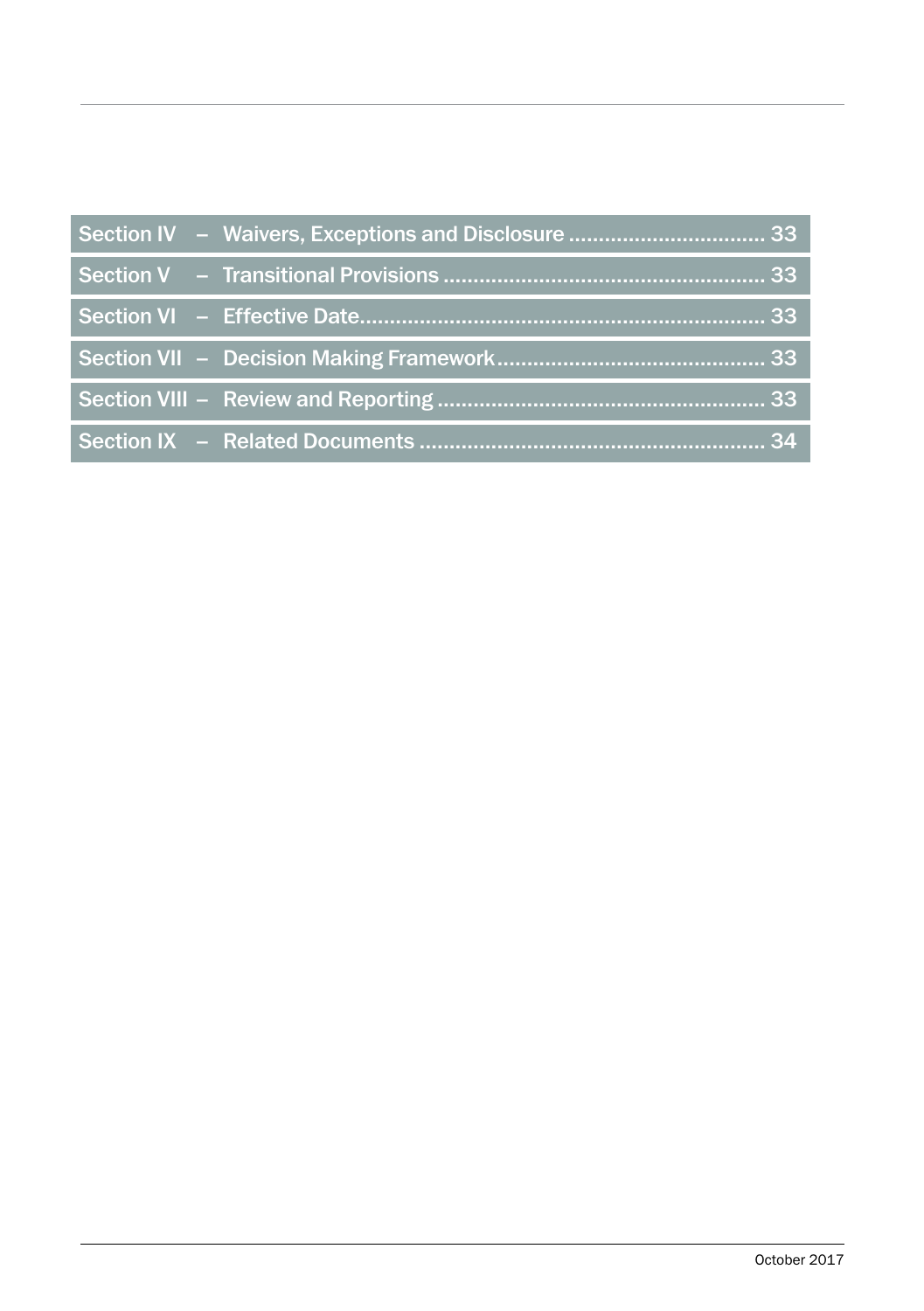# Section I PURPOSE

- 1. This Policy sets out the Bank's policy and procedures for processing allegations of Prohibited Practices and for implementing Enforcement Actions, Disclosure Actions, and Mutual Enforcement.
- 2. It is adopted as part of the EBRD's commitments under the Uniform Framework for Preventing and Combating Fraud and Corruption.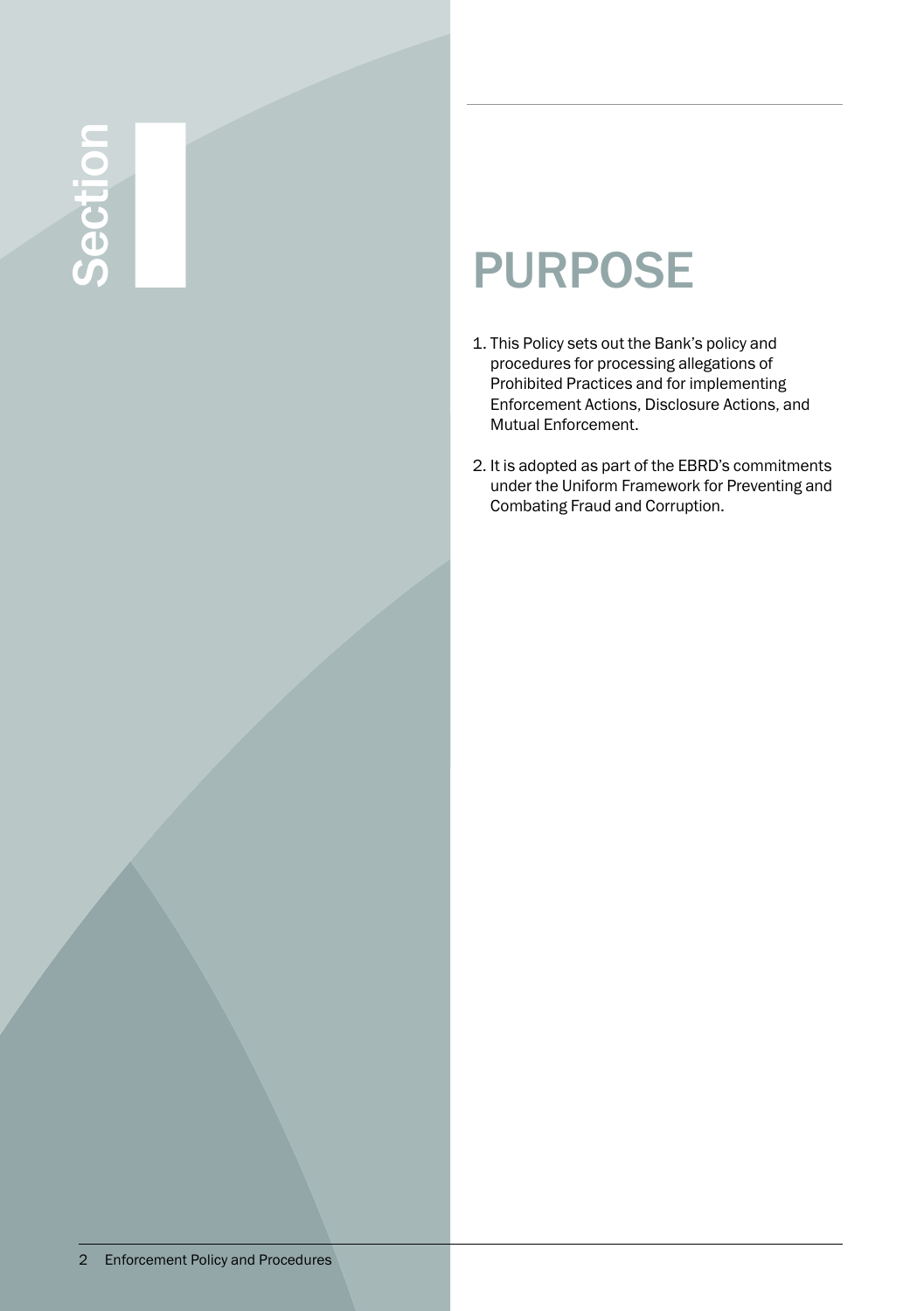# Section II DEFINITIONS

Terms used in this Policy have the following meanings:

|               | (1) Affected Party     |                                                          | Has the meaning given to it in Section III, Article 4.6(i)(1).                                                                                                                                                                                                                                                                   |  |
|---------------|------------------------|----------------------------------------------------------|----------------------------------------------------------------------------------------------------------------------------------------------------------------------------------------------------------------------------------------------------------------------------------------------------------------------------------|--|
| (2) Affiliate |                        | Means, in relation to a Respondent or a Subject, any of: |                                                                                                                                                                                                                                                                                                                                  |  |
|               |                        | (i)                                                      | its Subsidiary                                                                                                                                                                                                                                                                                                                   |  |
|               |                        | (ii)                                                     | its Parent                                                                                                                                                                                                                                                                                                                       |  |
|               |                        | (iii)                                                    | an entity directly or indirectly under common control<br>with the Respondent or the Subject.                                                                                                                                                                                                                                     |  |
|               |                        |                                                          | For the purposes of this definition, the indicia of "control"<br>include, but are not limited to, the possession, directly or<br>indirectly, of the power to direct or cause the direction of<br>the management and policies of another entity, whether<br>through the ownership of voting shares, by contract, or<br>otherwise. |  |
| (3)           |                        |                                                          | Anti-Circumvention Application Has the meaning given to it in Section III, Article 11.2(ii).                                                                                                                                                                                                                                     |  |
| (4)           | Appeal                 |                                                          | Has the meaning given to it in Section III, Article 7.1(i).                                                                                                                                                                                                                                                                      |  |
| (5)           | <b>Appeal Record</b>   |                                                          | Has the meaning given to it in Section III, Article 7.7(i).                                                                                                                                                                                                                                                                      |  |
| (6)           | <b>Appeal Response</b> |                                                          | Means a response to the Appeal submitted pursuant to<br>Section III, Article 7.2(i).                                                                                                                                                                                                                                             |  |
| (7)           | <b>Appeal Reply</b>    |                                                          | Has the meaning given to it in Section III, Article 7.3(i).                                                                                                                                                                                                                                                                      |  |
| (8)           | Appellant              |                                                          | Has the meaning given to it in Section III, Article 7.1(iii).                                                                                                                                                                                                                                                                    |  |
| (9)           | Appellee               |                                                          | Has the meaning given to it in Section III, Article 7.2(i).                                                                                                                                                                                                                                                                      |  |
|               | (10) Bank Assets       |                                                          | Means any property or asset owned or administered by<br>the Bank, including the Bank's name, intellectual property<br>and registered service marks.                                                                                                                                                                              |  |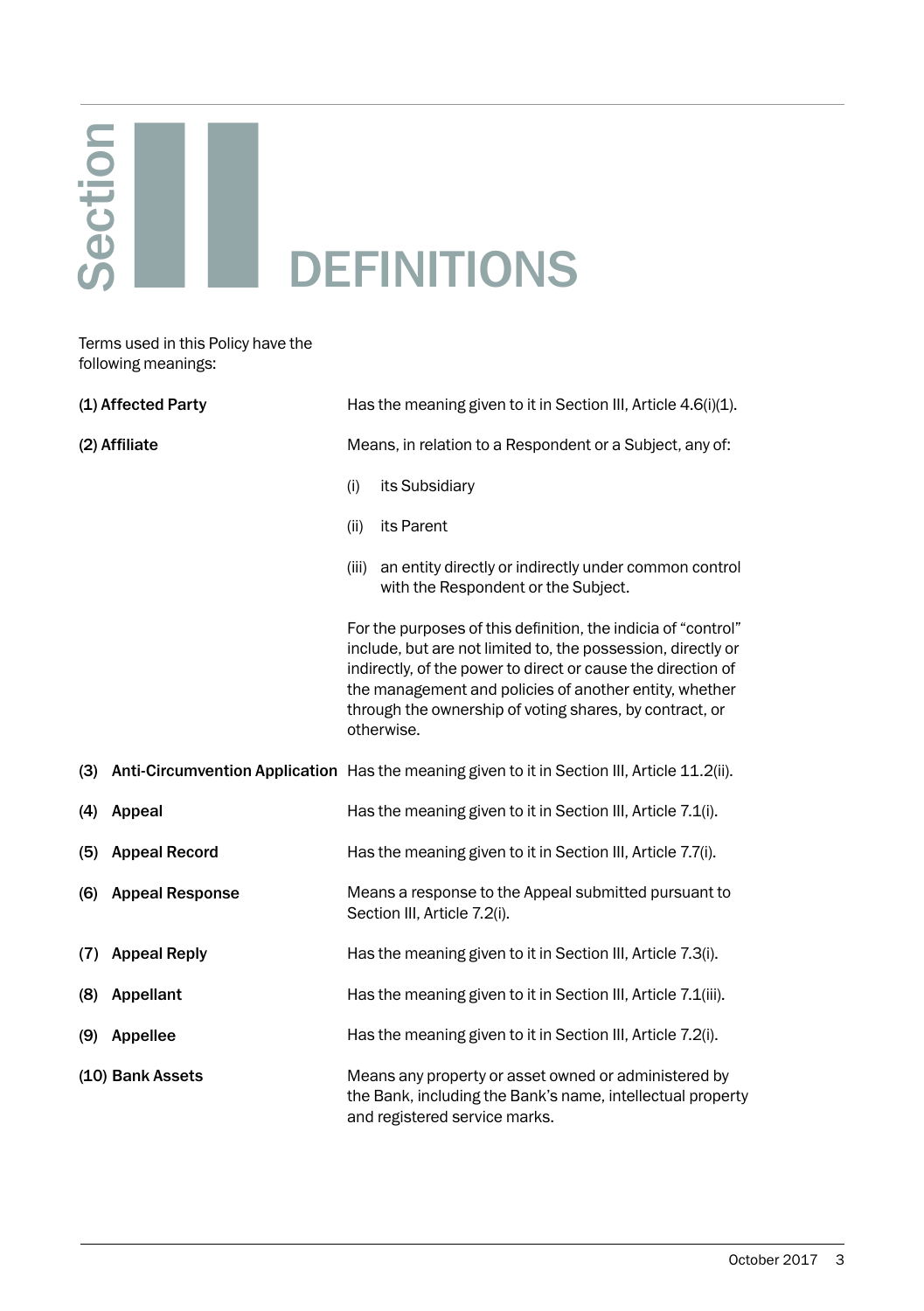| (11) Bank Counterparty  | Means any of the following:                                                                                                                                                                                                                                                                                                                                                                                            |
|-------------------------|------------------------------------------------------------------------------------------------------------------------------------------------------------------------------------------------------------------------------------------------------------------------------------------------------------------------------------------------------------------------------------------------------------------------|
|                         | (i)<br>an individual or entity that is seeking or has<br>obtained funding, directly or indirectly, in relation<br>to a Bank Project; or                                                                                                                                                                                                                                                                                |
|                         | (ii)<br>any supplier, contractor or consultant for a Bank<br>Project selected pursuant to Section 3 or 5 of<br>the Procurement Policies and Rules or under<br>alternative procurement rules applied pursuant<br>to Section 2.4 of the Procurement Policies and<br>Rules, or pursuant to the Bank's Corporate<br>Procurement Policy and Procedures; or                                                                  |
|                         | (iii)<br>any sub-supplier, sub-contractor or sub-<br>consultant of a supplier, contractor, or<br>consultant for a Bank Project selected pursuant<br>to Section 3 or 5 of the Bank's Procurement<br>Policies and Rules or under alternative<br>procurement rules applied pursuant to Section<br>2.4 of the Procurement Policies and Rules, or<br>pursuant to the Bank's Corporate Procurement<br>Policy and Procedures. |
| (12) Bank Project       | Means any activity or project which the Bank is<br>considering to finance or has financed or committed<br>to finance, directly or indirectly, in whole or in part,<br>from Bank Resources (including the purchase of<br>goods, works or services for the Bank), as well as any<br>activity undertaken pursuant to the Bank's Project<br>Complaint Mechanism (PCM) Rules of Procedure.                                  |
|                         | For purposes of this definition, the Bank will be<br>deemed to be considering to finance a project if<br>the project has passed Concept Review or another<br>similar approval mechanism.                                                                                                                                                                                                                               |
| (13) Bank Resources     | Means the Bank's ordinary capital resources, Special<br>Funds resources, and/or cooperation funds or trust<br>funds administered by the Bank.                                                                                                                                                                                                                                                                          |
| $(14)$ CCO              | Means the Chief Compliance Officer of the Bank or<br>successor title.                                                                                                                                                                                                                                                                                                                                                  |
| (15) Coercive Practice  | Has the meaning given to it in Section II (46)(a).                                                                                                                                                                                                                                                                                                                                                                     |
| (16) Collusive Practice | Has the meaning given to it in Section II (46)(b).                                                                                                                                                                                                                                                                                                                                                                     |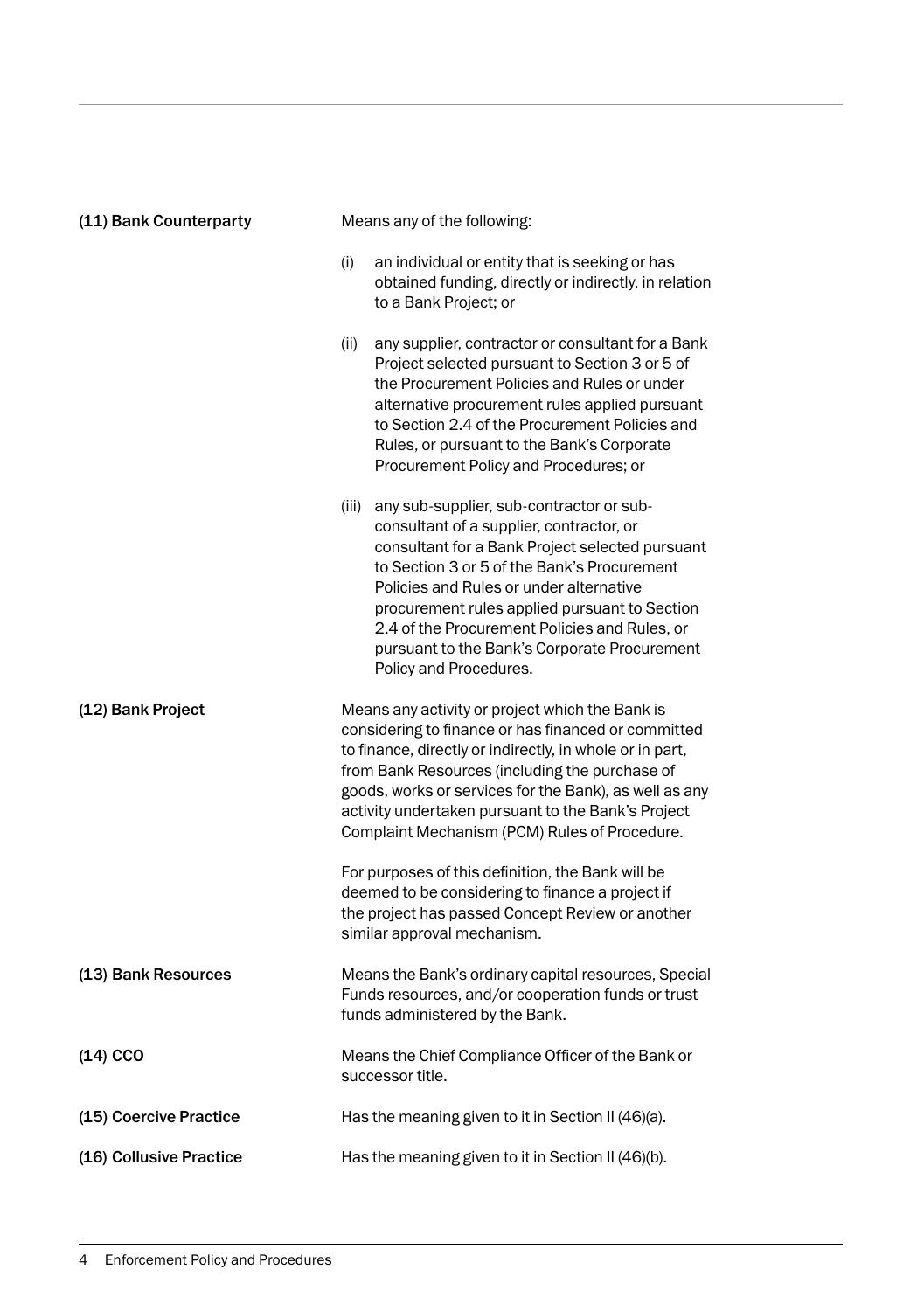| (17) Corrupt Practice                              | Has the meaning given to it in Section II (46)(c).                                                                                                                           |
|----------------------------------------------------|------------------------------------------------------------------------------------------------------------------------------------------------------------------------------|
| (18) Debarment Decision                            | Means a debarment decision made by the applicable decision-<br>making authority of a Mutual Enforcement Institution that:                                                    |
|                                                    | (i) is based, in whole or in part, on a finding of a commission of<br>one or more Prohibited Practices defined in Section II (46) (a)<br>to $(d)$ ;                          |
|                                                    | (ii) has been made public by such institution;                                                                                                                               |
|                                                    | (iii) has an initial period of debarment exceeding one (1) year;                                                                                                             |
|                                                    | (iv) has been made by a Mutual Enforcement Institution after the<br>agreement for mutual enforcement between the Bank and<br>such other institution has entered into effect; |
|                                                    | (v) has been made within ten (10) years of the commission of<br>the most recent Prohibited Practice to which such decision<br>relates; and                                   |
|                                                    | (vi) has not been made in recognition of a decision made in a<br>national or other international forum.                                                                      |
| (19) Disclosure Action                             | Means any of the actions that the Bank has taken or may take in<br>accordance with Section III, Article 10.3.                                                                |
| (20) Enforcement Action                            | Means any of the actions that the Bank has taken or may take in<br>accordance with Section III, Article 10.2.                                                                |
| (21) Enforcement Commissioner                      | Has the meaning given to it in Section III, Article 3.1.                                                                                                                     |
| (22) Enforcement<br><b>Commissioner's Decision</b> | Means the Enforcement Commissioner's Decision issued<br>pursuant to Section III, Article 4.8(i), Section III, Articles 5.6(i) or<br>5.6(ii), as the case may be.             |
| (23) Enforcement Committee                         | Means the appellate committee, acting either as a panel or as a<br>whole, as described in more detail in Section III, Article 6.3.                                           |
| (24) Enforcement Proceedings                       | Means any proceedings initiated in accordance with this Policy or<br>(as applicable) its predecessor.                                                                        |
| (25) External Member                               | Means a member of the Enforcement Committee who is not an<br>EBRD staff member.                                                                                              |
| (26) Final Decision                                | Has the meaning given to it in Section III, Article 7.8(vii).                                                                                                                |
| (27) Fraudulent Practice                           | Has the meaning given to it in Section II (46)(d).                                                                                                                           |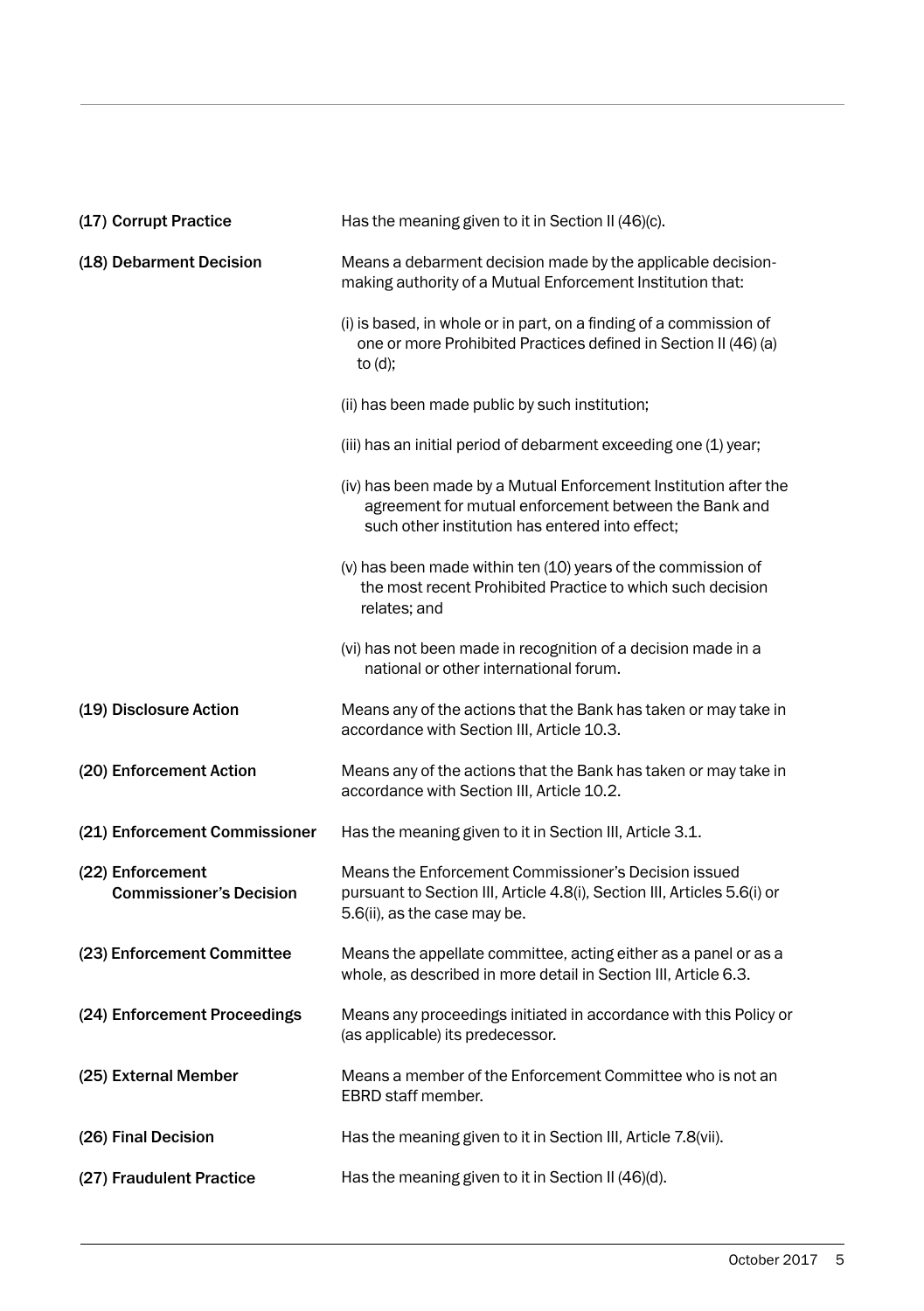| (28) Misuse of Bank Resources<br>or Bank Assets | Has the meaning given to it in Section II (46)(e).                                                                                                                                                                                                                                                                                                                                                                                           |
|-------------------------------------------------|----------------------------------------------------------------------------------------------------------------------------------------------------------------------------------------------------------------------------------------------------------------------------------------------------------------------------------------------------------------------------------------------------------------------------------------------|
| (29) More likely than not                       | Means that, upon consideration of all of the relevant evidence<br>and materials, the evidence and materials support the findings<br>on a balance of probabilities.                                                                                                                                                                                                                                                                           |
| (30) Mutual Enforcement                         | Means the Bank's enforcement of a Debarment Decision,<br>effective from the date of issuance of the Notice of Mutual<br>Enforcement until the end of the period specified in, and on<br>the same conditions as, the Debarment Decision.                                                                                                                                                                                                      |
| (31) Mutual Enforcement<br><b>Institution</b>   | Means an international organisation that has entered into an<br>agreement with the Bank, pursuant to which such institution<br>and the Bank agree to the mutual enforcement of debarment<br>decisions made by each other, provided that such other<br>institution has given notice to the Bank that it has fulfilled all<br>requirements for the implementation of such agreement and<br>has not subsequently withdrawn from such agreement. |
| (32) New Entity                                 | Has the meaning given to it in Section III, Article 11.2(i).                                                                                                                                                                                                                                                                                                                                                                                 |
| (33) Notice                                     | Means either a Notice of Prohibited Practice or a Notice of<br>Third Party Finding, as applicable.                                                                                                                                                                                                                                                                                                                                           |
| (34) Notice of Appeal                           | Has the meaning given to it in Section III, Article 7.1(i).                                                                                                                                                                                                                                                                                                                                                                                  |
| (35) Notice of a Debarment<br><b>Decision</b>   | Means a notice issued by a Mutual Enforcement Institution of<br>a Debarment Decision.                                                                                                                                                                                                                                                                                                                                                        |
| (36) Notice of Mutual<br>Enforcement            | Means a notice issued pursuant to Section III, Article 4.3<br>to the individual(s) and/or entities subject to a Debarment<br>Decision.                                                                                                                                                                                                                                                                                                       |
| (37) Notice of Prohibited<br>Practice           | Means a notice issued to one or more Respondents pursuant<br>to Section III, Article 4.1(i), Section III, Article 4.4 or Section III,<br>Article 7.8(iv).                                                                                                                                                                                                                                                                                    |
| (38) Notice of Third Party Finding              | Means a notice issued to one or more Respondents pursuant<br>to Section III, Article 4.2(i), Section III, Article 4.5 or Section III,<br>Article 7.8(iv).                                                                                                                                                                                                                                                                                    |
| (39) Objection                                  | Has the meaning given to it in Section III, Article 9.4(i).                                                                                                                                                                                                                                                                                                                                                                                  |
| (40) Obstructive Practice                       | Has the meaning given to it in Section II (46)(f).                                                                                                                                                                                                                                                                                                                                                                                           |
| (41) Original Enforcement Action                | Has the meaning given to it in Section III, Article 11.2(i).                                                                                                                                                                                                                                                                                                                                                                                 |
| (42) Original Entity                            | Has the meaning given to it in Section III, Article 11.2(i).                                                                                                                                                                                                                                                                                                                                                                                 |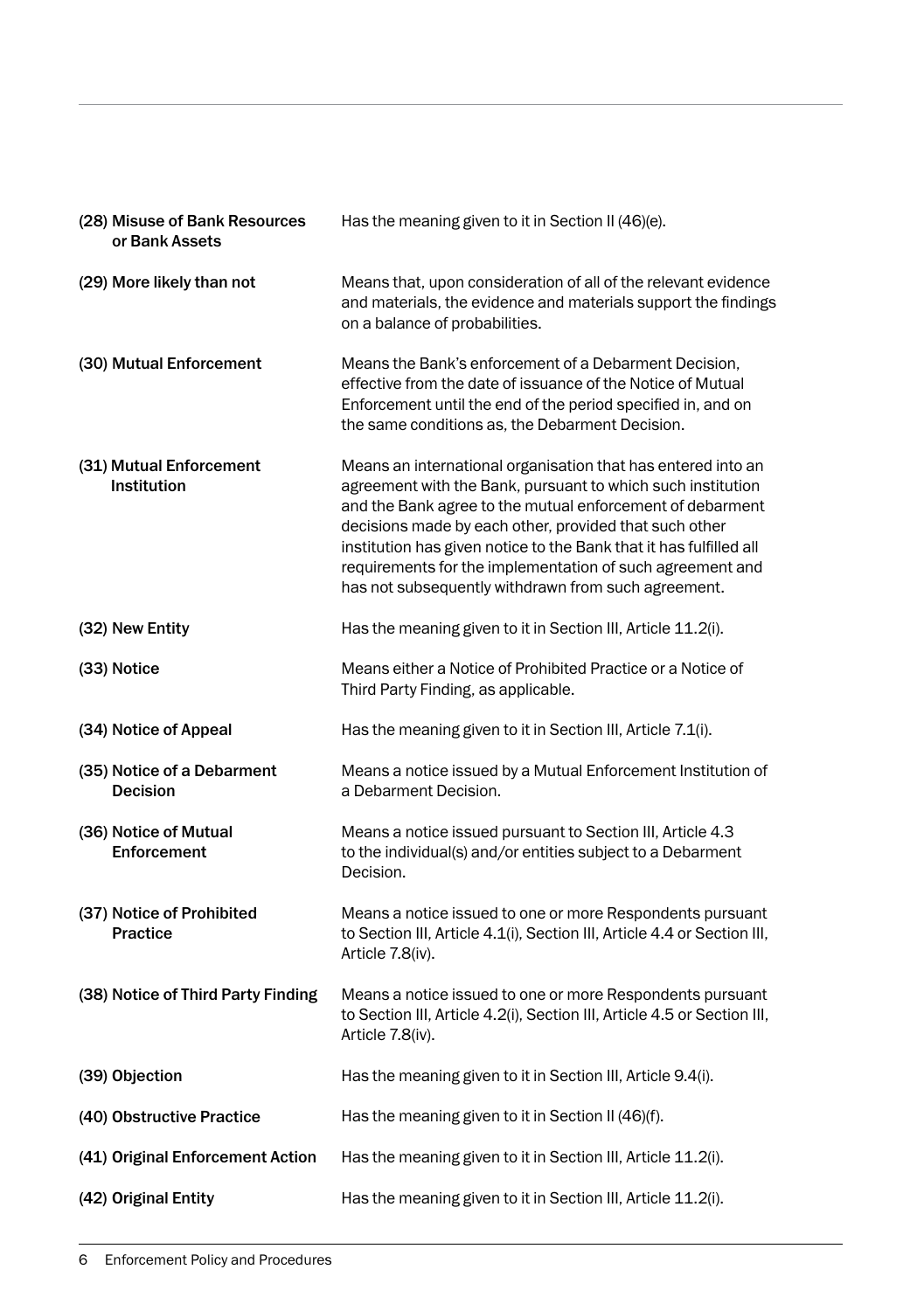| (43) Parent                            | Any entity that controls, directly or indirectly, a Respondent or a<br>Subject.                                                                                                                                                            |
|----------------------------------------|--------------------------------------------------------------------------------------------------------------------------------------------------------------------------------------------------------------------------------------------|
| (44) Parent Respondent                 | Has the meaning given to it in Section III, Article 11.1(iii).                                                                                                                                                                             |
| (45) Procurement Policies<br>and Rules | The Bank's Procurement Policies and Rules.                                                                                                                                                                                                 |
| (46) Prohibited Practices              | a. a Coercive Practice which means impairing or harming, or<br>threatening to impair or harm, directly or indirectly, any party or the<br>property of any party to influence improperly the actions of a party;                            |
|                                        | b. a Collusive Practice which means an arrangement between two or<br>more parties designed to achieve an improper purpose, including to<br>influence improperly the actions of another party;                                              |
|                                        | c. a Corrupt Practice which means the offering, giving, receiving or<br>soliciting, directly or indirectly, of anything of value to influence<br>improperly the actions of another party;                                                  |
|                                        | d. a Fraudulent Practice which means any act or omission, including<br>a misrepresentation, that knowingly or recklessly misleads, or<br>attempts to mislead, a party to obtain a financial or other benefit or<br>to avoid an obligation; |
|                                        | e. a Misuse of Bank Resources or Bank Assets which means improper<br>use of the Bank's Resources or Bank Assets, committed either<br>knowingly or recklessly.                                                                              |
|                                        | f. an Obstructive Practice which means any of:                                                                                                                                                                                             |
|                                        | (1) destroying, falsifying, altering or concealing of evidence material<br>to a Bank investigation, which impedes the Bank's investigation;                                                                                                |
|                                        | (2) making false statements to investigators in order to materially<br>impede a Bank investigation into allegations of a Prohibited<br>Practice;                                                                                           |
|                                        | (3) failing to comply with requests to provide information, documents<br>or records in connection with a Bank investigation;                                                                                                               |
|                                        | (4) threatening, harassing or intimidating any party to prevent it<br>from disclosing its knowledge of matters relevant to a Bank<br>investigation or from pursuing the investigation; or                                                  |
|                                        | (5) materially impeding the exercise of the Bank's contractual rights<br>of audit or inspection or access to information; and                                                                                                              |
|                                        | g. a Theft which means the misappropriation of property belonging to<br>another party.                                                                                                                                                     |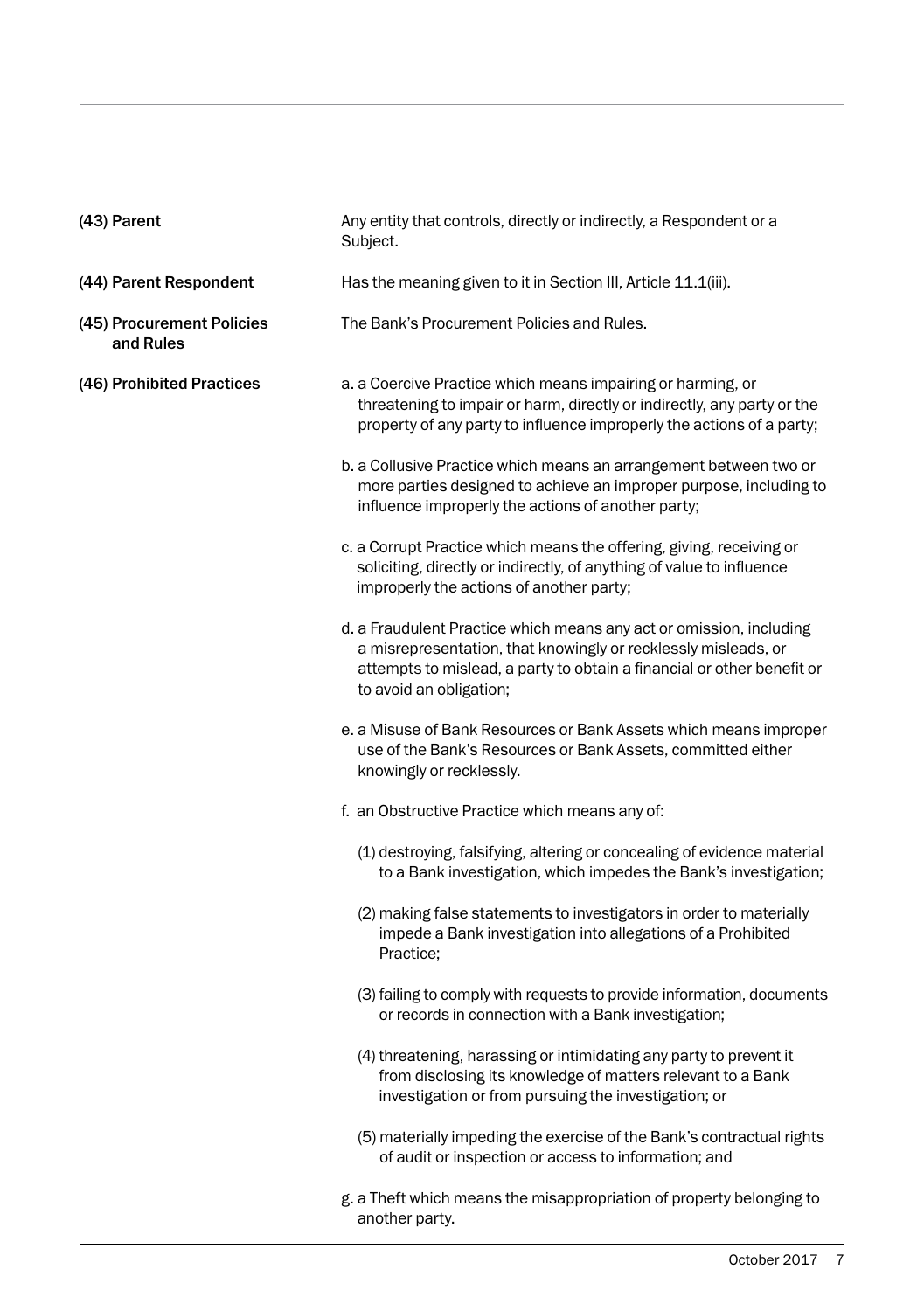|                                                         | For the purpose of paragraphs d. and e. above, the test<br>for recklessness is satisfied, as applicable, if the actor is<br>indifferent as to: (i) the outcome or consequence of an act or<br>omission; (ii) whether information supplied or a representation<br>made is true or false or (iii) the proper or intended use of<br>the Bank's Resources or Bank Assets. Mere inaccuracy of<br>information supplied or an act, omission or misuse committed<br>through simple negligence, is not tantamount to a Prohibited<br>Practice. |
|---------------------------------------------------------|---------------------------------------------------------------------------------------------------------------------------------------------------------------------------------------------------------------------------------------------------------------------------------------------------------------------------------------------------------------------------------------------------------------------------------------------------------------------------------------------------------------------------------------|
| (47) Record                                             | Has the meaning given to it in Section III, Article 5.4(i).                                                                                                                                                                                                                                                                                                                                                                                                                                                                           |
| (48) Reply                                              | Means any reply filed by the CCO in accordance with Section<br>III, Article 5.2.                                                                                                                                                                                                                                                                                                                                                                                                                                                      |
| (49) Respondent                                         | Means an individual or entity that is the recipient or deemed<br>recipient of a Notice of Prohibited Practice, a Notice of Third<br>Party Finding or a Suspension Decision, as the case may be.                                                                                                                                                                                                                                                                                                                                       |
| (50) Response                                           | Means a response filed by the Respondent in respect of<br>either a Notice of Prohibited Practice or a Notice of Third Party<br>Finding in accordance with Section III, Article 5.1.                                                                                                                                                                                                                                                                                                                                                   |
| (51) Secretariat to the<br><b>Enforcement Committee</b> | Means the Bank staff member(s) described in Section III,<br>Article 6.2(iii).                                                                                                                                                                                                                                                                                                                                                                                                                                                         |
| (52) Settlement Agreement                               | Means an agreement entered into in accordance with Section<br>III, Article 13.1.                                                                                                                                                                                                                                                                                                                                                                                                                                                      |
| (53) Special Funds resources                            | Has the meaning given to it in Article 19 of the Agreement<br>Establishing the European Bank for Reconstruction and<br>Development.                                                                                                                                                                                                                                                                                                                                                                                                   |
| (54) Subject                                            | Means an individual or entity whom/which the Office of the<br>CCO is investigating.                                                                                                                                                                                                                                                                                                                                                                                                                                                   |
| (55) Subsidiary                                         | Any entity controlled, directly or indirectly, by a Respondent or<br>by a Subject.                                                                                                                                                                                                                                                                                                                                                                                                                                                    |
| (56) Suspension Request                                 | Has the meaning given to it in Section III, Article 9.1(i).                                                                                                                                                                                                                                                                                                                                                                                                                                                                           |
| (57) Suspension Decision                                | Has the meaning given to it in Section III, Article 9.2(i).                                                                                                                                                                                                                                                                                                                                                                                                                                                                           |
| $(58)$ Theft                                            | Has the meaning given to it in Section II (46)(g).                                                                                                                                                                                                                                                                                                                                                                                                                                                                                    |
| (59) Third Party Finding                                | Means a final judgment of a judicial process in a member<br>country of the Bank or a finding by the enforcement (or similar)<br>mechanism of an international organisation, which is not a<br>Mutual Enforcement Institution, that an individual or entity                                                                                                                                                                                                                                                                            |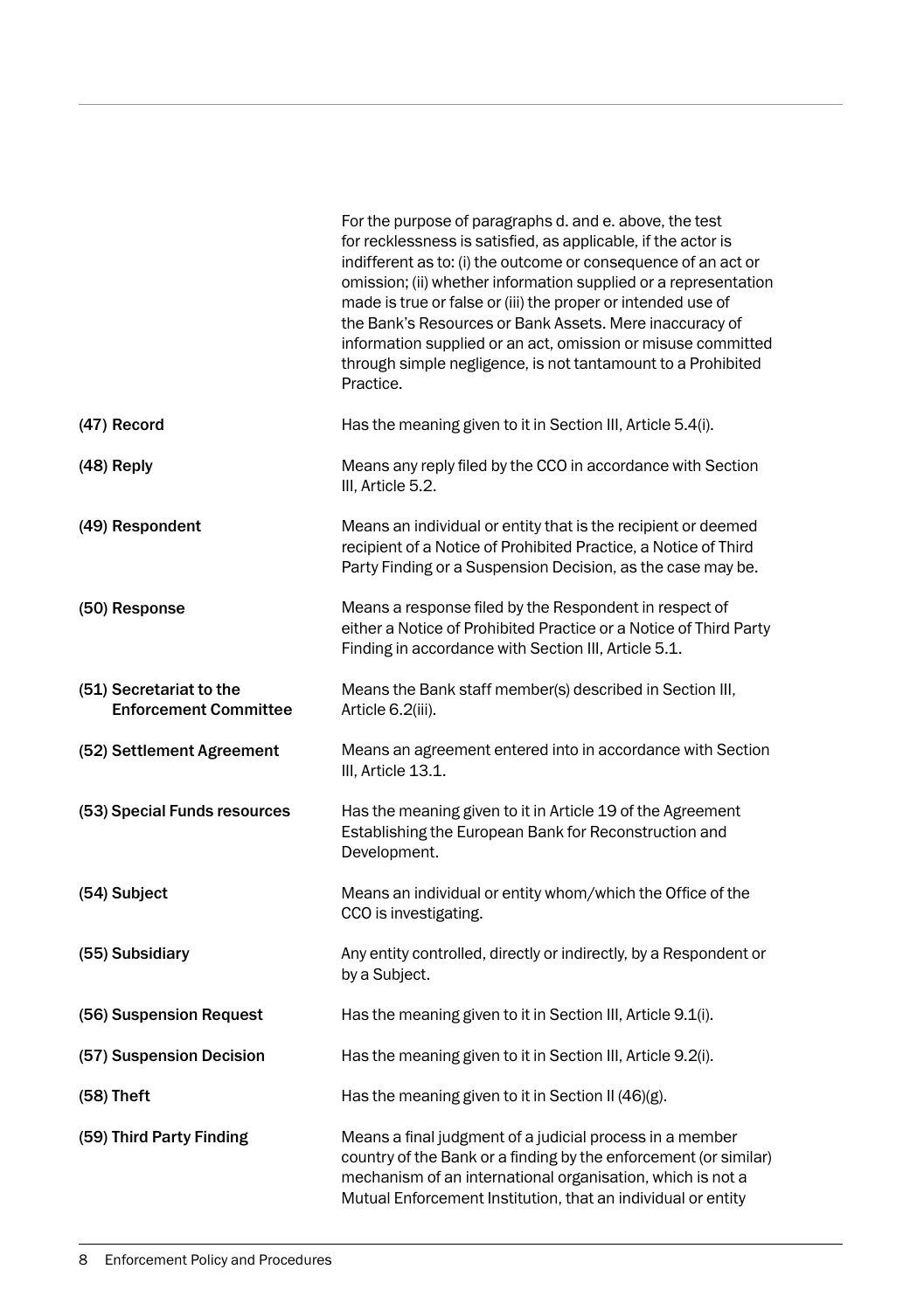has engaged in a Prohibited Practice or equivalent act of that member country or international organisation.

#### (60) Uniform Framework for Preventing and Combating Fraud and Corruption

Means the framework agreed between the heads of the African Development Bank, the Asian Development Bank, the EBRD, the European Investment Bank, the Inter-American Investment Bank, the World Bank and the International Monetary Fund on 17 September 2006.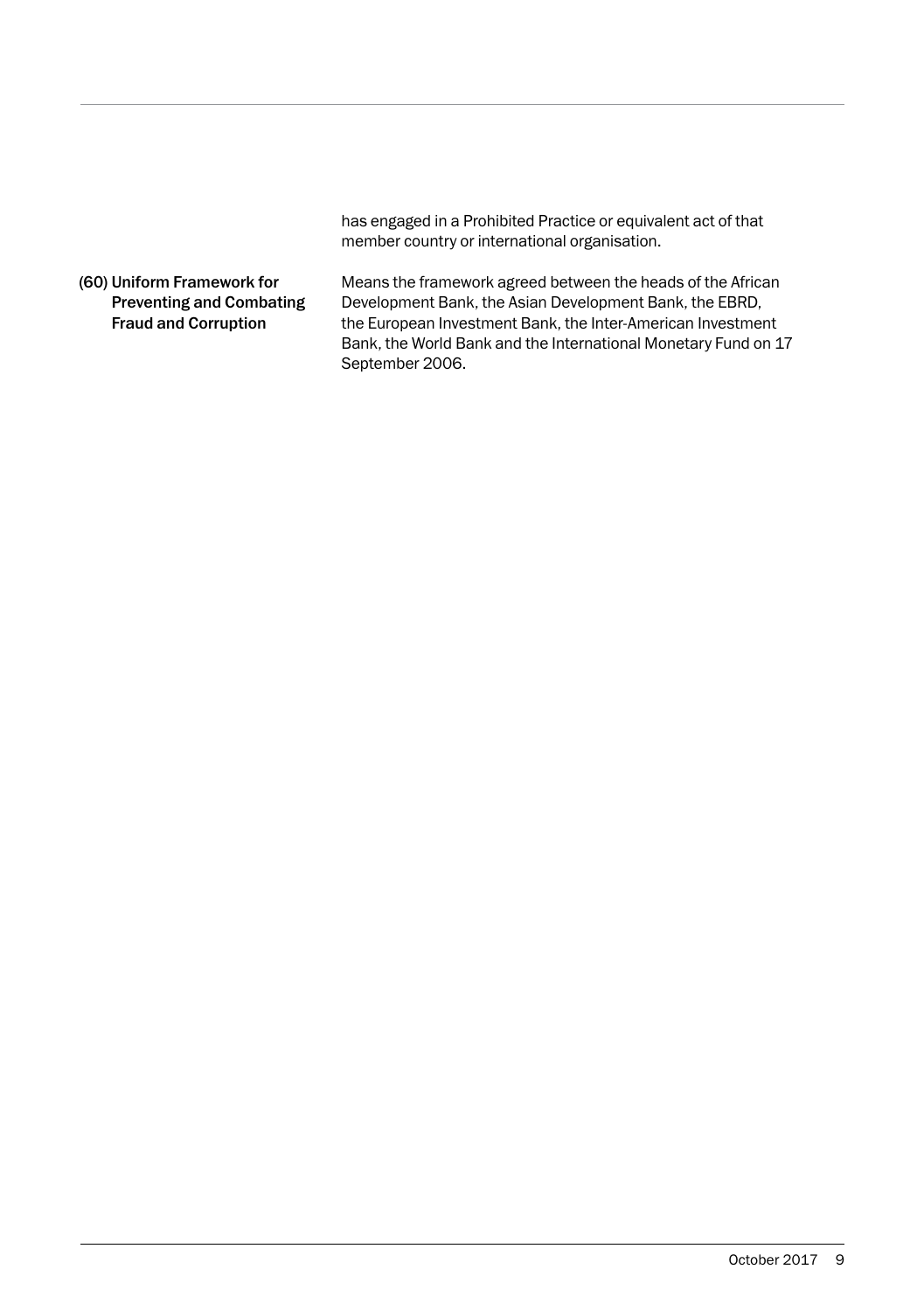# SCOPE<br>
SCOPE<br>
1. Application

#### 1. Application

#### 1.1 This Policy applies:

- (i) to the commission or occurrence, or suspected commission or occurrence, of one or more Prohibited Practices in relation to Bank Assets or a Bank Project.
- (ii) when, in implementation of any agreement for the mutual enforcement of debarment decisions in effect between the Bank and a Mutual Enforcement Institution, the Bank either notifies such other organisation of the Bank's debarment decisions or enforces the debarment decisions made by such Mutual Enforcement Institution.
- (iii) when the Bank considers taking action against an individual or entity that has been found to have engaged in a Prohibited Practice or equivalent act by either a final judgment of a judicial process in a member country of the Bank or a finding by the enforcement (or similar) mechanism of another international organisation other than a Mutual Enforcement Institution.

#### 2. Reporting of Prohibited Practices and Investigations

#### 2.1 Reporting of Suspected Prohibited Practices

- (i) Bank Personnel, Board Officials (as these terms are defined in the Bank's Codes of Conduct) and experts performing missions for the Bank must immediately report any information regarding a suspected Prohibited Practice in relation to Bank Assets or a Bank Project to the Office of the CCO. Reports may be sent to the Office of the CCO at: compliance@ebrd.com and/or may be made anonymously.
- (ii) Alternatively, Bank Personnel (as that term is defined in the Bank's Code of Conduct for EBRD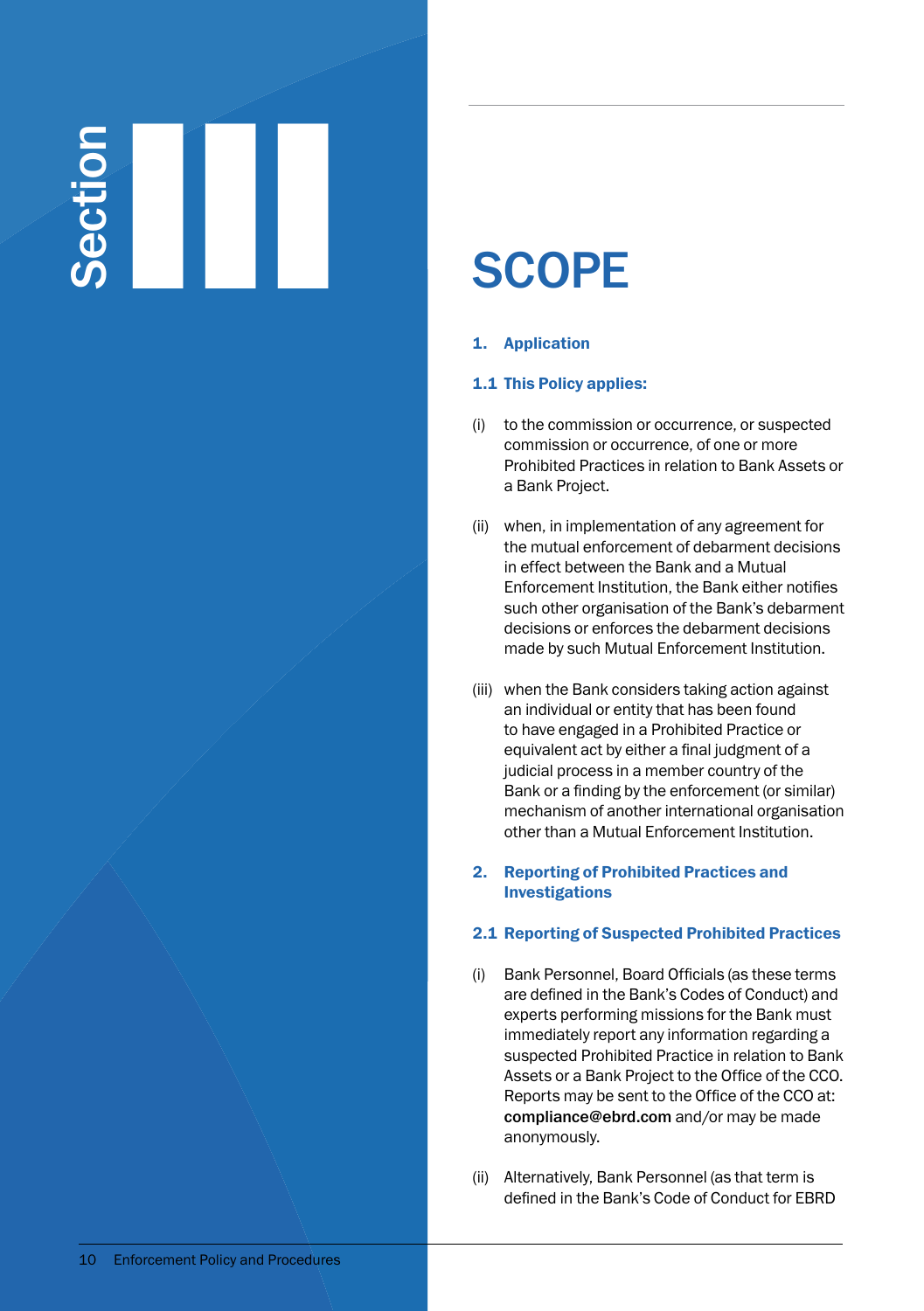Personnel) may choose to report a suspected Prohibited Practice in relation to Bank Assets or a Bank Project to the Bank's Head of Internal Audit or to the Managing Director, Human Resources. The Head of Internal Audit or the Managing Director, Human Resources, as applicable, shall immediately refer the matter to the CCO to be dealt with in accordance with this Policy.

#### 2.2 Investigation of a Prohibited Practice

- (i) For purposes of this Policy, the date of a Prohibited Practice shall be the date on which the last constituent act or element of the Prohibited Practice occurred.
- (ii) If, in the course of her investigation, the CCO determines that the last constituent act of the suspected Prohibited Practice took place more than ten (10) years prior to the date the suspected Prohibited Practice was reported to the Office of the CCO, no Enforcement Proceedings shall be initiated in relation to the allegations.
- (iii) When investigating a suspected Prohibited Practice or information concerning a Third Party Finding, the Office of the CCO may issue a 'show-cause' letter to the Subject. Such letter will set forth the basis of the CCO's allegations and request that the Subject show cause as to why the Enforcement Proceedings should not be instituted.

#### 3. Transmittal to Enforcement Commissioner

#### 3.1 Enforcement Commissioner

The Enforcement Commissioner is the first-tier decision-maker of Enforcement Proceedings (the "Enforcement Commissioner"). Terms of reference for the function shall be established by the President.

#### 3.2 Transmittal of a Draft Notice of Prohibited Practice to the Enforcement Commissioner

If, as a result of her investigation, the CCO

determines that there is sufficient evidence to support a finding that, more likely than not, the suspected Prohibited Practice was committed, the CCO shall prepare a draft Notice for consideration by the Enforcement Commissioner.

#### 3.3 Transmittal of a Draft Notice of Third Party Finding to the Enforcement Commissioner

If, as a result of her investigation, the CCO determines that a Third Party Finding has relevance and seriousness to the Bank and may warrant an Enforcement Action, the CCO shall prepare a draft Notice for consideration by the Enforcement Commissioner.

#### 3.4 Transmittal of a Notice of a Debarment Decision to the Enforcement Commissioner

Following receipt by the Office of the CCO of a Notice of a Debarment Decision, the CCO shall promptly send that Notice of a Debarment Decision to the Enforcement Commissioner.

#### 4. Commencement of Enforcement Proceedings

#### 4.1 Action Following Receipt of Notice of Prohibited Practice

Following receipt of a draft Notice of Prohibited Practice from the CCO in accordance with Section III, Article 3.2, the Enforcement Commissioner may:

- (i) Make a determination on a *prima facie* basis that the evidence is sufficient to support a finding that, more likely than not, the Subject committed the alleged Prohibited Practice. In such case, the Enforcement Commissioner shall proceed to issue a Notice of Prohibited Practice to the Subject in accordance with Section III, Article 4.4.
- (ii) Ask the CCO to supplement her draft Notice of Prohibited Practice in order to:
	- (1) provide additional information and/or clarification on certain matters; and/or
	- (2) consider Prohibited Practices different than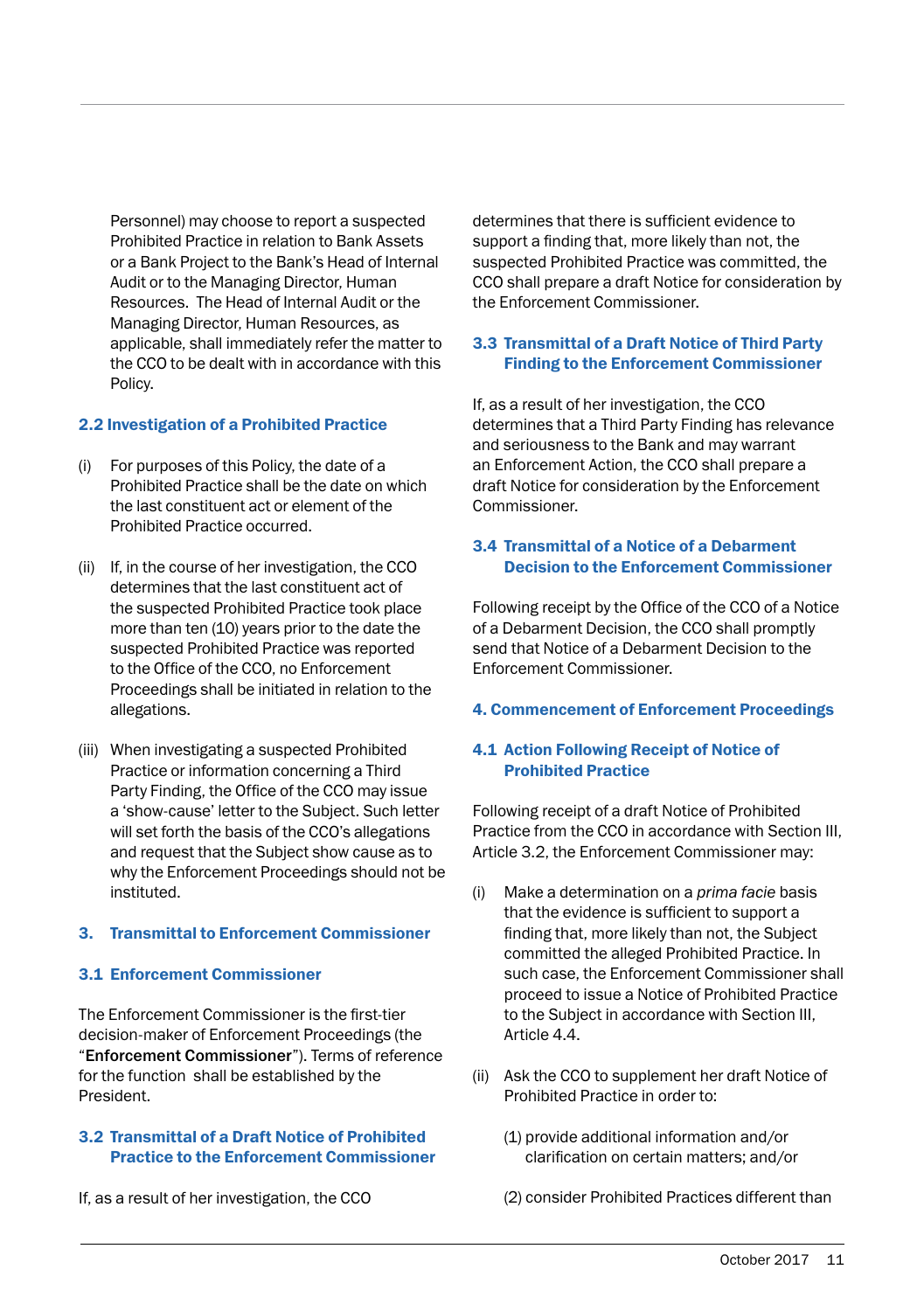the one addressed in the draft Notice of Prohibited Practice.

 After the CCO has supplemented her draft Notice of Prohibited Practice such that the CCO has provided additional information and/ or clarification on the relevant matters and/or considered other Prohibited Practices, as the case may be, the Enforcement Commissioner may take one of the actions described in Section III, Articles 4.1(i) or 4.1(iii), as applicable.

- (iii) Make a determination on a *prima facie* basis that the evidence is not sufficient to support a finding that, more likely than not, the Subject committed the alleged Prohibited Practice or determine that he does not have jurisdiction over the matter. In such event, the CCO may:
	- (1) if the Enforcement Commissioner agrees, submit a revised Notice of Prohibited Practice, or
	- (2) appeal against such determination pursuant to Section III, Article 7.1.

#### 4.2 Action Following Receipt of a Notice of Third Party Finding

Following receipt of a draft Notice of Third Party Finding in accordance with Section III, Article 3.3, the Enforcement Commissioner may:

- (i) Make a determination on a *prima facie* basis that a Third Party Finding has relevance and seriousness to the Bank and warrants an Enforcement Action. In such case, the Enforcement Commissioner shall proceed to issue a Notice of Third Party Finding to the Subject in accordance with Section III, Article 4.5.
- (ii) Ask the CCO to supplement her draft Notice of Third Party Finding in order to provide additional information and/or clarification on certain matters. After the CCO has supplemented her draft Notice of Third Party Finding such that the CCO has provided additional information and/ or clarification on the relevant matters, the Enforcement Commissioner may take one of the

actions described in Section III, Articles 4.2(i) or 4.2(iii), as applicable.

- (iii) Make a determination that the Third Party Finding does not warrant an Enforcement Action. In such event, the CCO may:
	- (1) if the Enforcement Commissioner agrees, submit a revised Notice of Third Party Finding, or
	- (2) appeal against such determination pursuant to Section III, Article 7.1.

#### 4.3 Action Following Receipt of a Notice of a Debarment Decision

Following receipt of a Notice of a Debarment Decision from the CCO in accordance with Section III, Article 3.4, the Enforcement Commissioner shall proceed to issue a Notice of Mutual Enforcement in accordance with Section III, Article 4.6(i), if:

- (i) the decision specified in the Notice of a Debarment Decision meets the conditions set forth in Section II (18); and
- (ii) Mutual Enforcement of the Debarment Decision is not inconsistent with the Bank's legal or other institutional considerations.

#### 4.4 Contents of a Notice of Prohibited Practice

- (i) A Notice of Prohibited Practice issued pursuant to Section III, Article 4.1 shall:
	- (1) identify the Respondent;
	- (2) state the allegation of one or more Prohibited Practice(s) and include a summary of the facts relevant to the alleged Prohibited Practice;
	- (3) subject to Section III, Article 4.7, attach all evidence relevant to the prima facie finding that, more likely than not, the alleged Prohibited Practice has been committed, unless such evidence is already in the possession of the Respondent;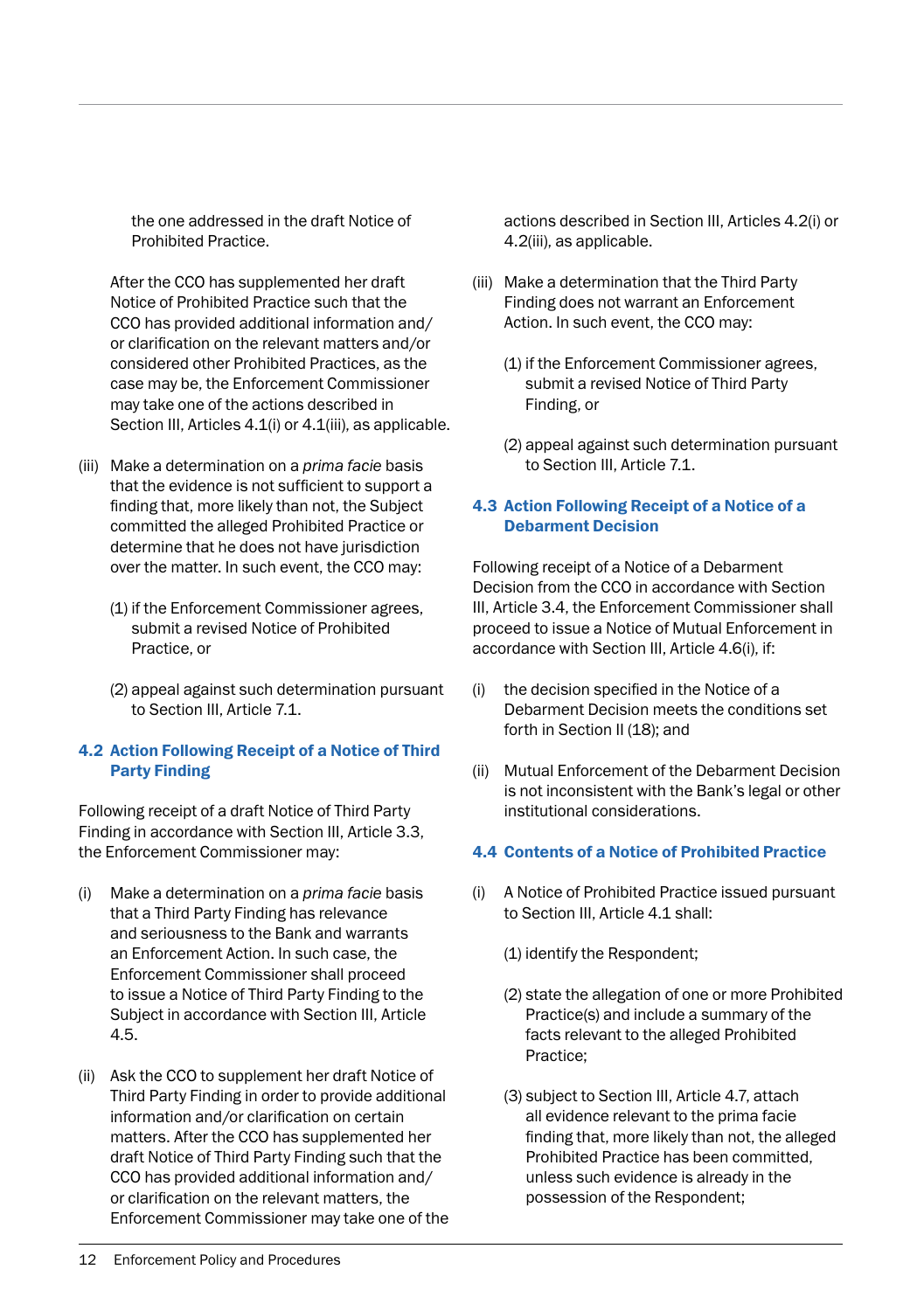- (4) attach all exculpatory or mitigating evidence, unless such evidence is already in the possession of the Respondent;
- (5) state the Enforcement Action proposed by the CCO;
- (6) state the possible Enforcement Actions listed in Section III, Article 10.2 that might be imposed by the Enforcement Commissioner (not limited to those proposed by the CCO);
- (7) advise the Respondent that, if the Respondent desires to contest the Notice of Prohibited Practice, the Respondent must do so within the delay prescribed in the Notice of Prohibited Practice, which shall be no less than thirty (30) days;
- (8) state that, if the Respondent does not respond to the Notice of Prohibited Practice within the prescribed delay, the Enforcement Commissioner shall decide the matter based on the evidence submitted by the CCO;
- (9) append a copy of this Policy (or, subject to Section V, the Enforcement Policy and Procedures in effect on the date the Notice of Prohibited Practice was issued); and
- (10) if applicable, inform the Respondent that a Suspension Decision has been made against the Respondent and the manner in which the Respondent may contest such decision pursuant to Section III, Article 9.4.
- (ii) Any revisions to the Notice of Prohibited Practice by the Enforcement Commissioner shall require the CCO's written consent prior to its issuance.

#### 4.5 Contents of a Notice of Third Party Finding

- (i) A Notice of Third Party Finding issued pursuant to Section III, Article 4.2 shall:
	- (1) identify the Respondent;
	- (2) attach a copy of the Third Party Finding;
- (3) state the Enforcement Action proposed by the CCO;
- (4) state the possible Enforcement Actions listed in Section III, Article 10.2 that might be imposed by the Enforcement Commissioner (not limited to those proposed by the CCO);
- (5) advise the Respondent that, if the Respondent desires to contest the Notice of Third Party Finding, the Respondent must do so within the delay prescribed in the Notice of Third Party Finding, which shall be no less than thirty (30) days;
- (6) state that, if the Respondent does not respond to the Notice of Third Party Finding within the prescribed delay, the Enforcement Commissioner shall decide the matter based on the evidence attached to the Notice of Third Party Finding;
- (7) append a copy of this Policy (or, subject to Section V, the Enforcement Policy and Procedures in effect on the date the Notice of Third Party Finding was issued); and
- (8) if applicable, inform the Respondent that a Suspension Decision has been made against the Respondent and the manner in which the Respondent may contest such decision pursuant to Section III, Article 9.4.
- (ii) Any revisions to the Notice of Third Party Finding by the Enforcement Commissioner shall require the CCO's written consent prior to its issuance.

#### 4.6 Contents of a Notice of Mutual Enforcement; No Further Proceedings

- (i) A Notice of Mutual Enforcement shall:
	- (1) identify the individual or entity subject to the Debarment Decision (the "Affected Party");
	- (2) provide a summary of the Mutual Enforcement process followed by the Bank;
	- (3) state that the Bank will debar the Affected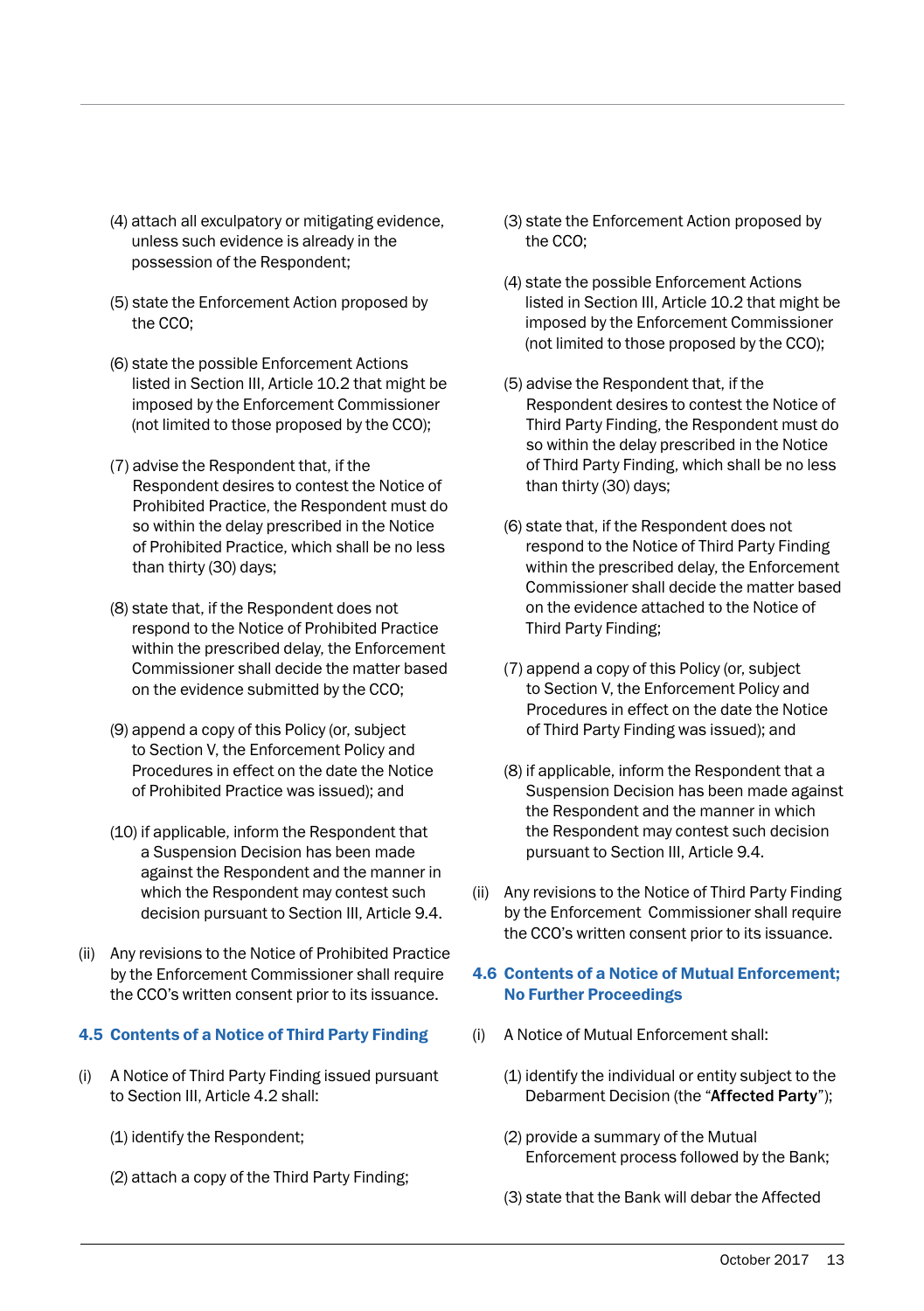Party for the same period and on the same conditions as the Debarment Decision; and

- (4) include any other information that the Enforcement Commissioner deems material.
- (ii) The Notice of Mutual Enforcement shall not be subject to further proceedings other than pursuant to Section III, Article 5.7(iii) and Section III, Article 10.3(iii).

#### 4.7 Withholding of Sensitive Materials

Notwithstanding any other provision of this Policy, prior to the issuance of the Notice of Prohibited Practice or the Notice of Third Party Finding, the Enforcement Commissioner may, in his discretion and/or upon request by the CCO, agree to withhold from the Respondent particular evidence submitted to the Enforcement Commissioner, on the grounds that the particular evidence might endanger the life, safety or well-being of a person or constitute a violation of any written undertaking by the Bank or policy of the Bank. If the Enforcement Commissioner denies the CCO's request, the CCO shall have the option to withdraw such evidence or to withdraw the Notice altogether.

#### 4.8 Proceedings Subsequent to Issuance of Notice of Prohibited Practice or Notice of Third Party Finding

(i) If, following receipt or deemed receipt of either the Notice of Prohibited Practice or the Notice of Third Party Finding and within the delay set out therein, the Respondent does not submit a Response contesting the Notice, the Enforcement Commissioner shall issue an Enforcement Commissioner's Decision against the Respondent setting out: a summary recitation of the relevant facts, his determination as to the culpability of the Respondent and any Affiliate, the Enforcement Action to be imposed on the Respondent and any Affiliate and the reasons therefor; and the manner in which the Respondent or the CCO may submit an Appeal of such Enforcement Commissioner's Decision in accordance with Section III, Article 7.1. The Enforcement Action

shall be subject to disclosure in accordance with Section III, Articles 10.3(i)(1) or 10.3(ii) (as applicable).

(ii) If, within the delay prescribed in the Notice of Prohibited Practice or the Notice of Third Party Finding, as the case may be, the Respondent submits a Response contesting the Notice, the matter shall proceed in the manner set out in Section III, Article 5.

#### 5. Contested Enforcement Proceedings

#### 5.1 Response

- (i) The Response must be submitted within the delay prescribed in the Notice of Prohibited Practice or the Notice of Third Party Finding, as applicable.
- (ii) The Response to the Notice of Prohibited Practice may include arguments and/or written evidence in response to the material provided in the Notice of Prohibited Practice and/or include arguments and evidence of mitigating circumstances, such as the intervening implementation of programmes to detect or prevent Prohibited Practices, or other facts relevant to the proposed Enforcement Actions.
- (iii) The Response to the Notice of Third Party Finding may not challenge any element of the Third Party Finding, and should be restricted to the presentation of mitigating circumstances and/or other facts relevant to the proposed Enforcement Action and arguments as to the relevance of the Third Party Finding to the Bank.
- (iv) The Response must be signed by each Respondent and contain a statement that the information contained therein is truthful.
- (v) Any challenge to the Enforcement Commissioner's jurisdiction to determine the matter and arguments in support thereof must be set out in the Response or will be deemed to have been waived.
- (vi) The Response shall be deemed to have been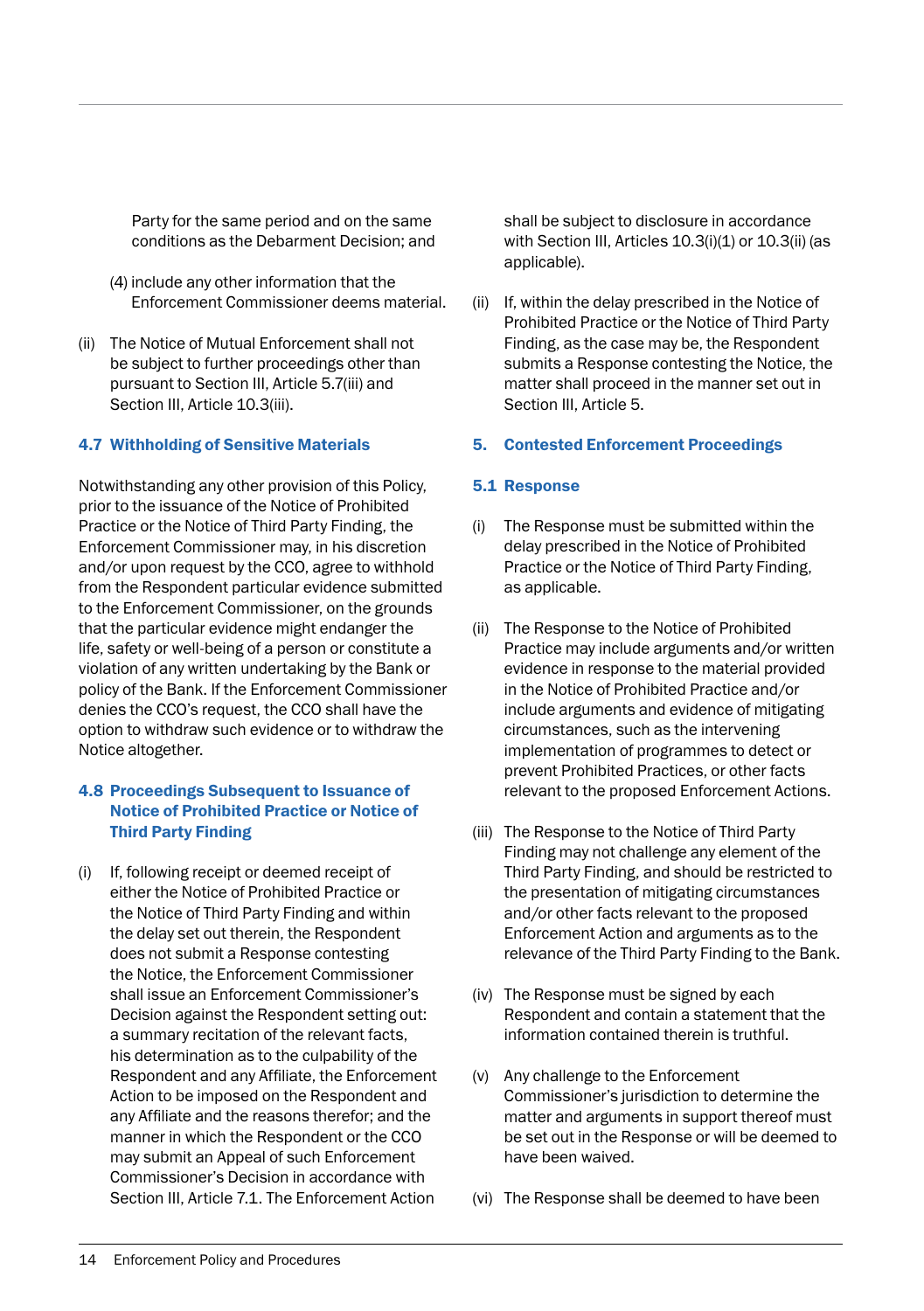submitted upon actual receipt thereof by the Enforcement Commissioner, who shall, without delay, forward a copy thereof to the CCO.

#### 5.2 Reply

The CCO shall have twenty (20) days following receipt of the Response to submit to the Enforcement Commissioner a Reply presenting arguments and evidence to address the arguments and evidence set forth in the Response. The Enforcement Commissioner shall, without delay, forward a copy of the Reply to the Respondent.

#### 5.3 Additional Submissions

- (i) In the event that additional material evidence becomes available to the CCO or the Respondent after the submission of the Response or the Reply, as applicable, the Enforcement Commissioner may, upon application by the CCO or the Respondent, authorise such additional evidence to be submitted. If the submission of such additional evidence is authorised, the Enforcement Commissioner may, in his discretion, authorise the Respondent or the CCO, as applicable, to submit arguments and/or evidence responding to the additional submission within such delay as he may prescribe. The Respondent or the CCO may appeal the Enforcement Commissioner's authorisation/ non-authorisation in accordance with Section III, Article 7.1. However, such an Appeal may only be submitted following the issuance of the Enforcement Commissioner's Decision.
- (ii) If, at any time during Enforcement Proceedings, but prior to the issuance of the Enforcement Commissioner's Decision, the CCO determines that an entity that is, or is seeking to become, a Bank Counterparty, is the Respondent's successor or assignee, (including through the acquisition of or merger with the Respondent), the CCO may apply to the Enforcement Commissioner to have such new entity joined as a Respondent in the Enforcement Proceedings. The Respondent or the CCO may appeal the Enforcement Commissioner's determination to grant or not grant the request in accordance

with Section III, Article 7.1. However, where the joinder has been granted, such an Appeal may only be submitted following the issuance of the Enforcement Commissioner's Decision.

#### 5.4 Basis for Findings, Evidence and Standard of Proof Required

- (i) The consideration of the matter by the Enforcement Commissioner, whether under Section III, Article 4.8(i) or Section III, Article 5, shall be restricted to the following materials:
	- (1) the Notice of Prohibited Practice or the Notice of Third Party Finding, as applicable, including its annexes and exhibits;
	- (2) the Response (if any);
	- (3) the Reply (if any);
	- (4) the additional evidence and submissions authorised by the Enforcement Commissioner in accordance with Section III, Article 5.3(i) (if any);
	- (5) any other evidence expressly requested by the Enforcement Commissioner pursuant to paragraph (iv) below; and
	- (6) such additional evidence and submissions (if any) to be considered by the Enforcement Commissioner pursuant to the application of Section III, Article 7.8 (v)

 $((1)$  to  $(6)$  collectively, the "**Record**").

- (ii) The Record shall be confidential and shall not be released to third parties except in the event of a referral to national or international authorities pursuant to Section III, Article 12.
- (iii) Formal rules of evidence shall not apply. The Enforcement Commissioner shall, in his discretion, determine the admissibility, relevance, materiality, weight and sufficiency of all evidence offered. For the avoidance of doubt, the Enforcement Commissioner may take notice of well-known, indisputable facts and such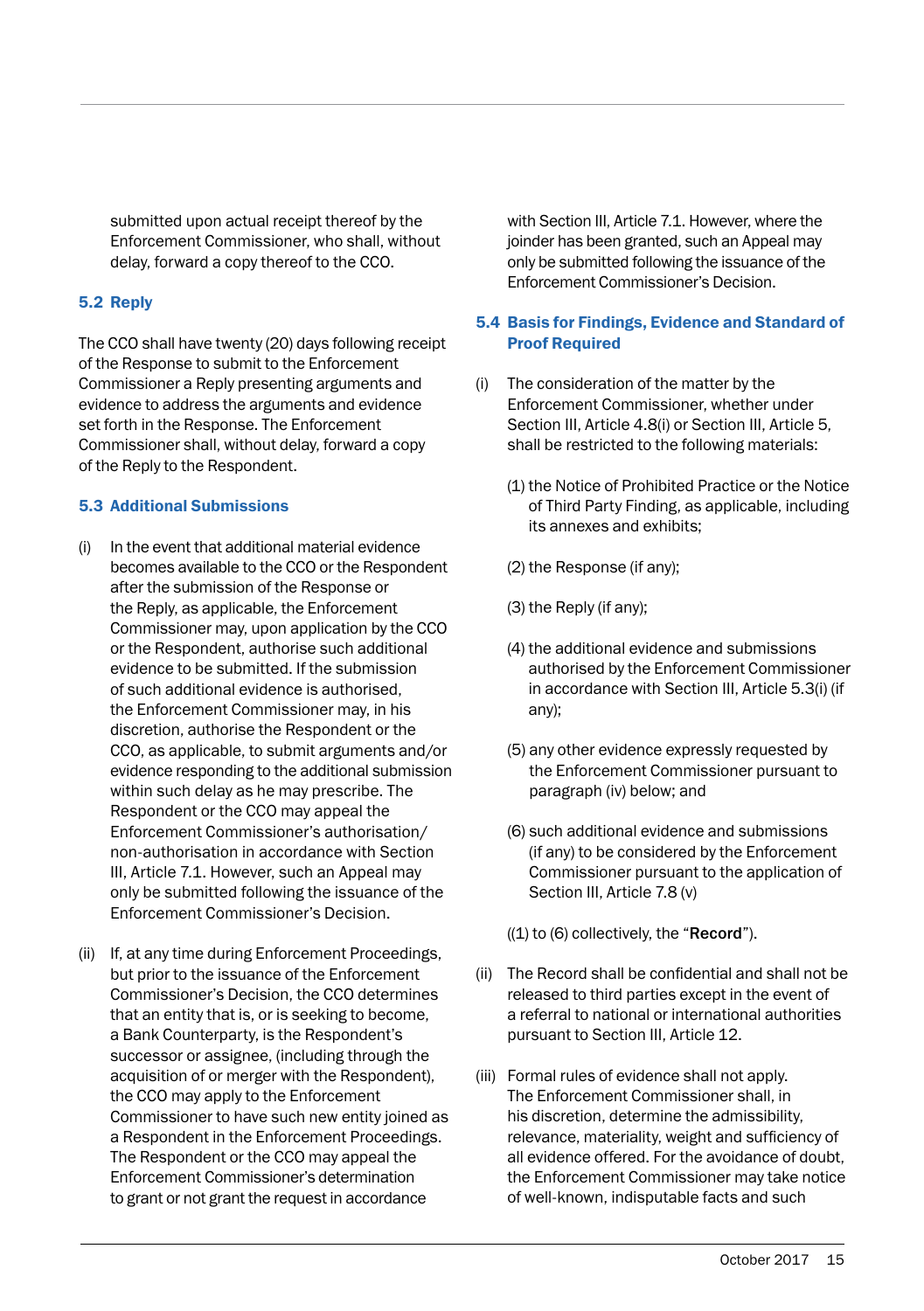facts need not be provided by the parties in the Record.

- (iv) The Enforcement Commissioner may request clarifications of the evidence and material submitted by the CCO or the Respondent at any time before issuing the Enforcement Commissioner's Decision or determination pursuant to Section III, Article 5.6.
- (v) In relation to a Notice of Prohibited Practice, the Enforcement Commissioner shall determine whether the evidence presented supports the conclusion that it is more likely than not that the Respondent engaged in the alleged Prohibited Practice.
- (vi) In relation to a Notice of Third Party Finding, the Enforcement Commissioner shall determine whether the Respondent would be an unacceptable Bank Counterparty.
- (vii) Any challenge by the Respondent to the jurisdiction of the Enforcement Commissioner to decide on a particular matter shall be decided by the Enforcement Commissioner.

#### 5.5 Factors Affecting Decisions to Take Enforcement Action

The Enforcement Commissioner's Decision to subject a Respondent to an Enforcement Action shall consider the following factors:

- (i) the egregiousness and severity of the conduct of the Respondent;
- (ii) the degree of involvement of the Respondent in the Prohibited Practice (including whether the conduct involved was active or passive);
- (iii) the magnitude of any losses caused by the Respondent and/or damage caused by the Respondent to the EBRD;
- (iv) the past conduct of the Respondent involving a Prohibited Practice;
- (v) the Respondent's attempt to become a Bank

Counterparty despite the imposition of a suspension under this Policy;

- (vi) any mitigating circumstances, including the extent to which the Respondent cooperated in the investigation and whether such cooperation was of substantial benefit to the EBRD;
- (vii) if applicable, the period of suspension already imposed on the Respondent;
- (viii) the implementation of programmes by the Respondent to prevent and/or detect fraud and corruption and/or introduction of other relevant remedial measures in the interim period; and
- (ix) any other factor that the Enforcement Commissioner deems relevant.

#### 5.6 Enforcement Commissioner's Decision and Determination on Jurisdiction

- (i) Upon consideration of the Record on the merits relating to a Notice of Prohibited Practice, the Enforcement Commissioner shall issue an Enforcement Commissioner's Decision setting out: a recitation of the relevant facts; his determination as to the culpability of the Respondent and any Affiliate; the Enforcement Action to be imposed on the Respondent and any Affiliate and the reasons therefor; and the manner in which the Respondent or the CCO may submit an Appeal of such Enforcement Commissioner's Decision in accordance with Section III, Article 7.1. The Enforcement Action shall be subject to disclosure in accordance with Section III, Articles 10.3(i)(1) or 10.3(ii) (as applicable).
- (ii) Upon consideration of the Record on the merits relating to a Notice of Third Party Finding, the Enforcement Commissioner shall issue an Enforcement Commissioner's Decision setting out: a recitation of the relevant facts; his determination as to whether, the Respondent would be an unacceptable Bank Counterparty; the Enforcement Action to be imposed on the Respondent and the reasons therefor; and the manner in which the Respondent or the CCO may submit an Appeal of such Enforcement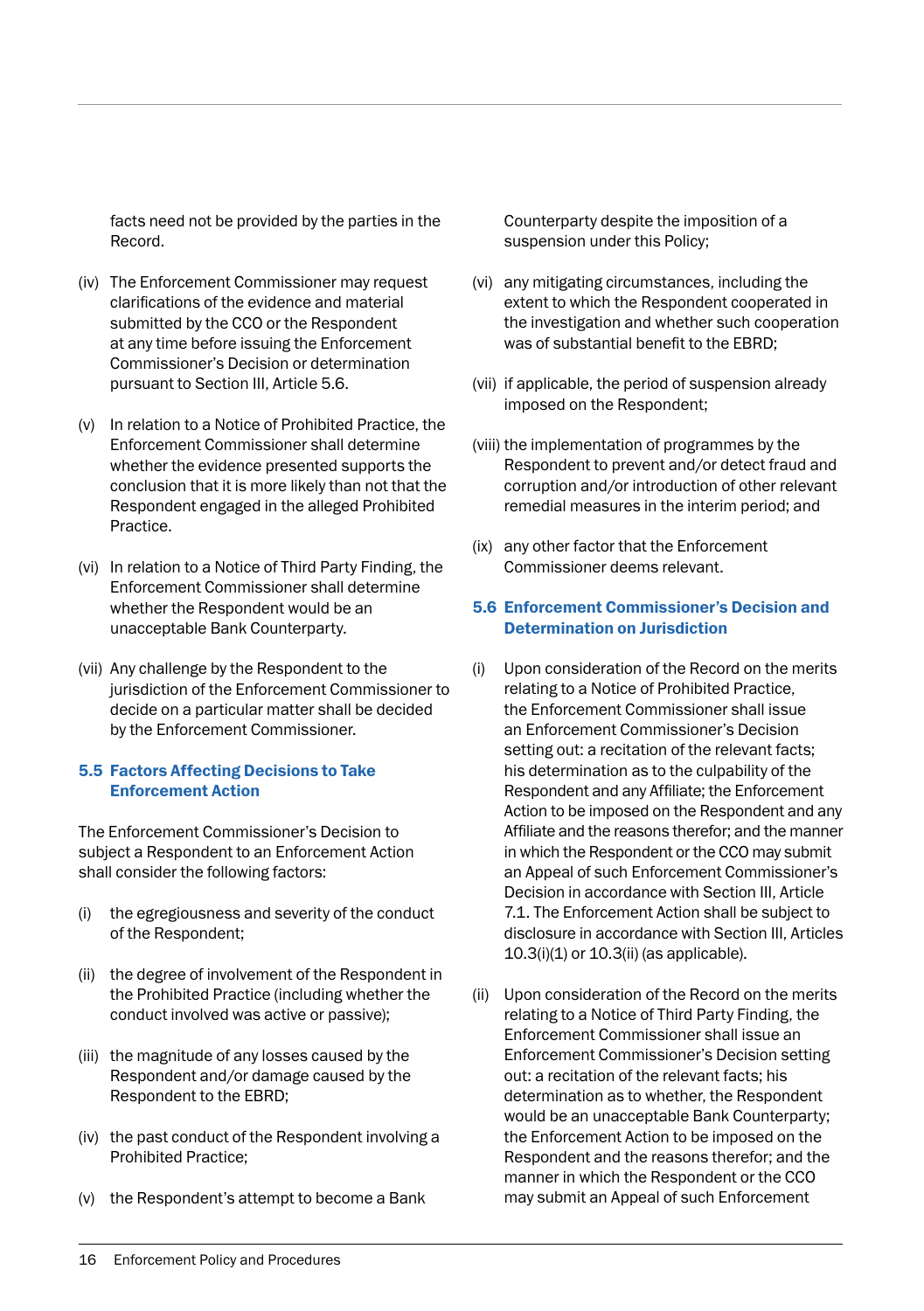Commissioner's Decision in accordance with Section III, Article 7.1. The Enforcement Action shall be subject to disclosure in accordance with Section III, Articles 10.3(i)(1) or 10.3(ii) (as applicable).

- (iii) If, with respect to the Respondent's challenge described in Section III, Article 5.1(v), the Enforcement Commissioner determines that he has jurisdiction, he shall proceed to issue a decision pursuant to Section III, Articles 5.6(i) or 5.6(ii), as applicable. The Respondent may submit an Appeal of such Enforcement Commissioner's determination together with the Respondent's Appeal on the merits in accordance with Section III, Article 7.1.
- (iv) If, with respect to the Respondent's challenge described in Section III, Article 5.1(v), the Enforcement Commissioner determines that he does not have jurisdiction, he shall so notify the Respondent and the CCO in writing. The CCO may submit an Appeal of such Enforcement Commissioner's determination in accordance with Section III, Article 7.1.
- (v) The Enforcement Commissioner shall use his best efforts to issue his decision or determination, as applicable, within ninety (90) days from the date of receipt of the last document in the Record.

#### 5.7 Distribution of the Enforcement Commissioner's Decision or Notice of Mutual Enforcement

- (i) The Enforcement Commissioner shall send the Enforcement Commissioner's Decision issued pursuant to Section III, Article 4.8(i), Section III, Articles 5.6(i) or 5.6(ii), as the case may be, to the Respondent and any of its Affiliates expressly identified in the decision, and to the CCO.
- (ii) If the Enforcement Commissioner's Decision issued pursuant to Section III, Article 4.8(i), Section III, Articles 5.6(i) or 5.6(ii) includes an Enforcement Action described in Section III, Articles 10.2(iv) or 10.2(vi), the Enforcement Commissioner shall send the Enforcement

Commissioner's Decision to the EBRD Board of Directors.

(iii) After the Enforcement Commissioner has sent a Notice of Mutual Enforcement to the Affected Party, the Enforcement Commissioner shall send the Notice of Mutual Enforcement to the EBRD Board of Directors and to the CCO, so that the Office of the CCO can take the relevant Disclosure Action described in Section III, Article 10.3(iii).

#### 5.8 Proceedings Subsequent to Issuance of the Enforcement Commissioner's Decision

- (i) If the Enforcement Commissioner's Decision imposes an Enforcement Action described in Section III, Articles 10.2(iv) or 10.2(vi), then between the date of the Enforcement Commissioner's Decision and the last day for the submission of an Appeal provided in Section III, Article 7.1(i), the eligibility of the Respondent and any of its Affiliates subject to the Enforcement Commissioner's Decision to become a Bank Counterparty shall be automatically suspended.
- (ii) If, within the delay prescribed in Section III, Article 7.1(i) (or any extension granted pursuant to Section III, Article 14.4), neither the Respondent nor the CCO presents an Appeal, the Enforcement Commissioner shall impose the Enforcement Action set forth in the Enforcement Commissioner's Decision, which shall be subject to disclosure in accordance with Section III, Article 10.3(i)(1).
- (iii) If, within the delay prescribed in Section III, Article 7.1(i) (or any extension granted pursuant to Section III, Article 14.4), either the Respondent or the CCO presents an Appeal, the matter shall proceed in the manner set forth in Section III, Article 7 and the eligibility of the Respondent and any of its Affiliates subject to the Enforcement Commissioner's Decision to become a Bank Counterparty shall be automatically suspended until the date of the final outcome of the Enforcement Proceedings.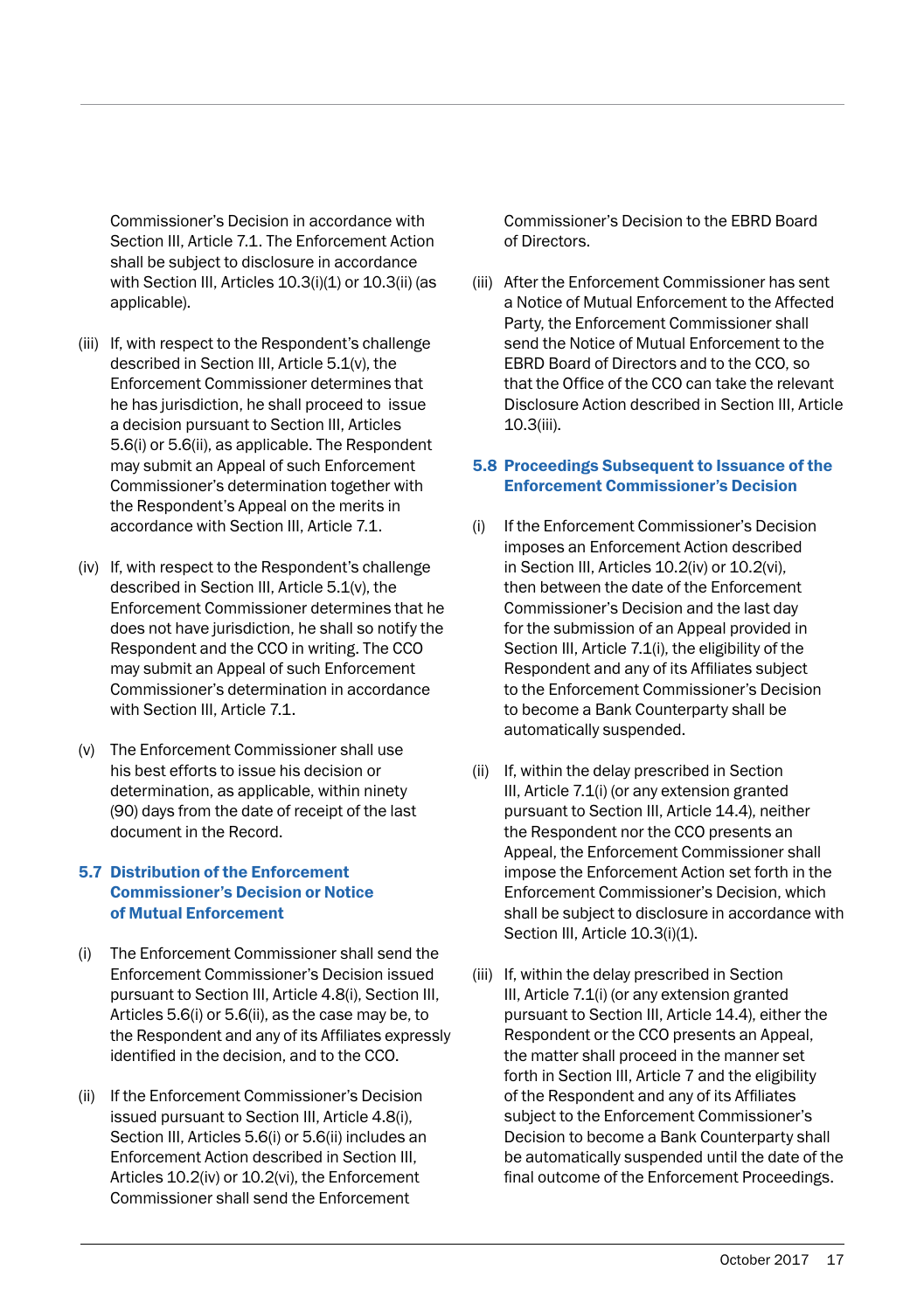(iv) The suspension imposed under Section III, Articles 5.8(i) or 5.8(iii) above is not subject to Appeal.

#### 6. Enforcement Committee

#### 6.1 Role of the Enforcement Committee

The Enforcement Committee receives and determines appeals from the Enforcement Commissioner's Decisions and/or the Enforcement Commissioner's determinations, authorisations and non-authorisations issued pursuant to Section III, Articles 4.1(iii) or 4.2(iii), Section III, Articles 5.3(i) or 5.3 (ii), Section III, Articles 5.6(iii) or 5.6(iv).

#### 6.2 Composition of the Enforcement Committee

- (i) The Enforcement Committee shall consist of five (5) members. Of these, the President shall nominate, for appointment by the EBRD Board of Directors, three (3) External Members. The President shall further appoint two (2) internal members from among senior staff members of the Bank.
- (ii) The President shall designate one member of the Enforcement Committee from among the External Members as the Chairperson of the Enforcement Committee.
- (iii) The President shall appoint one or more Bank staff members to serve as the Secretariat to the Enforcement Committee. The Secretariat shall report directly to the Chairperson of the Enforcement Committee in all matters relating to the activities of the Enforcement Committee.

#### 6.3 Administrative Matters

- (i) Meetings of the Enforcement Committee shall be called by the Chairperson at such times as the business of the Enforcement Committee may require.
- (ii) The decision of the Enforcement Committee in a matter shall be made by either:

(1) a panel composed of the Chairperson of

the Enforcement Committee and two other members designated by the Chairperson, one of whom shall be an External Member; or

- (2) exceptionally, all members of the Enforcement Committee if, in the opinion of the Chairperson, the complexity of the issues raised in the Appeal so requires.
- (iii) The participation of all three members of the panel (in case of Section III, Article 6.3(ii)(1)) and all five members of the Enforcement Committee (in case of Section III, Article 6.3(ii)(2)) shall be required to constitute a quorum.
- (iv) All matters shall be decided by the majority of the Enforcement Committee.
- (v) Any question as to the competence of the Enforcement Committee to decide on a particular matter shall be decided by the Enforcement Committee. No appeal shall lie against such decision.
- (vi) Terms of reference for the Enforcement Committee shall be established by the President.
- 7. Appeals

#### 7.1 Commencement of Appeal; Notice of Appeal

(i) The Enforcement Commissioner's Decisions, as well as the authorisations, non- authorisations and determinations of the Enforcement Commissioner issued pursuant to Section III, Article 4.1(iii), Section III, Article 4.2(iii), Section III, Articles 5.3(i) or 5.3(ii), Section III, Articles 5.6(iii) or 5.6(iv) may be appealed by either the Respondent or the CCO, as applicable. In all instances, the appeal to the Enforcement Committee (the "Appeal") is lodged by submitting a Notice of Appeal (the "Notice of Appeal") to the Enforcement Committee (with a copy to the Enforcement Commissioner) within sixty (60) days of the deemed receipt (as described in Section III, Article 14.2) of:

(1) the Enforcement Commissioner's Decision; or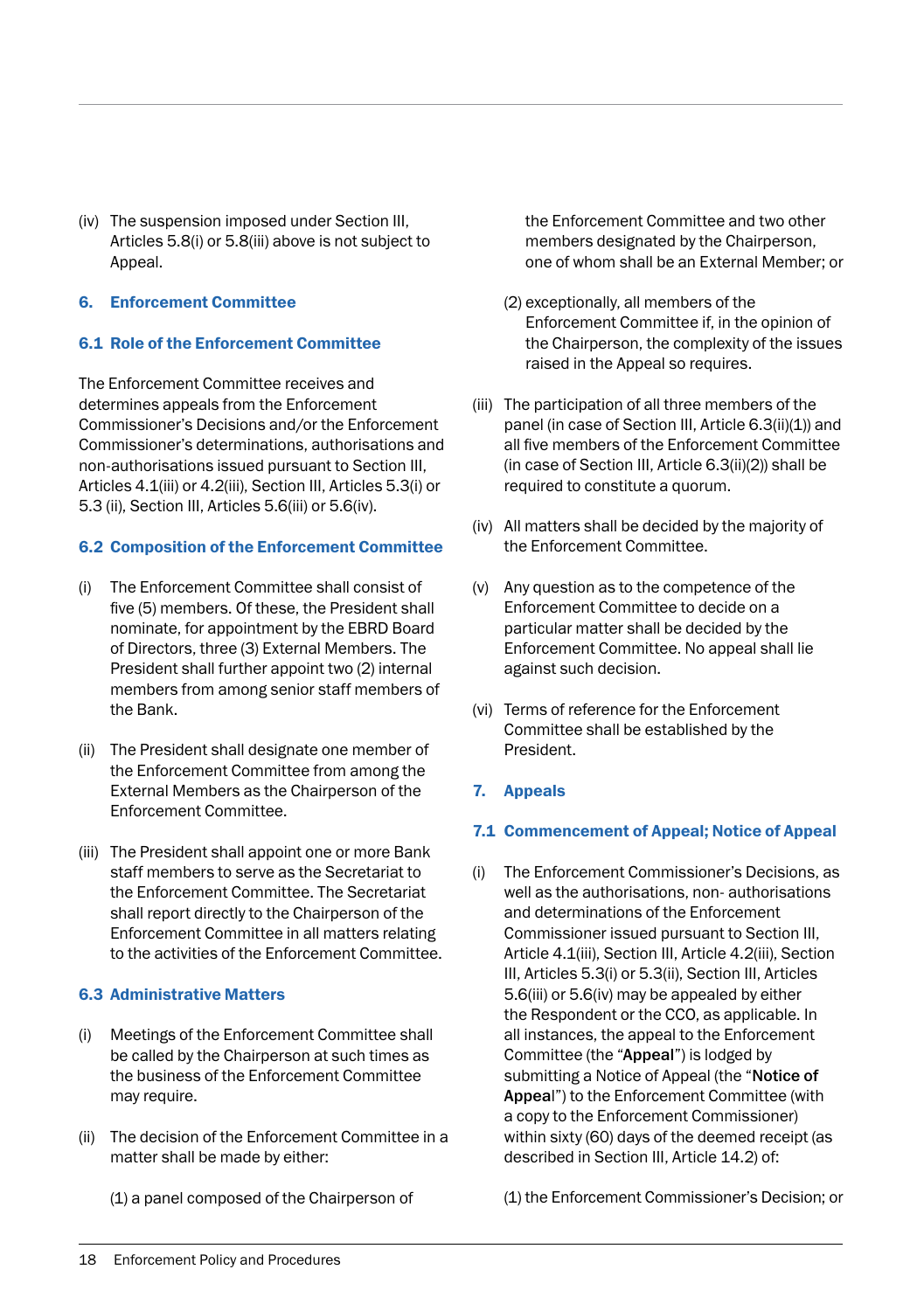- (2) the Enforcement Commissioner's authorisations, non-authorisations and determinations issued pursuant to Section III, Article 4.1(iii), Section III, Article 4.2(iii), Section III, Articles 5.3(i) or 5.3(ii), Section III, Articles 5.6(iii) or 5.6(iv).
- (ii) Where the Respondent is appealing the Enforcement Commissioner's Decision issued pursuant to Section III, Article 4.8(i), the Enforcement Committee may, as a matter of discretion, authorise the Appeal to proceed only if the Respondent has provided satisfactory evidence of exceptional circumstances which prevented it from submitting a Response within the prescribed delay.
- (iii) The Respondent or the CCO, as applicable (in such capacity, the "Appellant"), shall include the following in the Notice of Appeal:
	- (1) the Appellant's arguments in support of why the Enforcement Commissioner's Decision, authorisation, non-authorisation or determination should be overruled;
	- (2) all relevant evidence;
	- (3) a copy of the Enforcement Commissioner's Decision, authorisation, non- authorisation or determination being appealed;
	- (4) where the Respondent is seeking leave to appeal the Enforcement Commissioner's Decision issued pursuant to Section III, Article 4.8(i), evidence of exceptional circumstances which prevented it from submitting a Response to the Notice of Prohibited Practice or Third Party Finding within the prescribed delay; and
	- (5) where applicable, an indication of the Respondent's intention to make oral representations before the Enforcement Committee.
- (iv) Upon receipt of the Notice of Appeal and save where the Appeal is against the Enforcement Commissioner's determination issued pursuant

to Section III, Article 4.1(iii) or Section III, Article 4.2(iii) the Enforcement Committee shall, within five (5) days following receipt of the Notice of Appeal, forward a copy thereof to (1) the Enforcement Commissioner and the CCO, if the Appellant is the Respondent or (2) the Enforcement Commissioner and the Respondent, if the Appellant is the CCO, and provide instructions for the submission of the Appeal Response pursuant to Section III, Article 7.2.

(v) Upon receipt of the Notice of Appeal pursuant to Section III, Article 7.1(i), the Enforcement Commissioner shall promptly send to the Enforcement Committee the Record.

#### 7.2 Appeal Response

- (i) The Appeal Response is the response to the Notice of Appeal submitted by the CCO or by the Respondent, as applicable, (the party submitting the Appeal Response, the "Appellee").
- (ii) There shall be no Appeal Response if the CCO is appealing the Enforcement Commissioner's determination issued pursuant to Section III, Article 4.1(iii) or Section III, Article 4.2(iii).
- (iii) Any Appeal Response must be submitted to the Enforcement Committee by the Appellee within twenty (20) days following the Appellee's deemed receipt of the Notice of Appeal (as described in Section III, Article 14.2). Any Appeal Response shall be limited to arguments and evidence addressing the arguments and evidence set forth in the Notice of Appeal.
- (iv) Within five (5) days following receipt of an Appeal Response, the Enforcement Committee shall forward a copy thereof to the Appellant and shall provide instructions for the submission of an Appeal Reply pursuant to Section III, Article 7.3(i).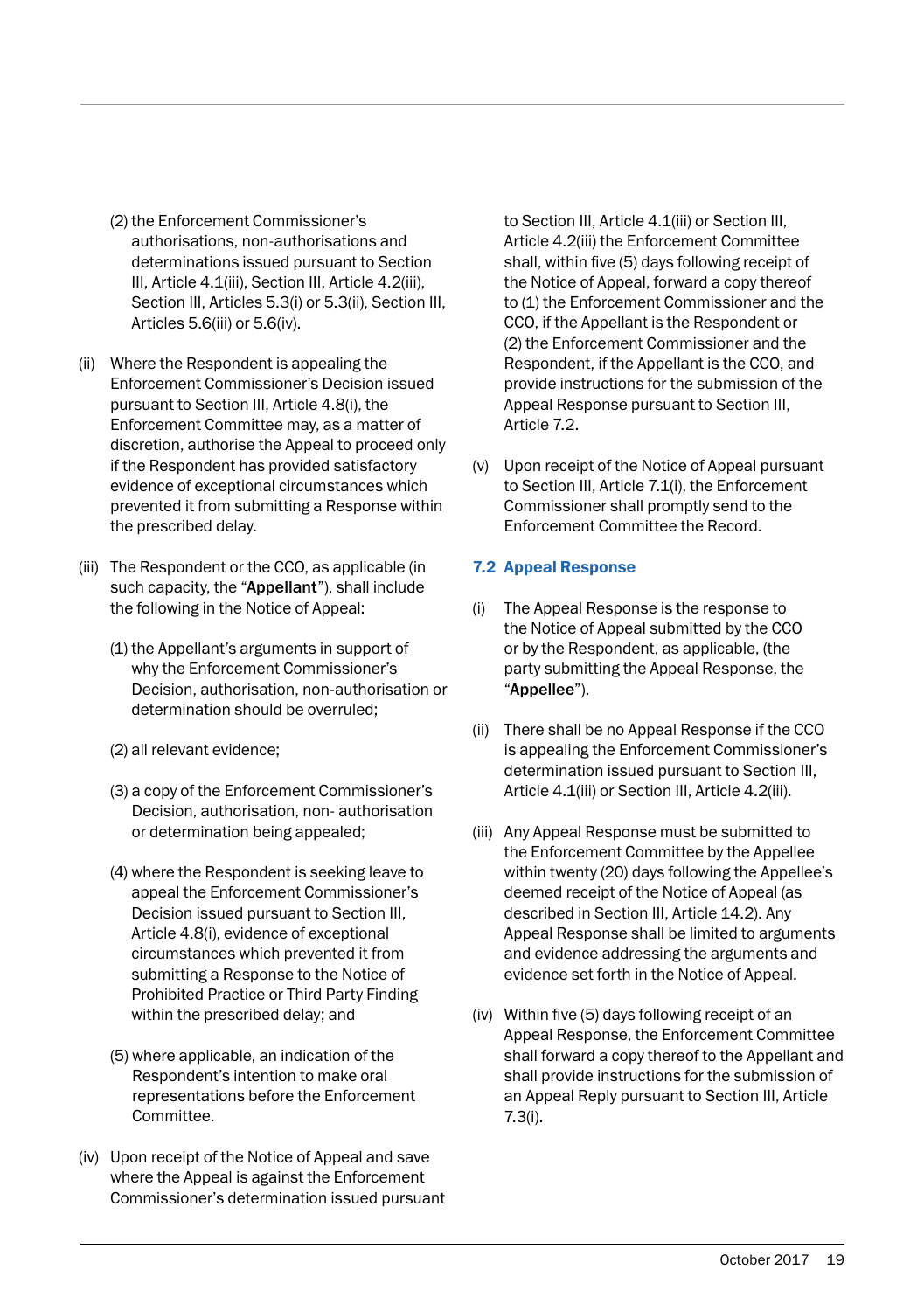#### 7.3 Appeal Reply

- (i) The Appellant may submit additional arguments (the "Appeal Reply") to the Enforcement Committee in response to an Appeal Response within twenty (20) days following the Appellant's deemed receipt of an Appeal Response (as described in Section III, Article 14.2). An Appeal Reply shall be limited to arguments addressing the arguments and evidence set forth in the applicable Appeal Response.
- (ii) The Enforcement Committee shall forward, within five (5) days following receipt of an Appeal Reply, a copy thereof to the Appellee.

#### 7.4 Withholding of Sensitive Materials

Notwithstanding any other provision of this Policy, the Enforcement Committee may, in its discretion and upon request by the CCO, agree to withhold from the Respondent particular evidence submitted to the Enforcement Committee, on the grounds that the particular evidence might endanger the life, safety or well-being of a person or constitute a violation of any written undertaking by the Bank or Bank policy. If the Enforcement Committee denies the CCO's request, the CCO shall have the option to withdraw such evidence or to withdraw the relevant Appeal submission altogether.

#### 7.5 Additional Submissions

At any time during the course of the Appeal and in the event that additional material evidence becomes available to the CCO or to the Respondent which was not previously submitted, the Enforcement Committee may, as a matter of discretion, authorise such additional evidence to be submitted. If the submission of such additional evidence is authorised, the Enforcement Committee may, in its discretion, authorise either the Respondent or the CCO, as applicable, to submit additional arguments and/or evidence responding to the additional submission of the other party within such delay as prescribed by the Enforcement Committee.

#### 7.6 Oral Representations

- (i) Should the Respondent wish to make oral representations to the Enforcement Committee, the Respondent must expressly indicate this as follows:
	- (1) if the Respondent is the Appellant, in its Notice of Appeal; or
	- (2) if the CCO is the Appellant, in its Appeal Response.
- (ii) No oral representations shall be allowed in connection with an Appeal of the Enforcement Commissioner's determination issued pursuant to Section III, Articles 5.3(i) or 5.3(ii), Section III, Articles 5.6(iii) or 5.6(iv).
- (iii) The Enforcement Committee may also request oral representations of both parties on its own volition.
- (iv) In the case where oral representations are to be made, the Enforcement Committee shall provide the Respondent and the CCO no less than thirty (30) days' notice of the date, time and location of the hearing.
- (v) At the hearing:
	- (1) The Respondent may be self-represented or represented by counsel or any other person authorised by the Respondent, at the expense of Respondent.
	- (2) The CCO shall be present and/or represented by counsel or by any other person appointed by the CCO.
- (vi) There shall be no live witness testimony at the hearing.
- (vii) Oral representations shall be informal and shall be limited to the arguments and evidence contained in the Appeal Record (as described in Section III, Article 7.7). No new evidence or arguments may be submitted on the occasion of making oral representations unless authorised by the Enforcement Committee.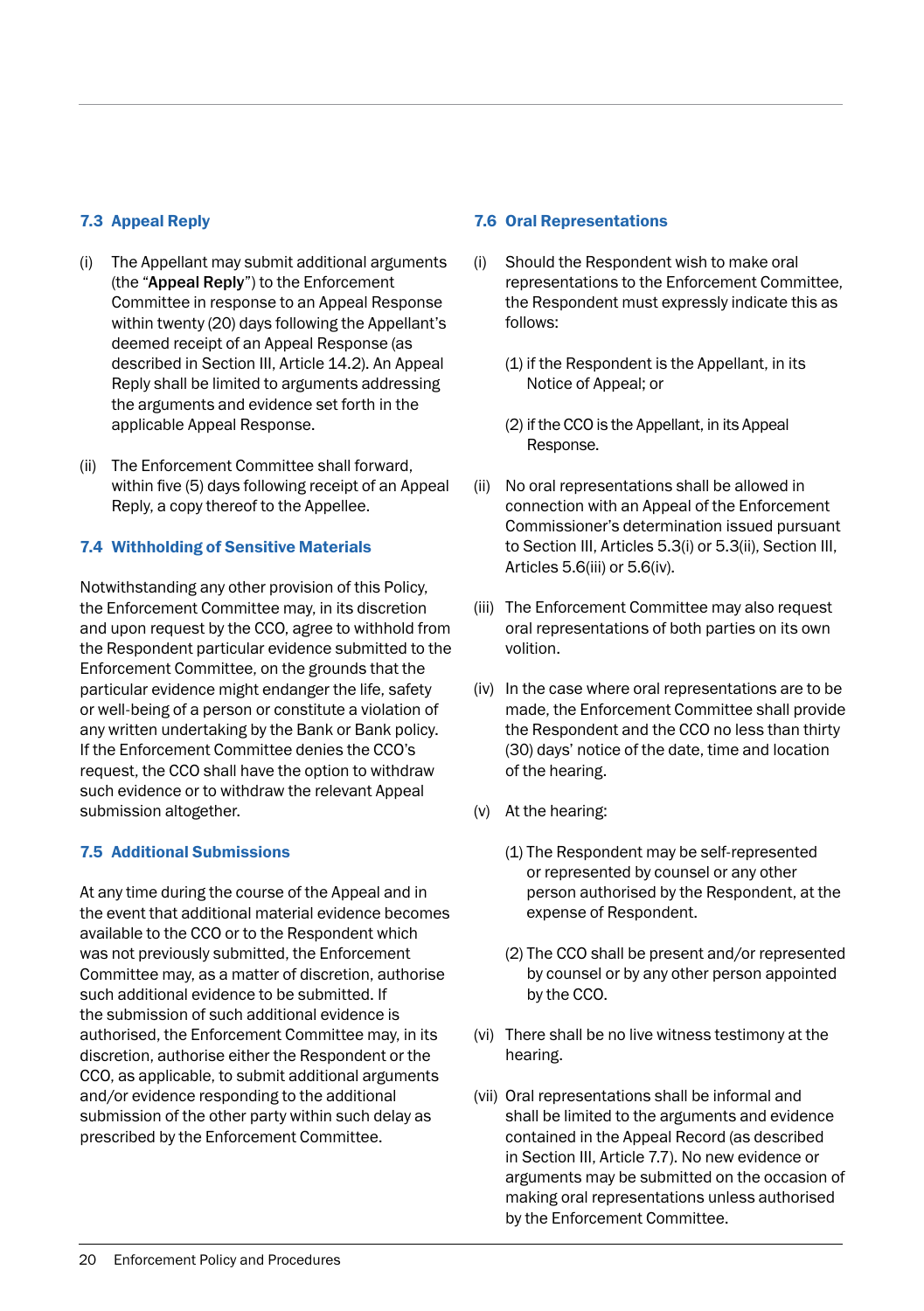#### 7.7 Basis for Findings; Evidence; Confidentiality and Standard of Proof Required

- (i) The review of the matter by the Enforcement Committee shall be restricted to the following materials:
	- (1) the Record;
	- (2) the Enforcement Commissioner's Decision, authorisation, non-authorisation or determination;
	- (3) the Notice of Appeal;
	- (4) the Appeal Response (if any);
	- (5) the Appeal Reply (if any);
	- (6) any additional submissions authorised by the Enforcement Committee in accordance with Section III, Article 7.5;
	- (7) any oral representations; and
	- (8) any other evidence expressly requested by the Enforcement Committee pursuant to paragraph (iii) below.
	- $((1)$  to  $(8)$  collectively, the "Appeal Record").
- (ii) Formal rules of evidence shall not apply. The Enforcement Committee shall, in its discretion, determine the admissibility, relevance, materiality, weight and sufficiency of the evidence offered. For the avoidance of doubt, the Enforcement Committee may take judicial notice of well-known, indisputable facts and such facts need not be established in the Appeal Record.
- (iii) The Enforcement Committee may request clarification of the materials in the Appeal Record at any time before issuing its Final Decision.
- (iv) The Enforcement Committee's decision to impose an Enforcement Action shall take account of the factors listed in Section III, Article 5.5.
- (v) The Enforcement Committee's deliberations and any documents reflecting the same are confidential and not subject to disclosure.
- (vi) In relation to an Appeal against:
	- (1) an Enforcement Commissioner's Decision described in Section III, Article 4.8(i), where the Respondent is the Appellant and where the Enforcement Commissioner's Decision was based on a Notice of Prohibited Practice; or
	- (2) an Enforcement Commissioner's Decision described in Section III, Article 5.6(i), where either the Respondent or the CCO is the Appellant,

 the Enforcement Committee shall determine whether or not the Appeal Record supports the conclusion that it is more likely than not that the Respondent engaged in the alleged Prohibited Practice.

(vii) In relation to an Appeal against an Enforcement Commissioner's Decision described in Section III, Article 4.8(i), where the CCO is the Appellant, the Enforcement Committee shall determine whether the Enforcement Action determined by the Enforcement Commissioner is commensurate with the Prohibited Practice in question.

(viii) In relation to an Appeal against:

- (1) an Enforcement Commissioner's Decision described in Section III, Article 4.8(i), where the Respondent is the Appellant and where the Enforcement Commissioner's Decision was based on the Notice of Third Party Finding; or
- (2) an Enforcement Commissioner's Decision described in Section III, Article 5.6(ii),

 the Enforcement Committee shall determine whether, in light of the Third Party Finding the Respondent would be an unacceptable Bank Counterparty.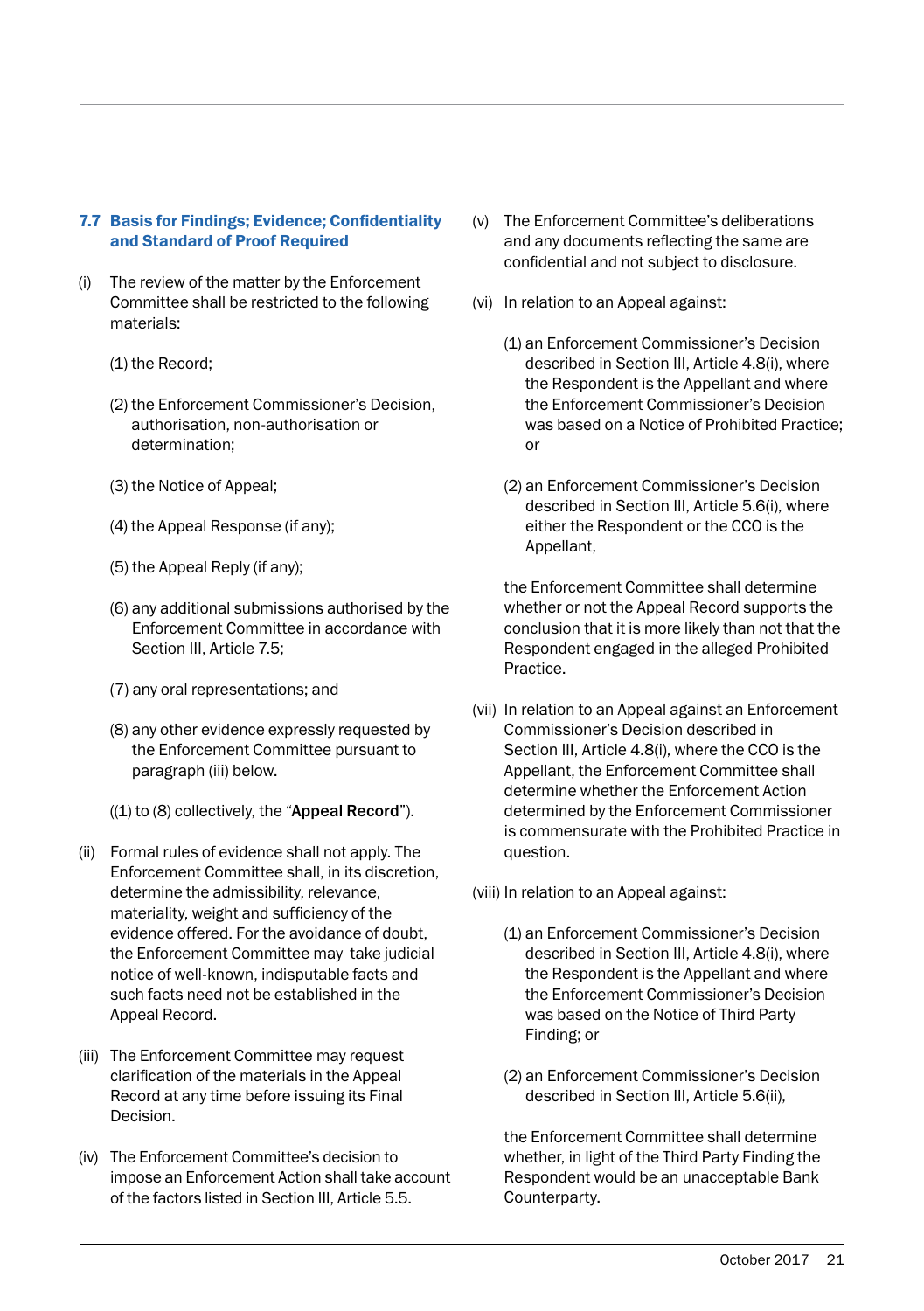- (ix) In relation to an Appeal against an Enforcement Commissioner's determination issued pursuant to Section III, Article 4.1(iii) or Section III, Article 4.2(iii), the Enforcement Committee shall determine whether, based on the Appeal Record, the Enforcement Commissioner had jurisdiction over the matter, or there is prima facie evidence that it is more likely than not that the alleged Prohibited Practice occurred, or that the Third Party Finding has relevance and seriousness to the Bank and warrants an Enforcement Action.
- (x) In relation to an Appeal against the Enforcement Commissioner's authorisation or nonauthorisation made pursuant to Section III, Articles 5.3(i) or 5.3(ii), the Enforcement Committee shall determine whether the authorisation, nonauthorisation or determination was appropriate in light of all of the circumstances.
- (xi) In relation to an Appeal against the Enforcement Commissioner's determination issued pursuant to Section III, Articles 5.6 (iii) or 5.6 (iv), the Enforcement Committee shall determine whether the Enforcement Commissioner had jurisdiction to decide on the matter in question.

#### 7.8 Decisions by the Enforcement Committee

- (i) Upon consideration of the Appeal Record relating to the Appeal described in Section III, Article 7.7(vi), the Enforcement Committee shall issue a decision setting forth a recitation of the relevant facts, its determination as to whether it is more likely than not that the Respondent engaged in the alleged Prohibited Practice, the Enforcement Action to be imposed on the Respondent and any of its Affiliates and the reasons therefor.
- (ii) Upon consideration of the Appeal Record relating to the Appeal described in Section III, Article 7.7(vii), the Enforcement Committee shall issue a decision setting forth a recitation of the relevant facts, its determination as to the appropriate Enforcement Action (if any) to be imposed on the Respondent and any of its Affiliates and the reasons therefor.
- (iii) Upon consideration of the Appeal Record relating to the Appeal described in Section III, Article 7.7(viii), the Enforcement Committee shall issue a decision setting forth: a recitation of the relevant facts; its determination as to whether, following the Third Party Finding, the Respondent would be an unacceptable Bank Counterparty; the Enforcement Action (if any) to be imposed on the Respondent and the reasons therefor.
- (iv) Upon consideration of the Appeal Record relating to the Appeal described in Section III, Article 7.7(ix), the Enforcement Committee shall issue a decision setting forth a recitation of the relevant facts, its determination as to whether the matter warrants further consideration and the reasons therefor. If the Enforcement Committee decides that there is prima facie evidence that it is more likely than not that the alleged Prohibited Practice occurred, or that, following the Third Party Finding, the Respondent would be an unacceptable Bank Counterparty, or that the Enforcement Commissioner had jurisdiction over the matter, it shall instruct the Enforcement Commissioner to issue the relevant Notice and the matter shall proceed in the manner set forth in Section III, Article 4.4 or Section III, Article 4.5, as applicable.
- (v) Upon consideration of the Appeal Record relating to the Appeal described in Section III, Article 7.7(x), the Enforcement Committee shall issue a decision setting forth a recitation of the relevant facts and its determination on the point(s) in issue. If the Enforcement Committee finds in favour of an Appellant, it shall instruct the Enforcement Commissioner to reconsider the matter in accordance with Section III, Article 5.4 and Section III, Article 5.5 and consistent with the Enforcement Committee's decision and, thereafter, to issue the Enforcement Commissioner's Decision pursuant to Section III, Articles 5.6(i) or 5.6(ii), as applicable, and the matter shall proceed in the manner set forth in Section III, Article 5.7 and Section III, Article 5.8, and thereafter without further appeal.
- (vi) Upon consideration of the Appeal Record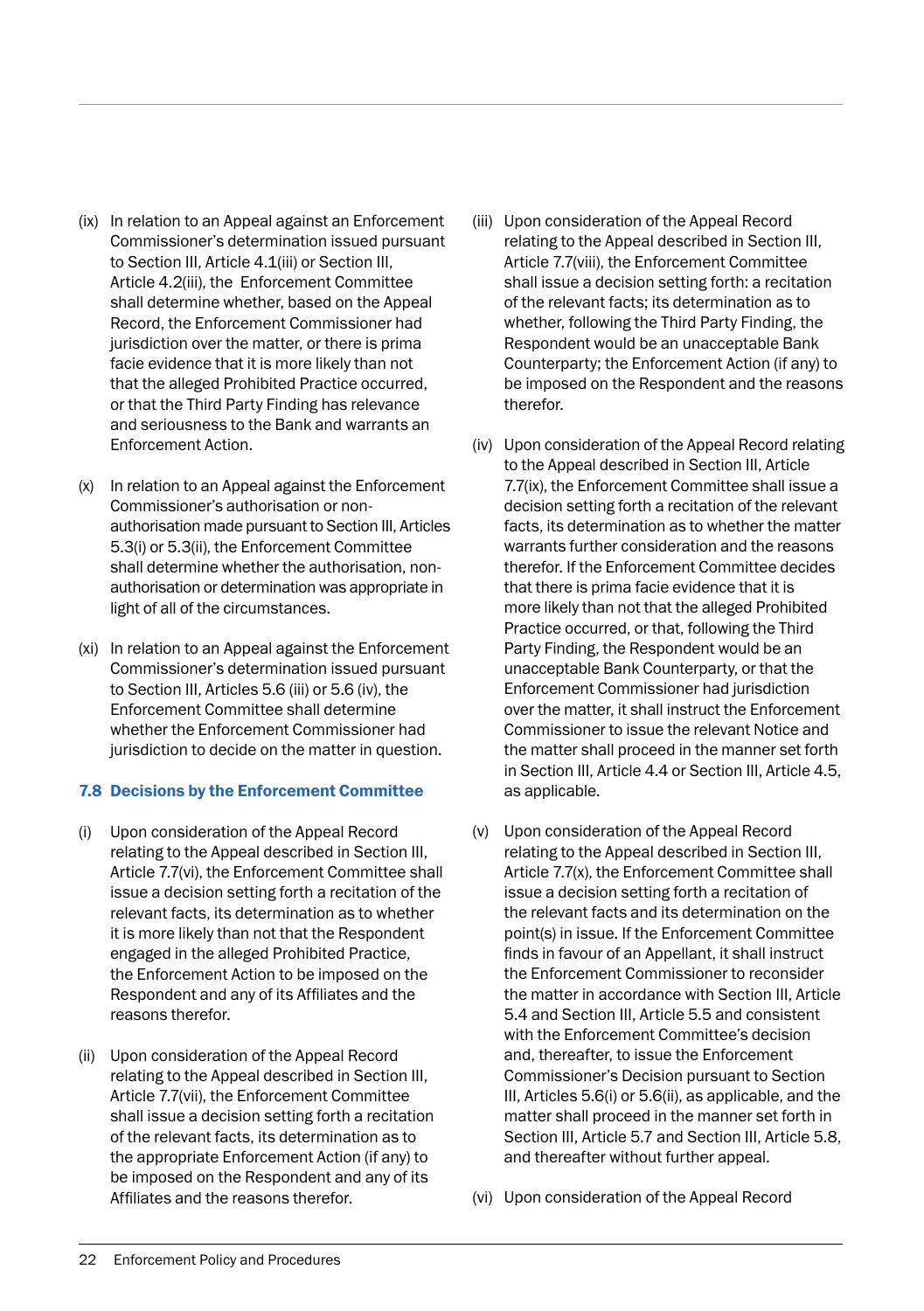relating to the Appeal described in Section III, Article 7.7(xi), the Enforcement Committee shall issue a decision setting forth a recitation of the relevant facts, its determination as to whether the Enforcement Commissioner has jurisdiction over the matter in question and the reasons therefor. If the Enforcement Committee decides that the Enforcement Commissioner has jurisdiction, it shall instruct the Enforcement Commissioner to issue the Enforcement Commissioner's Decision pursuant to Section III, Articles 5.6(i) or 5.6(ii), as applicable, and the matter shall proceed in the manner set forth in Section III, Article 5.7 and Section III, Article 5.8.

- (vii) The decision rendered pursuant to Section III, Articles 7.8(i), 7.8(ii), 7.8(iii), 7.8(iv), 7.8(v) or 7.8(vi), as the case may be (each, a "Final Decision"), shall be final, no appeal shall lie against it and it shall take effect immediately.
- (viii) The Enforcement Committee shall use its best efforts to render its Final Decision within ninety (90) days from the date of receipt of the last document in the Appeal Record or the date of the oral representations (if any), whichever is later.

#### 7.9 Distribution and Disclosure of Final Decision

- (i) The Enforcement Committee shall send:
	- (1) the Final Decision described in Section III, Articles 7.8(i), 7.8(ii), 7.8(iii), or 7.8(v) as applicable, to the Respondent and any of its Affiliates expressly identified in the Final Decision, the Enforcement Commissioner, and the CCO;
	- (2) the Final Decision described in Section III, Articles 7.8(i), 7.8(ii) or 7.8(iii) to the EBRD Board of Directors should the decision include an Enforcement Action described in Section III, Article 10.2(iv) or Section III, Article 10.2(vi);
	- (3) the Final Decision described in Section III, Article 7.8(iv) to the Enforcement Commissioner and the CCO; and
- (4) the Final Decision described in Section III, Article 7.8(vi), to the Enforcement Commissioner, the Respondent and the CCO.
- (ii) The Final Decision shall also be subject to disclosure in accordance with Section III, Article 10.3.

#### 8. Request to Reopen

- (i) Exceptionally, the CCO or the Respondent, as the case may be, may request that a matter be reopened for reconsideration on the basis of material facts or other material evidence which could not have been discovered or which were otherwise not available prior to the completion of the Enforcement Proceedings and which are relevant to the determination as to whether the Respondent engaged in the alleged Prohibited Practice or would be an unacceptable Bank Counterparty pursuant to a Third Party Finding, as applicable. Such request must be submitted to:
	- (1) the Enforcement Commissioner, if the Enforcement Commissioner's Decision was not subject to Appeal; or
	- (2) the Enforcement Committee, if the Enforcement Commissioner's Decision was subject to Appeal,

 in each case no later than thirty (30) days following the discovery of such new material facts or evidence, and in any event not later than one (1) year from the issuance of the Enforcement Commissioner's Decision (if the Enforcement Commissioner's Decision was not subject to Appeal) or the Final Decision (if the Enforcement Commissioner's Decision was subject to Appeal).

(ii) Upon receipt of such request, the Enforcement Commissioner or the Enforcement Committee, as applicable, will decide, in his/its discretion, whether to reopen the matter for further proceedings as he/it determines appropriate.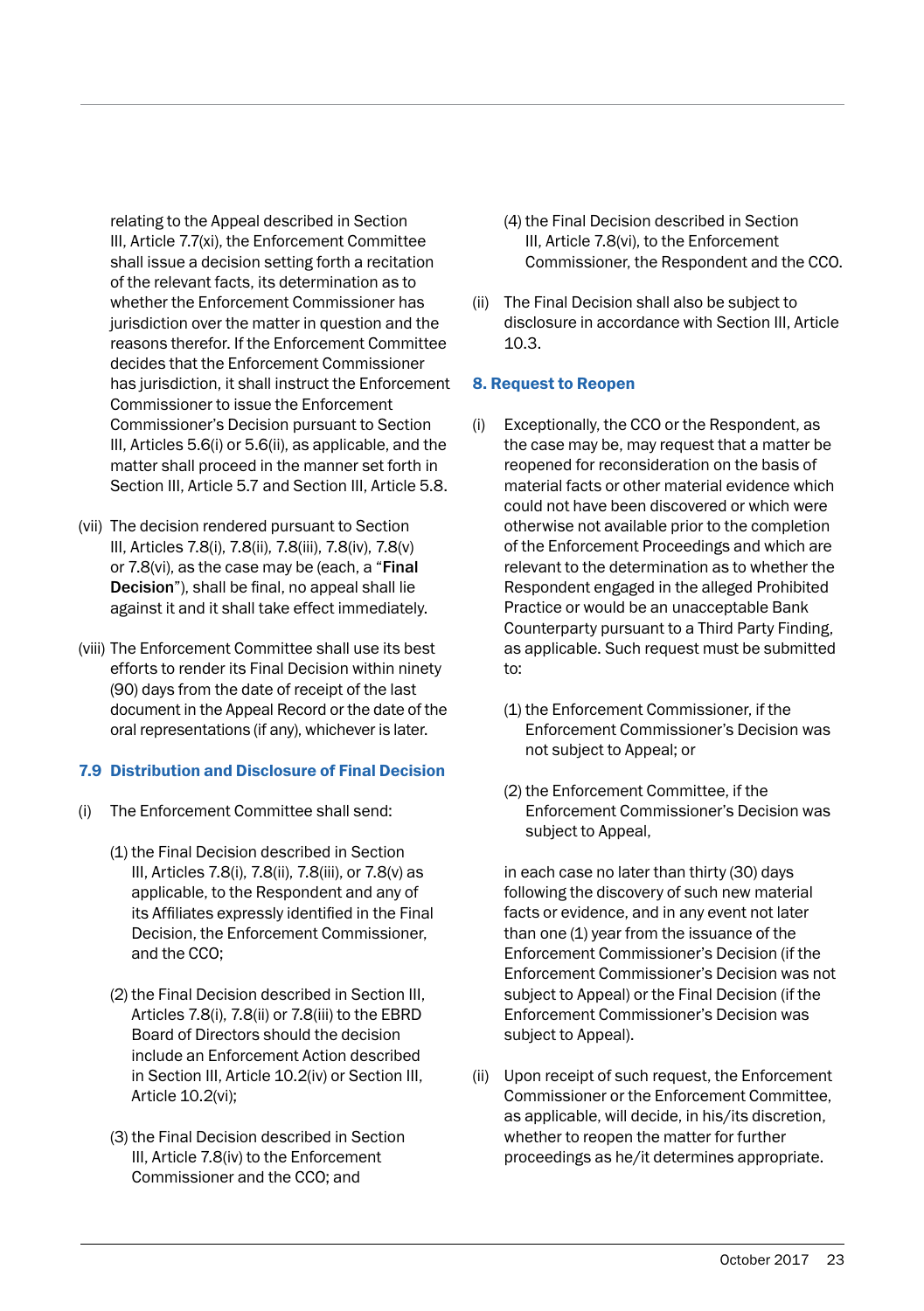#### 9. Suspension

#### 9.1 Request for Suspension

- (i) The CCO may submit to the Enforcement Commissioner a request for suspension (the "Suspension Request") requesting that, pending the completion of an investigation or any Enforcement Proceedings:
	- (1) the eligibility of the Subject or Respondent and/ or any identified Affiliate to become a Bank Counterparty be suspended; and/or
	- (2) the eligibility of the Subject or Respondent and/or any identified Affiliate to receive payment in respect of a Bank Project be suspended, to the extent contractually permissible.
- (ii) The Suspension Request may be made either before the CCO concludes her investigation of a suspected Prohibited Practice or after the end of her Investigation.
- (iii) The Suspension Request shall consist of:
	- (1) a description of the investigation to date; and
	- (2) a statement detailing why the CCO believes that the suspension of the Subject or Respondent and/or an Affiliate from either eligibility is necessary to protect the Bank's interests or reputation, to protect other Bank Counterparties' interest, or to ensure the integrity of an ongoing Bank procurement process.

#### 9.2 Issuance of Suspension Decision

- (i) Following receipt of the Suspension Request, or at any time during the course of the Enforcement Proceedings but before the issuance of the Enforcement Commissioner's Decision, the Enforcement Commissioner may (irrespective of whether such action has been requested by the CCO), issue a decision ordering that:
	- (1) the eligibility of the Subject or Respondent and its named Affiliates (if any) affected by

such order to become a Bank Counterparty be suspended; and/or

(2) the eligibility of the Subject or Respondent and its named Affiliates (if any) affected by such order to receive payment in respect of a Bank Project be suspended, to the extent contractually permissible.

(such decision, a "Suspension Decision").

- (ii) A Suspension Decision may only be made where the Enforcement Commissioner has determined that such action is necessary to protect the Bank's interests or reputation, to protect other Bank Counterparties' interests, or to ensure the integrity of an ongoing Bank procurement process.
- (iii) Suspension Decision shall be without prejudice to any right or recourse of the Bank arising from its contractual relationship with the Subject, Respondent or any of its named Affiliates.
- (iv) The Enforcement Commissioner may, in his discretion, terminate the Suspension Decision at any time after:
	- (1) the expiration of the deadline for the submission of an Objection (as described in Section III, Article 9.4), if the Subject or Respondent does not submit an Objection by such deadline; or
	- (2) the date of the issuance of the Enforcement Commissioner's decision to uphold the Suspension Decision pursuant to Section III, Article 9.4(ii),

 and shall inform the Subject or Respondent and the CCO accordingly.

#### 9.3 Contents and Communication of a Suspension Decision; Withholding of Certain Evidence

- (i) The Suspension Decision shall:
	- (1) identify the Subject or Respondent and any Affiliates subject to the decision;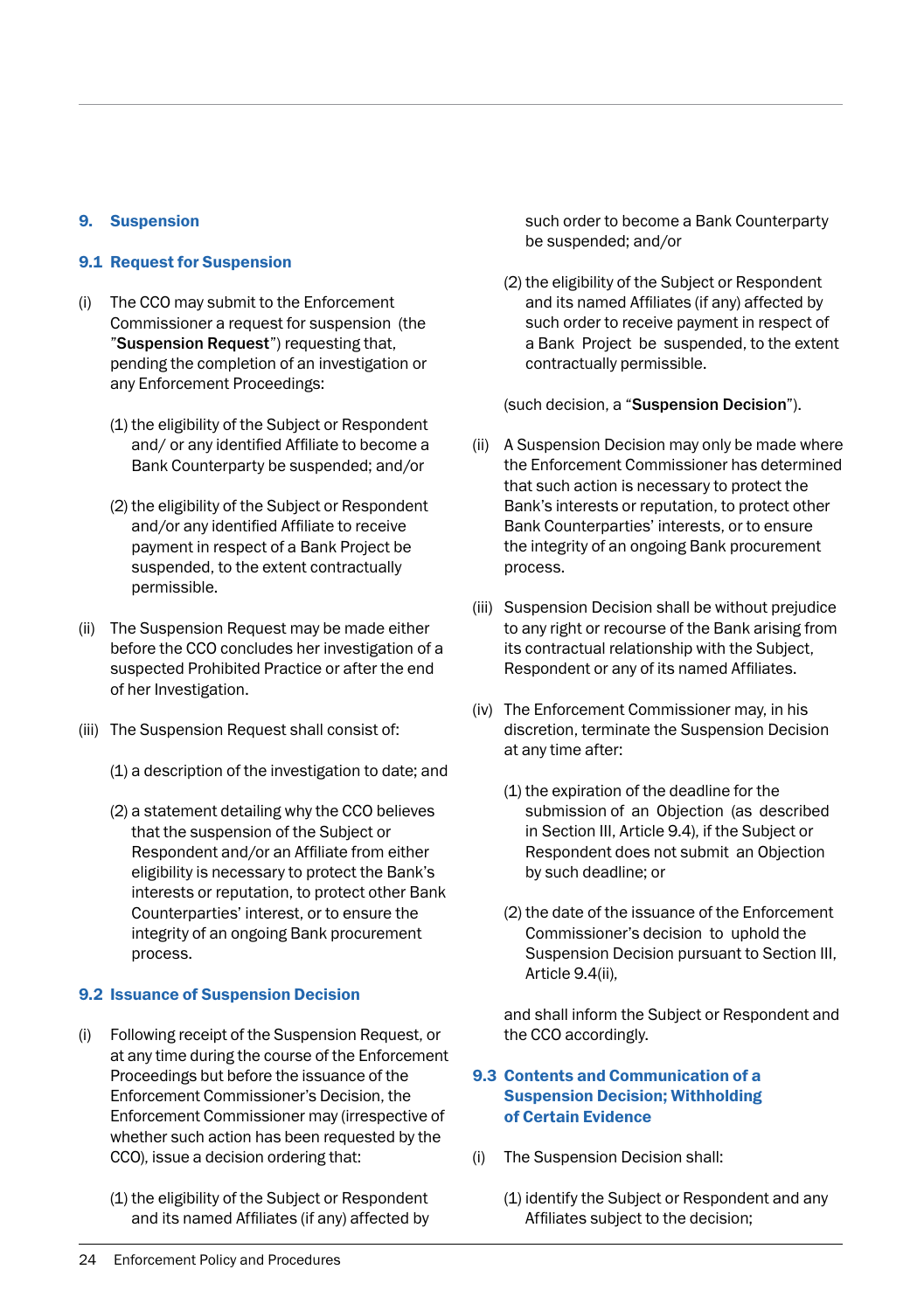- (2) inform the Subject or Respondent and its named Affiliates (if applicable) of their suspension and the manner in which they may object to it pursuant to Section III, Article 9.4;
- (3) be communicated to the Subject, Respondent and its named Affiliates (if applicable) as well as to the CCO in writing and, subject to Section III, Article 9.3(ii), shall attach all evidence relevant to the Enforcement Commissioner's determination that the Suspension Decision is warranted; and
- (4) append a copy of this Policy (or, subject to Section V, the Enforcement Policy and Procedures in effect on the date the Suspension Decision was issued), unless already sent to the Respondent in accordance with Section III, Article 4.4.
- (ii) The Enforcement Commissioner may, in his discretion and/or upon request by the CCO, withhold from the Subject or Respondent (and any named Affiliates) particular materials submitted in evidence, in support of the Suspension Request if there is a reasonable basis to conclude that:
	- (1) disclosure of such evidence would have a material adverse effect on the investigation; and
	- (2) the Subject or Respondent would retain the ability to submit a meaningful response to the Suspension Request notwithstanding the withholding of such evidence.

 The Enforcement Commissioner shall inform the CCO of his decision and allow the CCO an opportunity to withdraw her Suspension Request if the Enforcement Commissioner determines that such materials should not be withheld.

#### 9.4 Subject's/Respondent's Objection to Suspension Decision

The Subject or Respondent may submit an

objection to the Suspension Decision (an "Objection") to the Enforcement Commissioner within thirty (30) days from the date of receipt or deemed receipt of the Suspension Decision (as described in Section III, Article 14.2). The Objection shall include information and arguments as to why, despite the evidence in support of the Suspension Decision, the Subject or Respondent and/or any of its Affiliates, as applicable, ought to remain eligible to become a Bank Counterparty and/or to receive payment in respect of a Bank Project, as the case may be. The Enforcement Commissioner shall forward the Objection to the CCO for a response, if any, within a prescribed delay. For the avoidance of doubt, the Objection shall not stay the CCO's investigation or the Enforcement Proceedings and the Suspension Decision shall remain in place until the Enforcement Commissioner has rendered his decision described in Section III, Article 9.4(ii).

(ii) The Enforcement Commissioner shall consider the information and arguments presented and shall render his decision on whether to terminate or uphold the Suspension Decision within thirty (30) days from the date of his receipt of the Objection and shall promptly notify the CCO and the Subject or Respondent and any named Affiliates of such decision. There will be no appeal against such decision.

#### 10. Enforcement Actions and Disclosure Actions

#### 10.1 Purpose

Enforcement Actions and Disclosure Actions are intended, and shall primarily seek, to assist a Respondent and its Affiliates to address deficiencies in control or compliance functions that may have contributed to the occurrence of a Prohibited Practice and/or to reduce the Bank's operational and reputational risks in the carrying out of Bank Projects with a Respondent and/or any of its Affiliates.

#### 10.2 Enforcement Actions

Enforcement Actions shall include one or more of the following: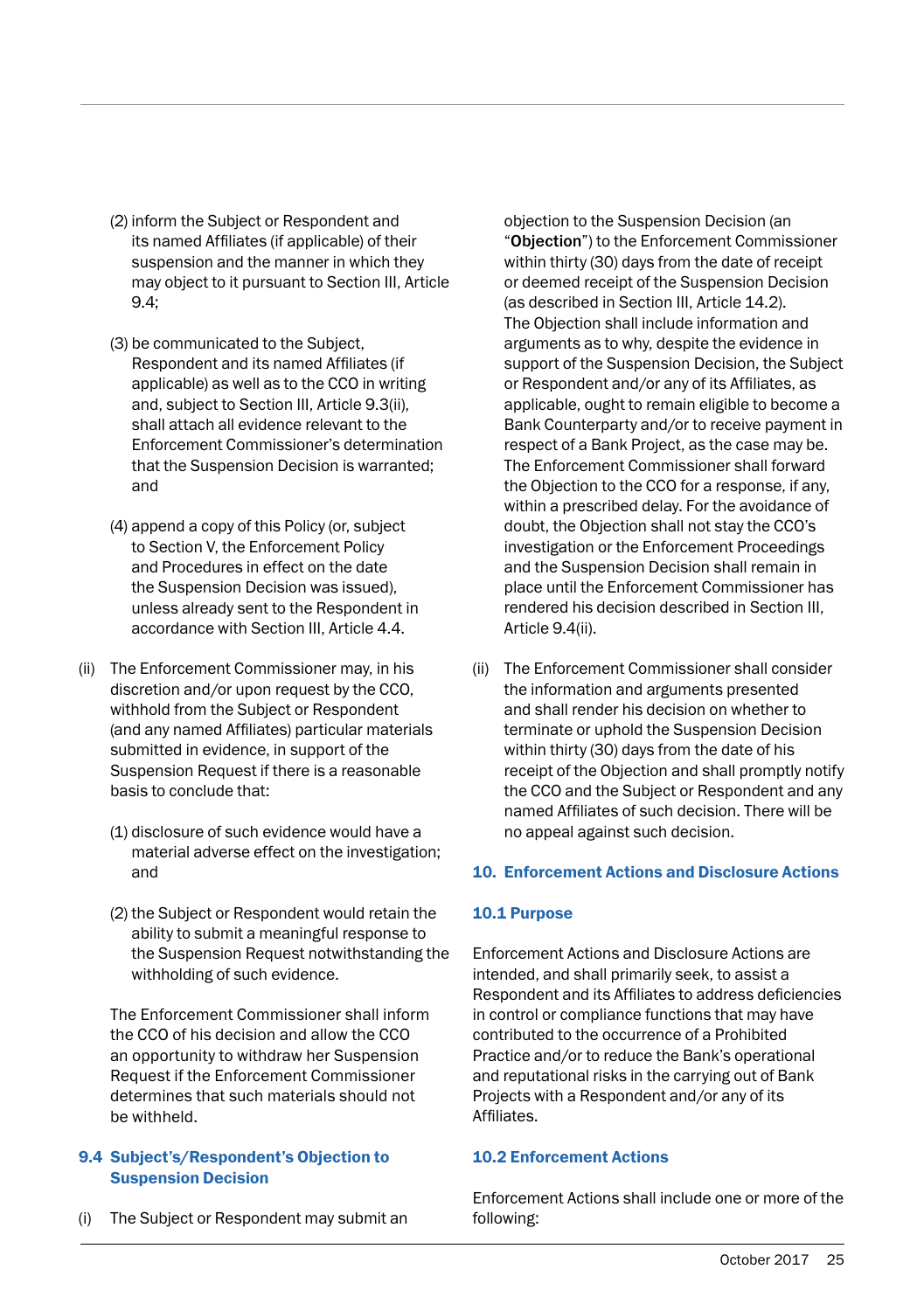- (i) Rejection of a proposal for an award of contract to a Respondent in respect of a procurement of goods, works or services.
- (ii) Cancellation of a portion of Bank finance allocated to a Respondent but not yet disbursed in respect of a contract for the procurement of goods, works or services.
- (iii) Reprimand: a formal letter of censure for a Respondent's actions, which notifies a Respondent that any subsequent violation may result in a higher penalty.
- (iv) Debarment: a Respondent and certain of its Affiliates are declared ineligible, either indefinitely or for a stated period of time, to become a Bank Counterparty in any new Bank Project.
- (v) Conditional Non-Debarment: a Respondent and certain of its Affiliates are required to comply, within stated time periods, with certain remedial, preventative or other measures as a condition to avoid debarment. In the event the Respondent or certain of its Affiliates (if any) fail(s) to demonstrate its/their compliance with the prescribed conditions within the prescribed time periods, a debarment will automatically become effective for the period provided in the relevant decision.
- (vi) Debarment with Conditional Release: the Respondent and certain of its Affiliates are declared ineligible for a stated period of time subject to conditional reinstatement pursuant to which the period of debarment is reduced or terminated if the Respondent and its Affiliates (if any) demonstrate(s) compliance with specified conditions set forth in the relevant decision.
- (vii) Restitution: the Respondent is ordered to make restitution to another party or the Bank (with respect to the Bank Resources) in an amount representing the diverted funds or the economic benefit that the Respondent obtained as a result of having committed a Prohibited Practice.

#### 10.3 Disclosure Actions

- (i) Where a Respondent and its Affiliates (if any) are subject to an Enforcement Action described in Section III, Articles 10.2(iv) or 10.2(vi), the Office of the CCO shall post the Enforcement Action on the Bank's internet site. Such posting shall be made:
	- (1) if the Enforcement Action is imposed on the basis of an Enforcement Commissioner's Decision and such decision is not appealed pursuant to Section III, Article 7.1, promptly after the expiration of the 60-day deadline prescribed in Section III, Article 7.1 (or any extension granted pursuant to Section III, Article 14.4); or
	- (2) if the Enforcement Action is imposed on the basis of a Final Decision, promptly after the Final Decision is deemed to have been received by the Respondent pursuant to Section III, Article 14.2.

 The posting shall remain on the site for as long as the Enforcement Action is in effect.

- (ii) Where a Respondent and its Affiliates (if any) are subject to one or more Enforcement Actions described in Section III, Articles 10.2(i), 10.2(ii), 10.2(iii), 10.2(v) or 10.2(vii) (unless any such Enforcement Action is imposed together with an Enforcement Action described in Section III, Articles 10.2(iv) or 10.2(vi), in which case Section III, Article 10.3(i) shall apply), the Enforcement Action shall not be posted on the Bank's internet site or otherwise published, but may be disclosed, in the form deemed appropriate by the Bank, to any Bank Counterparty and such other third parties, including any international organisation, authority or agency of a member country of the Bank.
- (iii) After the Notice of Mutual Enforcement is deemed received by the Affected Party pursuant to Section III, Article 14.2(iii), the Office of the CCO shall post the Mutual Enforcement on the Bank's internet site. The posting shall remain on the site for as long as the Mutual Enforcement is in effect.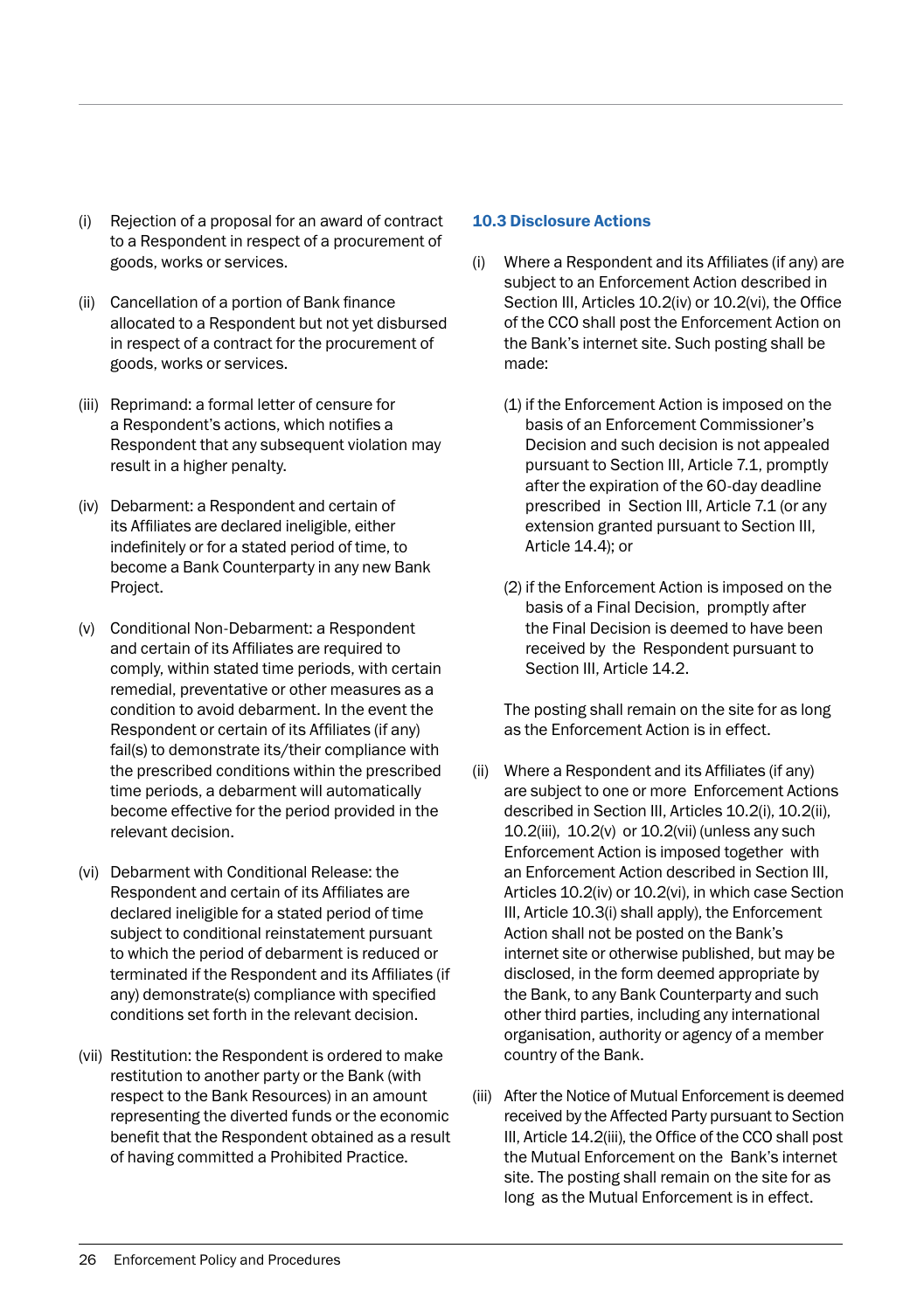- (iv) Except for a Final Decision rendered pursuant to Section III, Articles 7.8(iv), 7.8(v) or 7.8(vi), the Enforcement Committee shall publish the full text of each Final Decision on the Bank's internet site.
- (v) The Enforcement Committee may, in its discretion, publish its Final Decision in such a way so as to preserve the essential anonymity of any person or entity whose reputation might be adversely affected by such publication.

#### 11. Treatment of Affiliates

#### 11.1 Enforcement Actions on Affiliates

- (i) Enforcement Actions and Disclosure Actions shall apply to the Respondent and to its Subsidiaries established as at the date of the Prohibited Practice giving rise to the relevant Enforcement Action and Disclosure Action, regardless of whether the Subsidiaries are identified, unless the Respondent demonstrates to the satisfaction of the Enforcement Commissioner or the Enforcement Committee, as applicable, that:
	- (1) such Subsidiaries are free from responsibility for the Prohibited Practice; or
	- (2) the application of the Enforcement Actions and Disclosure Actions to such Subsidiaries would be disproportionate; and
	- (3) the application of the Enforcement Actions and Disclosure Actions would not be reasonably necessary to prevent evasion.
- (ii) If there is a dispute between the CCO and the Respondent as to whether a particular entity is a Subsidiary of the Respondent, the Enforcement Commissioner or the Enforcement Committee, as applicable, shall consider, among other things, indicia of whether the Respondent directly or indirectly controls the entity.
- (iii) Enforcement Actions and Disclosure Actions shall apply to the Parent of the Respondent (the "Parent Respondent") only if the Parent

Respondent has been impleaded in the Enforcement Proceeding and the CCO has demonstrated involvement<sup>1</sup> by the Parent Respondent in the Prohibited Practice.

- (iv) A different Enforcement Action and Disclosure Action may be applied to the Parent Respondent than that applied to the Respondent.
- (v) The treatment of Affiliates shall be informed by the provisions of the MDB Harmonized Principles on Treatment of Corporate Groups, adopted by the Bank on 10 September 2012, or such other policies and guidelines, as may be adopted by the Bank on the same subject matter.

#### 11.2 Prevention of Circumvention of an Enforcement Action after the Issuance of an Enforcement Commissioner's Decision or a Final Decision

- (i) If, after the issuance of:
	- (1) an Enforcement Commissioner's Decision and if no Notice of Appeal has been received; or
	- (2) a Final Decision,

 the CCO determines *prima facie* that an entity which is, or which is seeking to become, a Bank Counterparty (the "New Entity") is a successor or assignee of an entity subject to an Enforcement Action (respectively, the "Original Entity" and the "Original Enforcement Action") including through the acquisition of or merger with the Original Entity or is a newly incorporated Subsidiary of the Original Entity, the CCO may apply to the Enforcement Commissioner to have the Original Enforcement Action applied to the New Entity.

- (ii) The CCO's application to the Enforcement Commissioner (the "Anti-Circumvention Application") shall include the relevant Enforcement Commissioner's Decision and the Enforcement Committee's decision (if any).
- (iii) Upon receipt of the Anti-Circumvention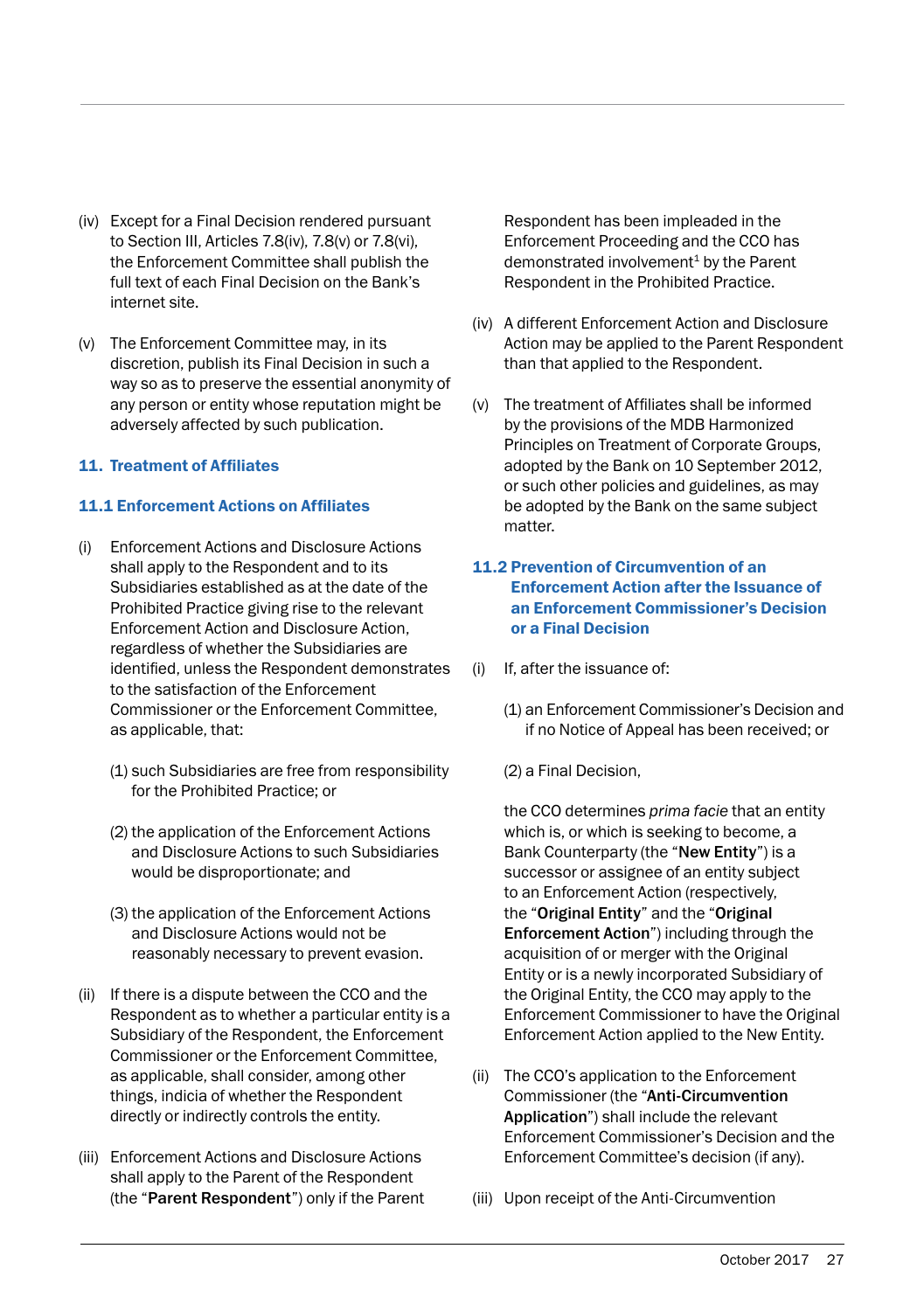Application, the Enforcement Commissioner shall apply, mutatis mutandis, the process prescribed in Section III, Article 4, Section III, Article 5 and Section III, Article 10 of this Policy, save that the material and arguments to be advanced shall be limited to whether or not the New Entity should be subject to the Original Enforcement Action.

(iv) If the Original Enforcement Action imposes an Enforcement Action described in Section III, Articles 10.2(iv) or 10.2(vi), the New Entity's eligibility to become a Bank Counterparty shall be suspended during the period between the date of the Enforcement Commissioner's receipt of the Anti-Circumvention Application and the final outcome of the Enforcement Proceedings with respect to the New Entity. Such suspension may not be subject to objection.

#### 11.3 Prevention of Circumvention of an Enforcement Action subject to Appeal

If, after the issuance of an Enforcement Commissioner's Decision with respect to which an Appeal before the Enforcement Committee is still pending, the CCO determines *prima facie* that a New Entity is a successor or assignee of an entity that is subject to the Original Enforcement Action imposed by the Enforcement Commissioner (including through the acquisition of or merger with that entity), the CCO may apply to the Enforcement Committee to have the New Entity joined in the Appeal.

#### 12. Referral to Governmental Authorities and Disclosure to Other Institutions and Agencies

#### 12.1 Referral to Governmental Authorities

If the CCO makes a determination on a prima facie basis that criminal or regulatory laws of any country may have been violated by any party, the CCO may at any time, recommend to the President of the Bank that the matter be referred to appropriate governmental authorities (including agencies of a Bank's member country). The CCO's recommendation shall identify the information that may be disclosed to such authorities and shall

include the opinion of the General Counsel regarding the legal aspects of the recommended referral and, in particular, its potential ramifications for the Bank's status, privileges and immunities. The President shall make the decision on the recommended referral and inform the CCO of his decision.

#### 12.2 Disclosure to Co-financiers

If the CCO makes a determination on a prima facie basis that there is evidence of a Prohibited Practice in connection with a project co-financed or to be cofinanced with another international or multinational organisation, including another development bank, or an agency of a Bank's member country, the CCO may make available to that organisation or agency any information the Bank may have relating to the suspected commission of such Prohibited Practice. Such disclosure shall be made in accordance with an agreement with the relevant organisation or agency covering such disclosure of information. If no such agreement exists, before disclosing such information, the CCO shall obtain an opinion of the General Counsel regarding the legal aspects of the proposed disclosure and, in particular, its potential ramifications for the Bank's status, privileges and immunities.

#### 12.3 Reciprocal Sharing of Information with other international organisations

- (i) At any time, the CCO or the Enforcement Commissioner may make available to any international organisation any information that the Bank may have relating to the suspected commission of a Prohibited Practice. Such disclosure shall be made in accordance with the agreement with the relevant organisation covering such disclosure of information. If no such agreement exists, before such disclosure is made, the CCO or the Enforcement Commissioner, as applicable, shall obtain an opinion of the General Counsel regarding the legal aspects of the proposed disclosure and, in particular, its potential ramifications for the Bank's status, privileges and immunities.
- (ii) Where an Enforcement Action meets the conditions for Mutual Enforcement, a

1 "Involvement" of the Parent Respondent may include wilful blindness and its failure to supervise the Respondent.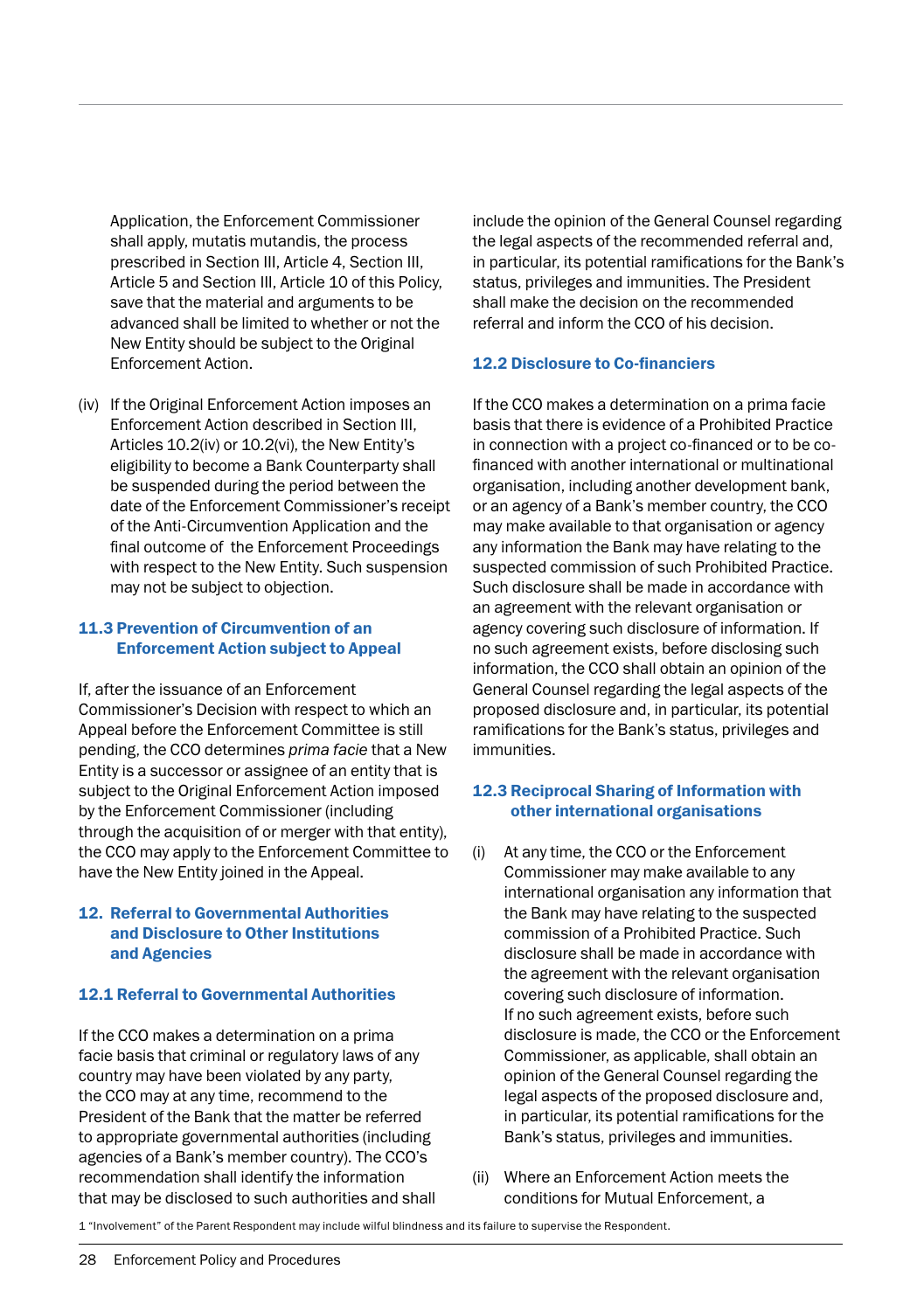notification of the issuance of the Bank's decision to impose such Enforcement Action shall be sent by the CCO to all of the Mutual Enforcement Institutions, promptly after the issuance of notification under:

- (1) Section III, Article 5.7(i), and expiration of the deadline for Appeal, if no Notice of Appeal has been received; or
- (2) Section III, Article 7.9(i).
- (iii) A notification under Section III, Article 12.3(ii) shall attach a copy of the relevant Enforcement Commissioner's Decision.

#### 13. Settlements

#### 13.1 Form of a Settlement Agreement

- (i) A Settlement Agreement is a signed agreement between the CCO (or a person duly appointed by or on behalf of the CCO) acting on behalf of the Bank, and an individual or entity, whether prior to or after becoming a Respondent, which contains terms that include one or more Enforcement Actions.
- (ii) A Settlement Agreement shall contain an acknowledgement by all parties that are subject to it, including the CCO (or a person acting on her behalf), that the Respondent entered into it freely and fully informed of its terms.

#### 13.2 Resolution through a Settlement Agreement

A Settlement Agreement may be concluded at any time during the CCO's investigation or the Enforcement Proceedings, but prior to the issuance of an Enforcement Commissioner's Decision.

#### 13.3 Stay of Proceedings

- (i) Negotiation of a Settlement Agreement does not automatically stay the CCO's investigation or Enforcement Proceedings.
- (ii) At any time during Enforcement Proceedings, but prior to the issuance of an Enforcement

Commissioner's Decision, the CCO and the Respondent may jointly request in writing that the Enforcement Commissioner stay the Enforcement Proceedings for the purpose of conducting settlement negotiations.

- (iii) An initial stay of proceedings may be granted for no longer than sixty (60) days, but may be renewed upon request by the CCO and the Respondent, acting jointly, for another thirty (30) days, together with written confirmation by both parties that they continue to be actively engaged in negotiating a Settlement Agreement.
- (iv) Requests for a stay of Enforcement Proceedings shall be granted as a matter of course.

#### 13.4 Submission and Review of Settlement Agreement

- (i) At any time prior to the issuance of the Enforcement Commissioner's Decision, the CCO may submit a Settlement Agreement to the Enforcement Commissioner for review. Such submission shall automatically stay the Enforcement Proceedings then pending with respect to any case specified in the Settlement Agreement.
- (ii) The Enforcement Commissioner, in consultation with the General Counsel, shall review the terms of the Settlement Agreement to ensure that they do not violate this Policy, any guidance issued by the Bank in respect thereof or any other Bank policy. The Enforcement Commissioner shall use his best efforts to complete such review within fourteen (14) days from the date on which he received the Settlement Agreement.
- (iii) Upon confirmation that the terms of the Settlement Agreement do not violate this Policy, any guidance issued by the Bank in respect thereof or any other Bank policy, the Enforcement Commissioner shall provide clearance on the Settlement Agreement and shall promptly inform the parties subject to the Settlement Agreement. Where the Settlement Agreement includes any of the Enforcement Actions described in Section III, Articles 10.2(iv) or 10.2(vi), the Enforcement Commissioner shall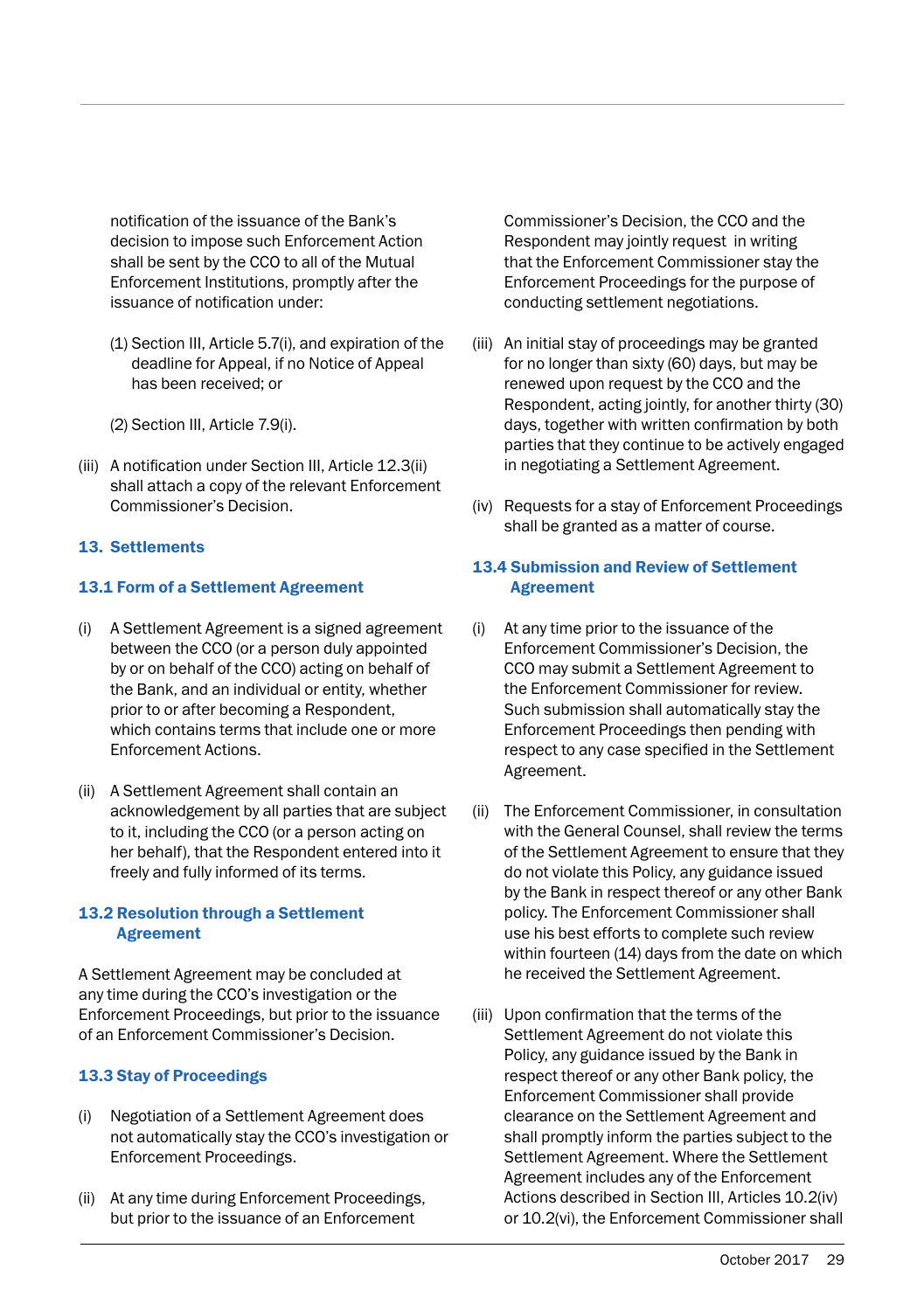also inform the EBRD Board of Directors thereof. The Settlement Agreement shall become effective immediately upon the issuance by the Enforcement Commissioner of notification of the imposition of the Enforcement Action to the Respondent or, if different under the terms of the Settlement Agreement, as of the date specified therein.

(iv) If the Enforcement Commissioner, in consultation with the General Counsel, finds that the terms of the Settlement Agreement violate this Policy, any guidance issued by the Bank in respect thereof or any other Bank policy, or that, notwithstanding the acknowledgement specified in Section III, Article 13.1(ii), the Respondent did not enter into it freely and fully informed of its terms, the Enforcement Commissioner shall promptly inform the CCO of such finding and the CCO shall in turn so inform the Respondent, whereupon the Settlement Agreement shall automatically become null and void without prejudice to the rights of either party.

#### 13.5 Effect of Settlement Agreements

- (i) An Enforcement Action imposed pursuant to a Settlement Agreement shall have the same effect as if the Enforcement Action had been imposed pursuant to an Enforcement Commissioner's Decision other than the right to Appeal and shall be subject to the disclosure requirements specified in Section III, Articles 10.3(i) and 10.3(ii).
- (ii) If the Settlement Agreement provides for the definitive disposition of the case whether in whole or in part, the case, or such part thereof as the Settlement Agreement may specify, shall be closed pursuant to the terms specified therein.
- (iii) Unless the Settlement Agreement expressly provides otherwise, compliance by the relevant parties with the terms and conditions of the Settlement Agreement shall be deemed the condition for the release of such parties from debarment with conditional release or the condition for non-debarment, as the case may be.

#### 13.6 Compliance with Settlement Agreements

Unless the Settlement Agreement expressly provides otherwise, a final and non-appealable determination as to the compliance by the parties with the terms and conditions of the Settlement Agreement, or any disagreement between the parties as to the interpretation or performance thereof, shall be made by the Enforcement Commissioner.

#### 14. Administrative Matters

#### 14.1 Notices and Addresses

- (i) All notices and submissions relating to this Policy shall, except where otherwise stated, be in writing.
- (ii) The Respondent's address for delivery shall be the address designated as such by the Respondent in writing to the Enforcement Commissioner or the Enforcement Committee, as applicable, or otherwise, the latest address of the Respondent's place of business (in case of an entity) or residence (in case of an individual) that the CCO has in its possession as a result of her investigative activities.
- (iii) At any time during Enforcement Proceedings, the Respondent may notify the Enforcement Commissioner or the Enforcement Committee, as applicable, that it wishes to receive all subsequent correspondence via email, in which case the Respondent shall provide the email address to which all subsequent correspondence shall be sent until further notice by the Respondent to the contrary.
- (iv) The Affected Party's address for delivery of the Notice of Mutual Enforcement shall be such party's address specified in the Notice of a Debarment Decision.

#### 14.2 Delivery and Deemed Receipt

(i) The Enforcement Commissioner and the Enforcement Committee, as applicable, shall maintain records establishing the dates of delivery, receipt and/or refusal (as applicable) of the various notices, submissions or decisions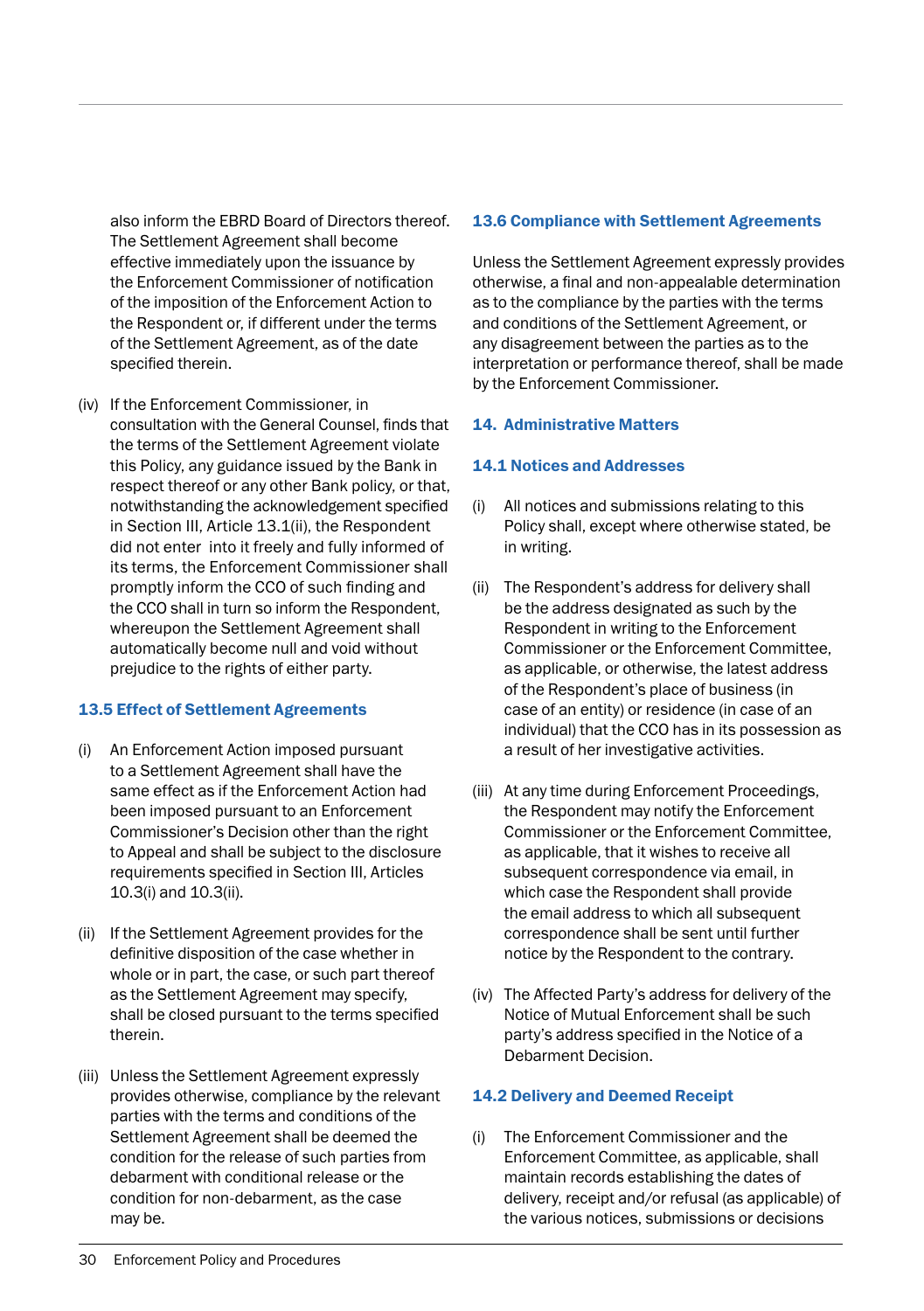associated with an Enforcement Proceeding to Subjects, Respondents and Affected Parties at their respective addresses as established in Section III, Article 14.1.

- (ii) The date of receipt by a Subject or by a Respondent shall be deemed to be:
	- (1) the fourth (4th) day following the date on which the relevant notice, submission or decision was sent by registered mail or equivalent system, or by courier, to the Subject or Respondent's address (as described in Section III, Article 14.1(ii); or
	- (2) if the Respondent has sent a notification of email address pursuant to Section III, Article 14.1(iii), the first (1st) day following the date on which the relevant notice, submission or decision was sent to the email address provided by the Respondent.

 Such date of deemed receipt shall be used for calculating the applicable delays and the expiration thereof.

- (iii) The date of receipt by an Affected Party shall be deemed to be the tenth (10th) day following the date on which the Notice of Mutual Enforcement was sent by regular mail to the Affected Party's address.
- (iv) If a Respondent refuses delivery of the relevant notice, submission or decision, the date of such refusal shall be deemed as the date of receipt of such document by the Respondent.
- (v) With respect to the delivery of a Notice of Prohibited Practice, a Notice of Third Party Finding and/or of a Suspension Decision, if the address of an individual or entity sought to be made a Respondent is unknown or fictitious, the Enforcement Commissioner shall use reasonable efforts to cause that individual or entity to become aware of the relevant notice or decision. In such circumstances, the date of the last such effort by the Enforcement Commissioner shall be deemed to be the date of constructive notice by such individual or entity.

For purposes hereof, "constructive notice" shall refer to the presumption that the individual or entity sought to be made a Respondent has knowledge of the issuance of the relevant notice, submission or decision by virtue of the efforts to notify that individual or entity and is to be deemed to be in receipt thereof.

- (vi) The date of receipt of all Enforcement Proceedings and relevant notices by the CCO shall be deemed to be the first (1st) day following the date on which the relevant notice, submission or decision was sent to the CCO by the Enforcement Commissioner or the Enforcement Committee, as applicable.
- (vii) Where a dispute arises as to the date at which a document is received or deemed to have been received, the matter shall be decided by the Enforcement Commissioner or the Enforcement Committee, as applicable. The Enforcement Commissioner's decision with respect to the date of deemed receipt is not subject to appeal.

#### 14.3 Computation of Time

Unless stated otherwise, the term "days", as used in this Policy, means calendar days, including weekends and holidays. If the last day of any period of time prescribed by this Policy falls on a weekend or on another day on which the Bank's Headquarters in London, England is not open for business, the period shall run until the end of the next day on which the Bank's Headquarters is open for business.

#### 14.4 Extensions of Time

Upon request and for good cause shown, the Enforcement Commissioner or the Enforcement Committee, as applicable, may, as a matter of discretion, grant reasonable extensions of any deadline set forth in this Policy or in the relevant notice. The Respondent and the CCO shall not have an automatic right to the extension of any deadline.

#### 14.5 No Right to Discovery

Except as expressly provided for in this Policy, the Respondent shall not have the right to review or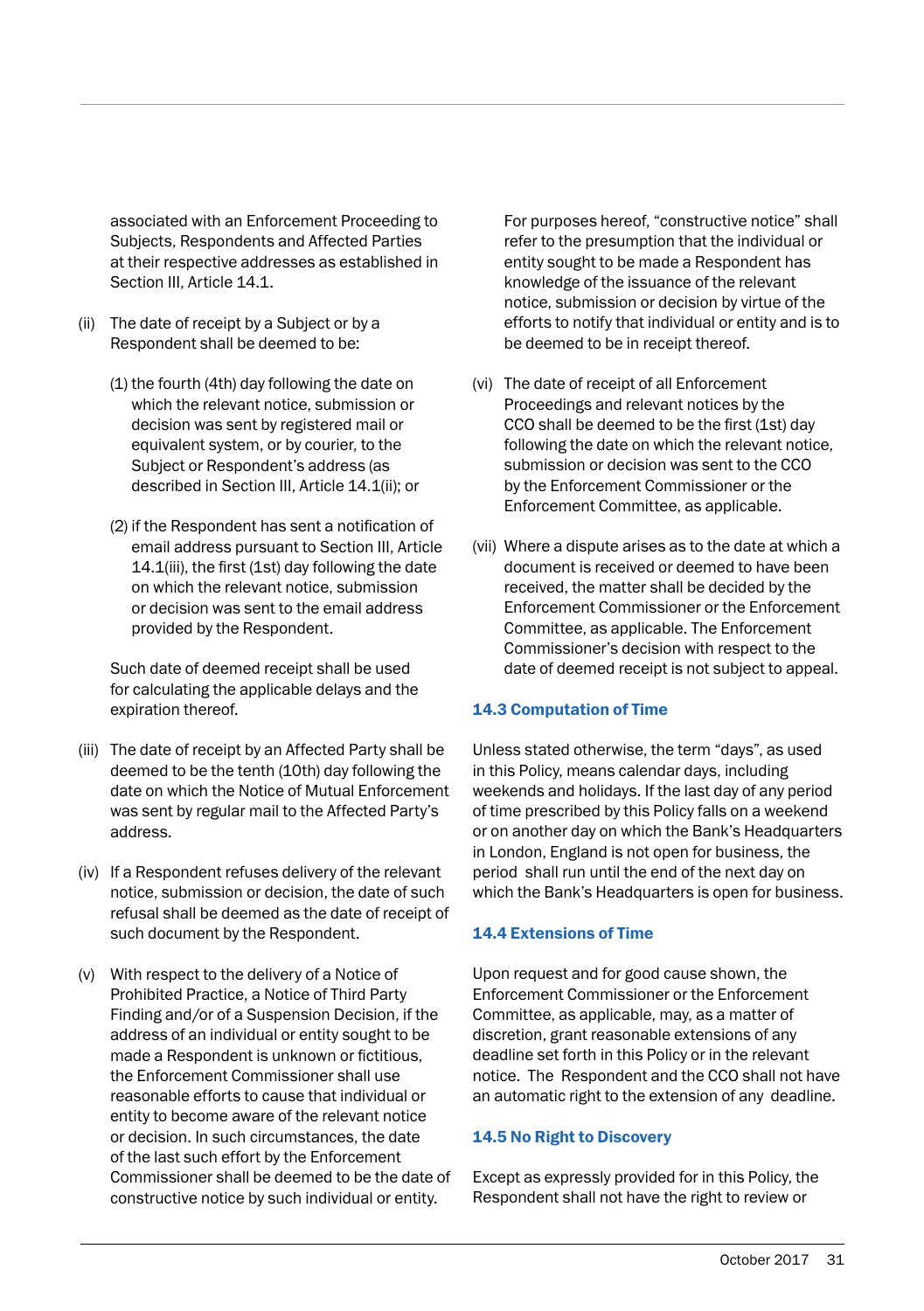obtain any information or documents, either related or unrelated to any Enforcement Proceedings in which the Respondent is a party, and which may be in the ownership, possession or control of the Bank. The Respondent shall not have the right to discover the identity of any individual who has provided information to the Bank and who has specifically requested that his identity be kept confidential.

#### 14.6 Use of Terms

Unless the context otherwise requires, any term used in this Policy in the singular includes the plural, and the plural includes the singular; pronouns of a particular gender include all other genders. In addition, reference to "including" or to a similar term will be understood not to be of a limiting effect.

#### 14.7 Reference and Headings

The headings of articles, sections and sub-sections of this Policy are for ease of reference only and do not constitute substantive parts of this Policy for purposes of interpretation of the text.

#### 14.8 Language of Submissions

All written materials submitted to the Enforcement Commissioner or the Enforcement Committee, and all oral representations made before the Enforcement Committee shall be in one of the official languages of the Bank, except that exhibits may be in their original language with the relevant parts translated into an official language of the Bank.

#### 15. General Provisions

#### 15.1 Reservation of the Bank's Privileges and Immunities

Nothing in this Policy shall be considered to alter, abrogate, or waive the Bank's immunities and privileges as set forth in the Agreement Establishing the Bank, international convention or established under applicable national or international law.

#### 15.2 Questions on Interpretation

If any question arises as to the interpretation of any provision of this Policy, the CCO, the Enforcement Commissioner or the Enforcement Committee, as the case may be, may consult the General Counsel for advice and the General Counsel's interpretation shall be binding.

#### 15.3 Limitation on the Sharing of Information

Notwithstanding any other provisions of this Policy, the sharing of information contemplated herein shall be subject to the limitations of the Bank's policies on disclosure of and access to information of the Bank, other policies governing the Bank's use and confidentiality of information, the contractual obligations of the Bank with outside parties, and to other relevant considerations in such policies and contracts.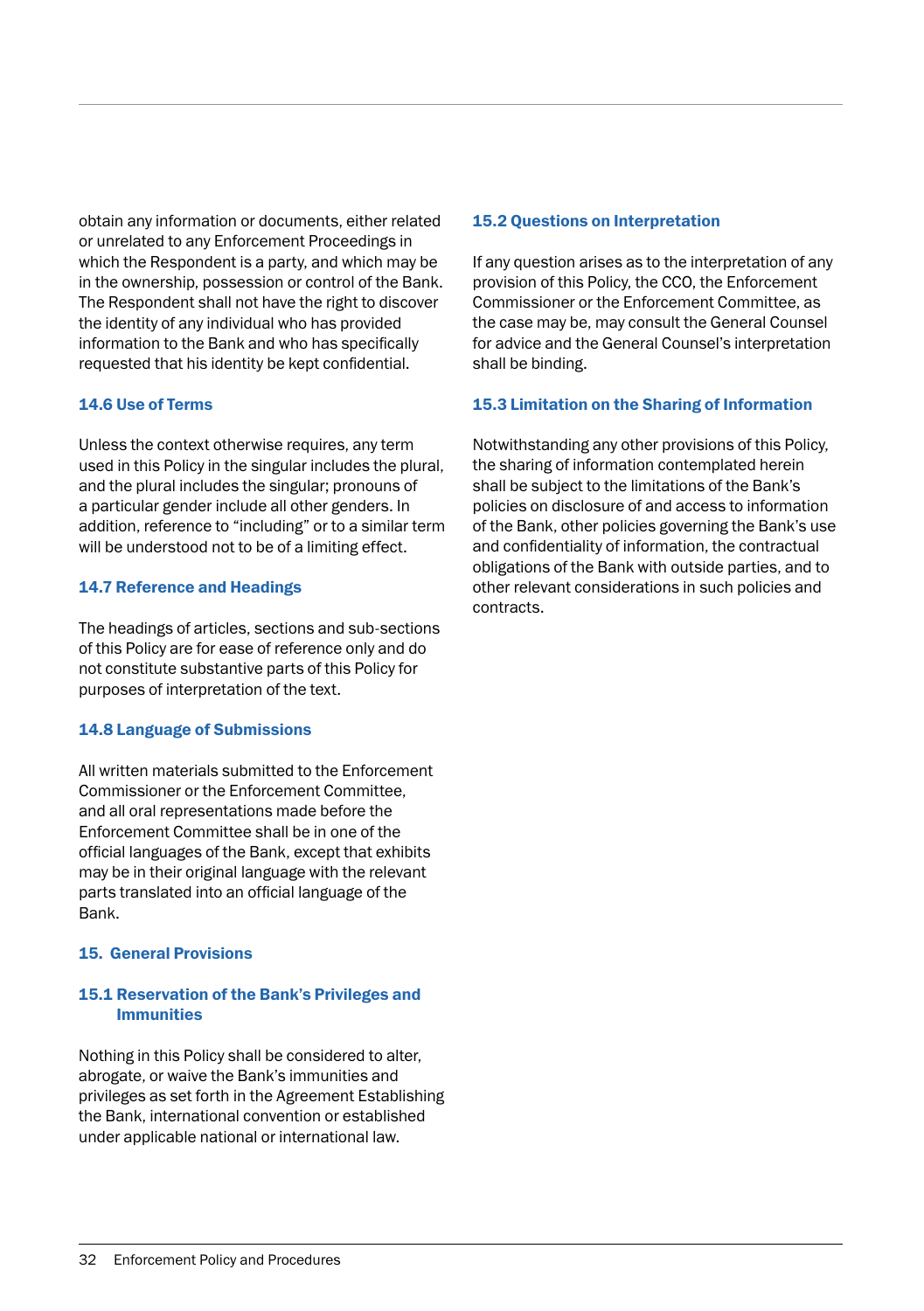### Section IV WAIVERS, EXCEPTIONS AND DISCLOSURE

#### Waivers

The EBRD Board of Directors may grant a deviation from a requirement of this Policy that is not explicitly permitted by the terms of this Policy.

#### **Exceptions**

Not Applicable

#### **Disclosure**

This Policy will be disclosed on the Bank's website in accordance with Section E1.2 of the Bank's Public Information Policy.

### Section V TRANSITIONAL PROVISIONS

- (i) This Policy shall apply to Enforcement Proceedings commenced by the Enforcement Commissioner and/or by the Enforcement Committee after the effective date referred in Section VI and, subject to that, to:
	- (1) acts of suspected fraudulent practice and corrupt practice as defined in paragraph 2.9 of the Procurement Policy and Rules that took place after 11 February 1998 and before 2 May 2007 in the context of a Bank Project to which the provisions of Articles 3 and 5 of the Procurement Policies and Rules applied;
	- (2) acts of suspected Fraudulent Practice, Corrupt Practice, Collusive Practice and Coercive Practice that took place after 2 May 2007 if the relevant act(s) occurred in the context of a Bank Project to which the provisions of Articles 3 and 5 of the Procurement Policies and Rules applied;
	- (3) acts of suspected Fraudulent Practice, Corrupt Practice, Collusive Practice and Coercive Practice that took place after 27 March 2009 if the relevant acts occurred in the context of a Bank Project to which the provisions of Articles 3 and 5 of the Procurement Policies and Rules did not apply;
- (4) a Third Party Finding issued on or after 27 March 2009;
- (5) acts of suspected Theft that took place after 25 April 2014; and
- (6) acts of suspected Misuse of Bank Resources or Bank Assets or Obstructive Practice that took place after 5 November 2015.
- (ii) In respect of Enforcement Proceedings commenced by the Enforcement Commissioner and/or by the Enforcement Committee before the effective date of this Policy, the provisions of the Enforcement Policies and Procedures dated 5 November 2015 shall continue to apply.

# Section VI EFFECTIVE DATE

This Policy is effective from 4 October 2017.

# Section VII DECISION MAKING FRAMEWORK

#### Accountable

The President is accountable for this Policy.

#### Responsible

The Chief Compliance Officer is responsible for this Policy.

# **Section VIII** REVIEW AND REPORTING

Not Applicable.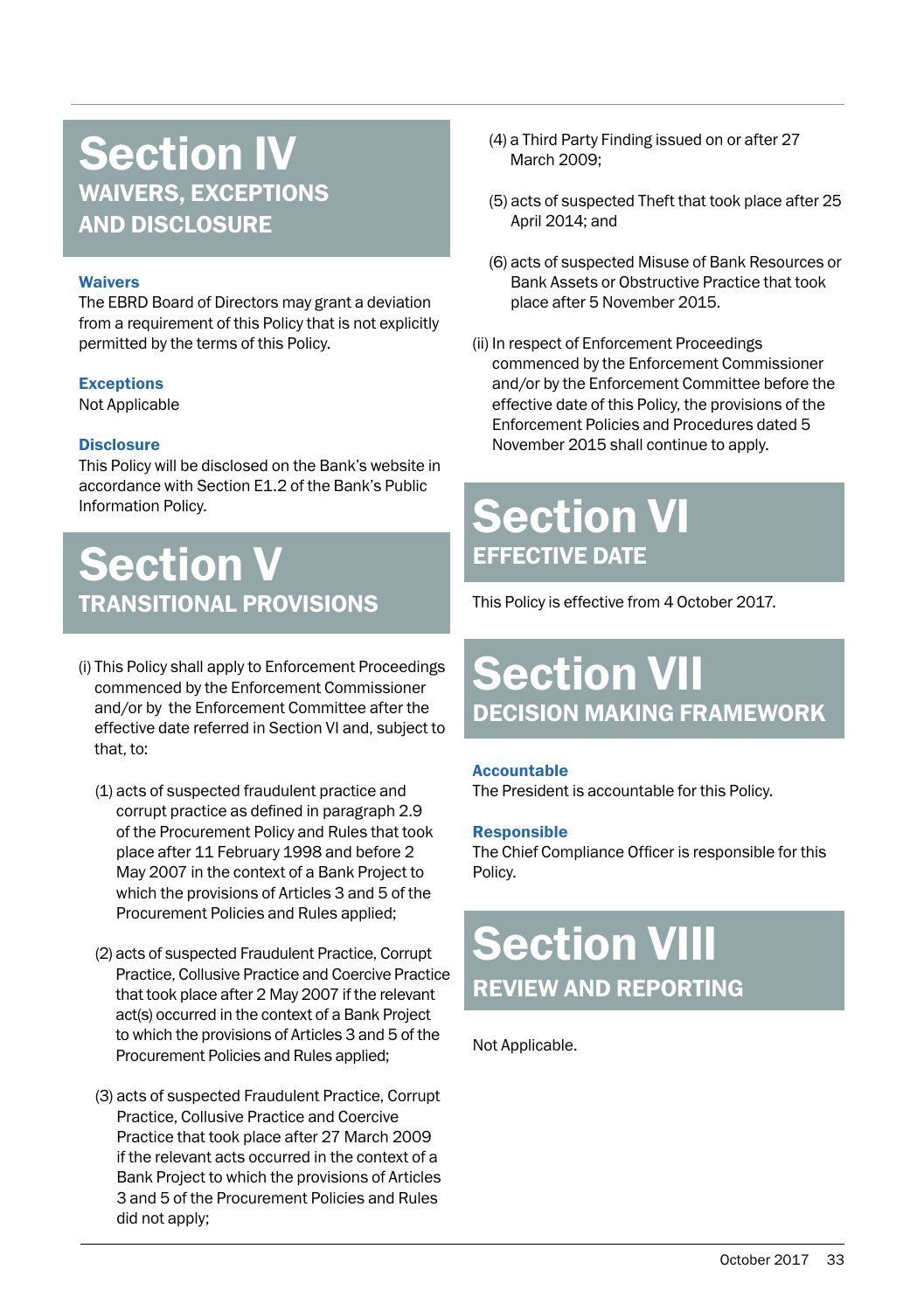# Section IX RELATED DOCUMENTS

- 1. The "Agreement for Mutual Enforcement of Debarment Decisions" (dated as of 9 April 2010 and entered into between (i) the African Development Bank Group, (ii) the Asian Development Bank, (iii) the EBRD, (iv) the Inter-American Development Bank Group, and (v) the World Bank Group - available at http://www.ebrd. com/integrity-and-compliance.html).
- 2. The "General Principles and Guidelines for Sanctions" agreed between (i) the African Development Bank Group, (ii) the Asian Development Bank, (iii) the EBRD, (iv) the European Investment Bank, (v) the Inter-American Development Bank Group and, (vi) the World Bank Group - available at http://www.ebrd.com/ integrity-and-compliance.html).
- 3. The "MDB Harmonized Principles on Treatment of Corporate Groups" (adopted 10 September 2012 - available at http://www.ebrd.com/integrity-andcompliance.html).
- 4. The "Note on EBRD's Enforcement Processes, including Settlement Agreements" (January 2018 - available at http://www.ebrd.com/integrity-andcompliance.html).
- 5. EBRD's "Procedure on Constructive Notice under the EPPs" (23 January 2018 - available at http://www.ebrd.com/who-we-are/our-values/ enforcement-commissioner.htm.
- 6. EBRD's Procurement Policies and Rules available at http://www.ebrd.com/work-with-us/ procurement/policies-and-rules.html.